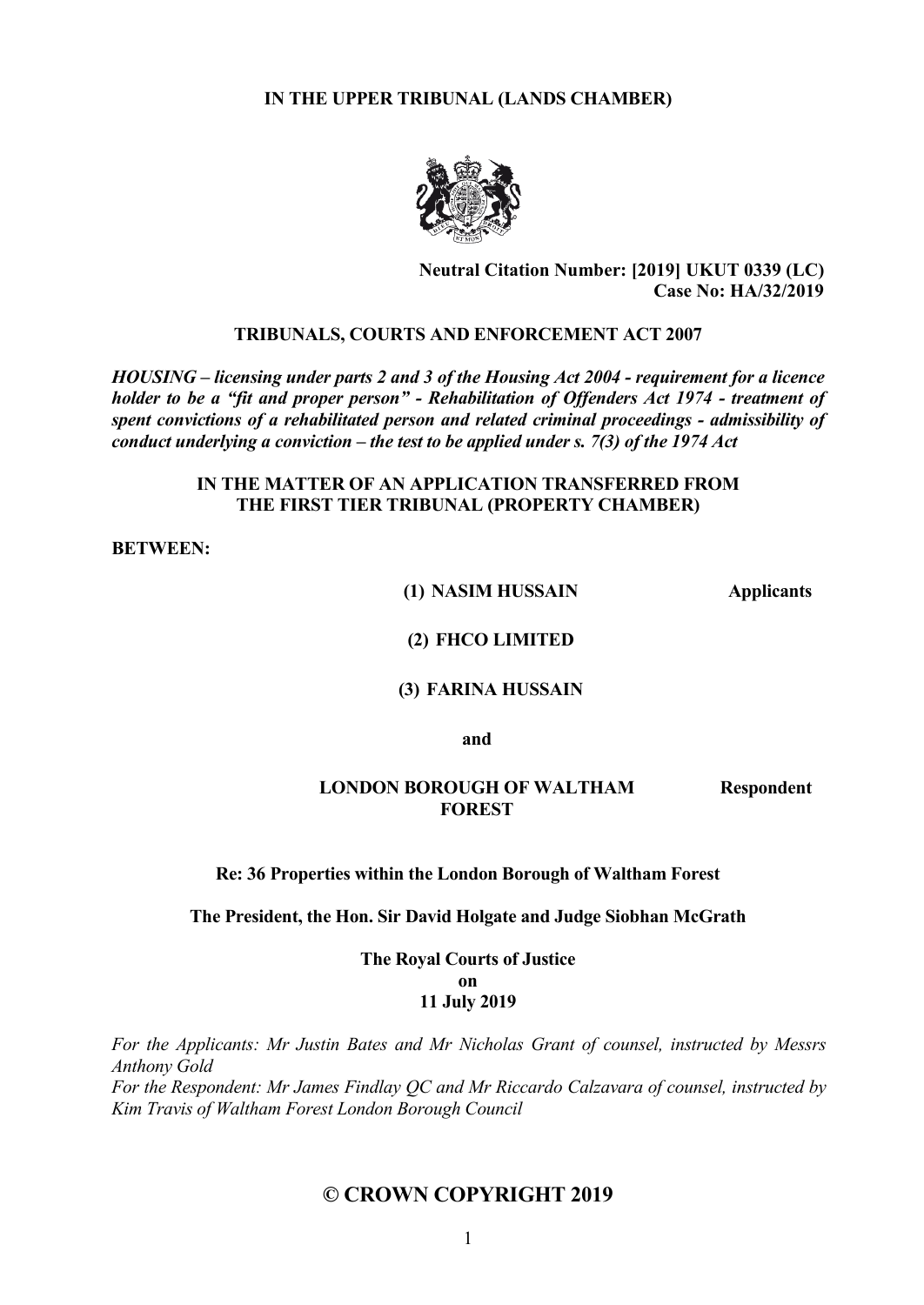The following cases were referred to in this Decision:

*R(YA) v Hammersmith and Fulham LBC* [2016] EWHC 1850 (Admin); [2016] HLR 39 *NT1 v Google llc* [2019] QB 344 *Dickinson v Yates* (unreported, Court of Appeal, 27 November 1986) *R v Hastings Justices ex p. McSpirit* (1998) 162 J.P. 44 *Adamson v Waveney District Council* [1997] 2 All ER 898 *Thomas v Commissioner of Police of the Metropolis* [1997] QB 813 *R (Cart) v Upper Tribunal* [2012] 1 AC 663 *Secretary of State for Justice v RR* [2010] UKUT 454 (AAC) *Gilchrist v Revenue and Customs Commissioners* [2015] Ch 183 *The Kingsbridge Pension Fund Trust v Downs* [2017] UKUT 237 (LC); [2017] L & TR 31 *Robertson v Webb* [2018] UKUT 235 (LC); [2018] L & TR 31 *McCool v Rushcliffe Borough Council* [1998] 3 All ER 889 *Leeds City Council v Hussain* [2003] RTR 13 *R v Crown Court at Warrington ex p. RBNB* [2002] 1 WLR 1954 *Reynolds v Phoenix Assurance Co. Ltd* [1978] 2 Lloyds Rep. 22 *Arif v Excess Insurance Group Limited* (1982) SLT 183 *R. v Secretary of State for the Environment, Transport and the Regions ex parte Spath Holme Ltd* [2001] 2 AC 349 *Francey v Cunninghame District Council* [1987] S.C.L.R 6 *Clifford v Clifford* [1961] 1 WLR 1274

*Claimant v First Defendant* [2012] EWHC 3214 (Ch)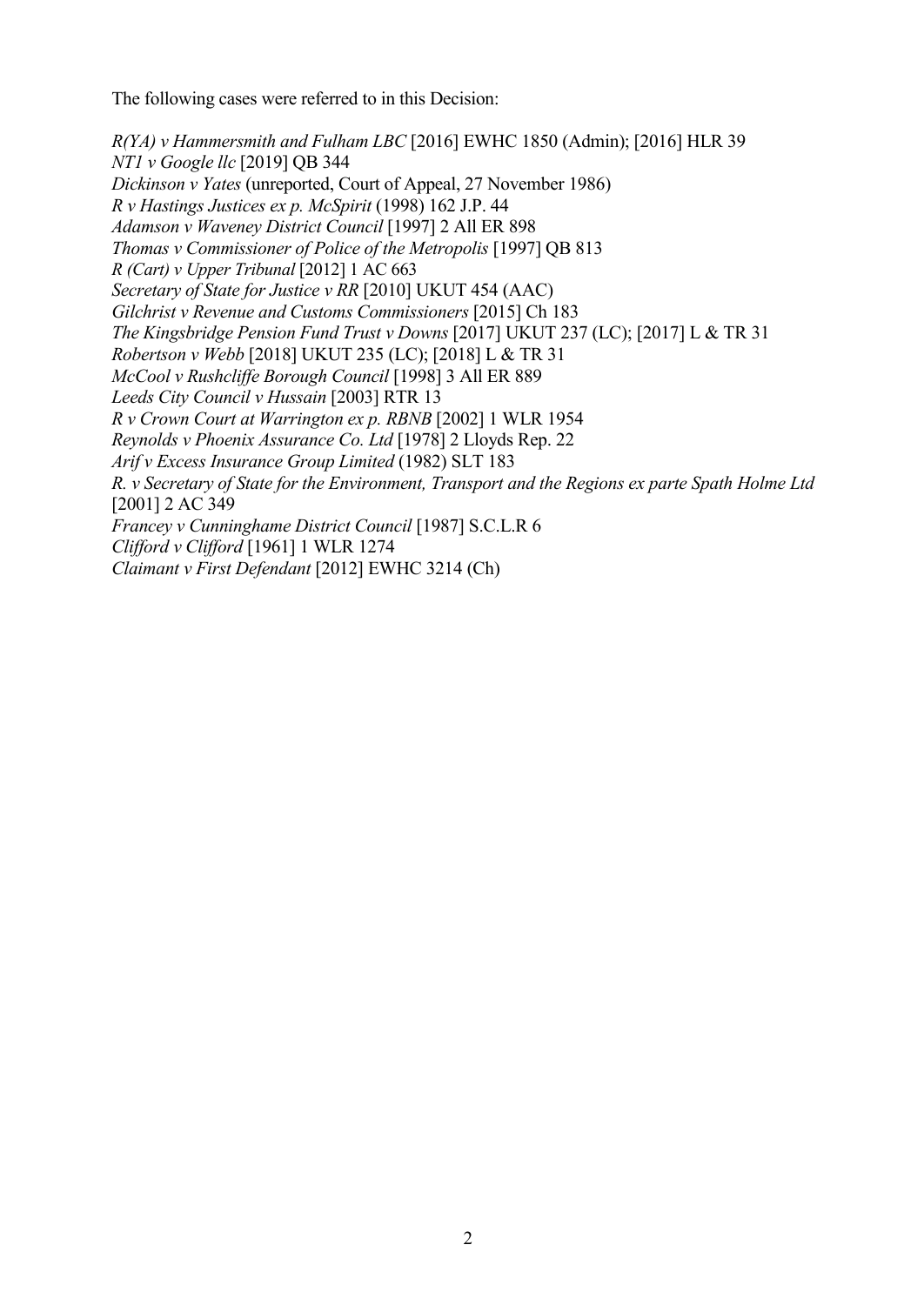# *Introduction*

1. This case concerns 36 residential properties in respect of which applications for property licences under Parts 2 and 3 of the Housing Act 2004 ("the 2004 Act") have been refused or in some cases revoked by the local housing authority, the London Borough of Waltham Forest. It raises an important issue about the effect of the Rehabilitation of Offenders Act 1974 ("the 1974 Act") on the consideration by the First-tier Tribunal (Property Chamber) ("FTT") of appeals against such decisions. The question is to what extent, if at all, may a conviction that has become "spent" under the 1974 Act, or the behaviour upon which that conviction was based, be taken into account by the FTT when considering whether someone is a "fit and proper person" to hold a licence. This question also arises when a local housing authority takes the licensing decision from which an appeal may be brought.

2. Each of the Applicants has an interest in one or more of the properties as owner or manager. The London Borough of Waltham Forest is the Respondent and has the duty to determine licensing applications for properties within its area.

3. The appellants before the FTT applied to strike out part of the Respondent's pleadings and evidence. That application was transferred to this Tribunal for determination under rule 25 of the Tribunal Procedure (First-tier Tribunal) (Property Chamber) Rules 2013 ("the 2013 Rules"). Because we are dealing only with that application at this stage, and because in due course the substantive appeal will be heard and determined by the FTT, we agree with the parties that in this decision we should refer to the appellants before the FTT as "the Applicants". They were represented by Mr Justin Bates and Mr Nicholas Grant of counsel and the Respondent local authority was represented by Mr James Findlay QC and Mr Riccardo Calzavara of counsel. We are grateful for the clarity of their submissions and the assistance they provided to the Tribunal.

# *Background*

4. Most of the 36 properties are in the ownership of Nasim Hussain, the First Applicant. Five are owned by a company of which she is the sole Director and three are owned by her husband Tariq Hussain. The Third Applicant, Farina Hussain, is the First Applicant's daughter and is also the sole director of FHCO Limited, the Second Applicant.

5. Some of the properties are houses in multiple occupation and required to be licensed under Part 2 of the 2004 Act. Additionally, in April 2015, Waltham Forest designated the whole of the Borough as a selective licensing area under Part 3 of the 2004 Act and as a result the remaining properties also became licensable.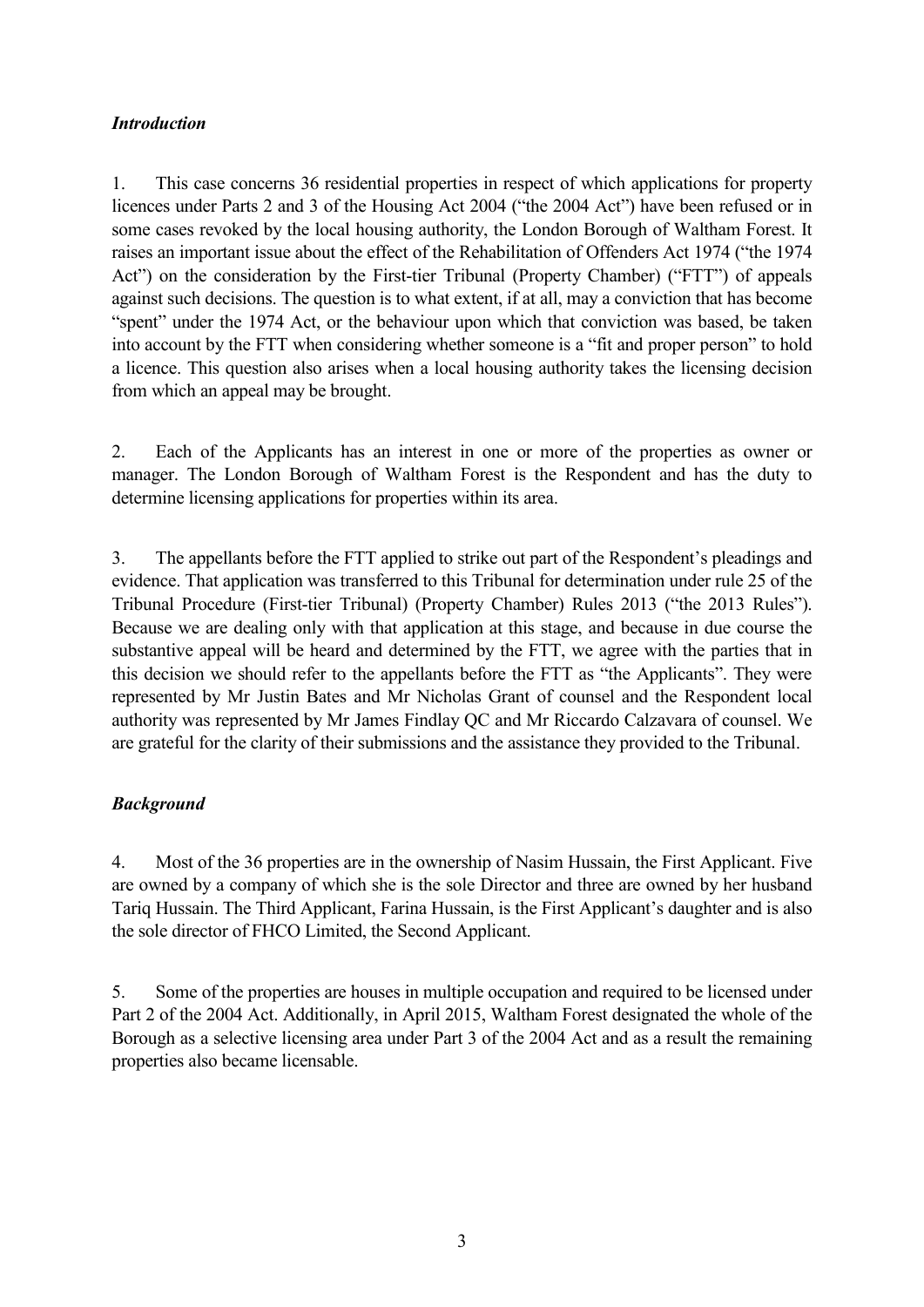6. On  $12^{th}$  June 2015, the First Applicant submitted 23 licence applications under Part 3 of the 2004 Act. She stated in the applications that the subject properties did not have any gas appliances so that no gas safety certificate needed to be included. The Respondent discovered this to be untrue for 21 of the properties and, following a request, gas safety certificates were produced. On that basis the Respondent granted licences for each property and took no further action in relation to the false assertion. However, because of subsequent events these licences were revoked on 23<sup>rd</sup> November 2018.

7. On 19th May 2016, the First Applicant submitted licensing applications for 7 further properties asserting that they did not have any gas appliances. Inquiries by the Respondent revealed that this was also untrue. Gas certificates were eventually provided in September 2016 but were dated  $19<sup>th</sup>$  May 2016. The Respondent discovered that the certificates were forgeries. Eventually, on 23<sup>rd</sup> November 2018 the licence applications were refused and other licences revoked.

8. As a result of her conduct, the First Applicant was prosecuted for four offences of knowingly or recklessly supplying false information to the Respondent in connection with its functions under Parts 2 to 3 of the 2004 Act, contrary to s. 238 of that Act. On  $12<sup>th</sup>$  May 2017 she pleaded guilty and received a fine of £40,000 on the same day. Her convictions became spent under the 1974 Act from  $12<sup>th</sup>$  May 2018.

9. The First Applicant's husband was prosecuted for four offences under s. 1 of the Forgery and Counterfeiting Act 1981 for his part in fraudulently backdating the gas safety certificates. On 29<sup>th</sup> June 2018, he pleaded guilty and received a fine of £1,000 on the same day. His convictions became spent under the 1974 Act from 29<sup>th</sup> June 2019.

10. The Applicants appealed to the FTT against the Respondent's decisions to refuse and to revoke the licences. Directions for hearing were given on 7th March 2019 including a requirement to exchange statements of case.

11. In their statement of case, the Applicants contended that in making its decisions the Respondent had erred in law by relying upon spent convictions. The decision letter stated:-

"On 12 May 2017, Mrs Nasim Hussain was convicted of four offences under s.238 Housing Act 2004 for supplying false or misleading information in that you informed the Housing Authority that four flats you rented at 109/111 Old Church Road E4 did not have any gas appliances, when they in fact did have gas appliances.

On 29 June 2018 Mr Tariq Hussain, was convicted of four offences under the Forgery and Counterfeiting Act for falsifying Gas Safety certificates for rental properties at 109/111 Old Church Road E4."

12. The Applicants made an application to the FTT to strike out "all those parts of the statement of case, witness statement and exhibits filed by the Respondent which contravene the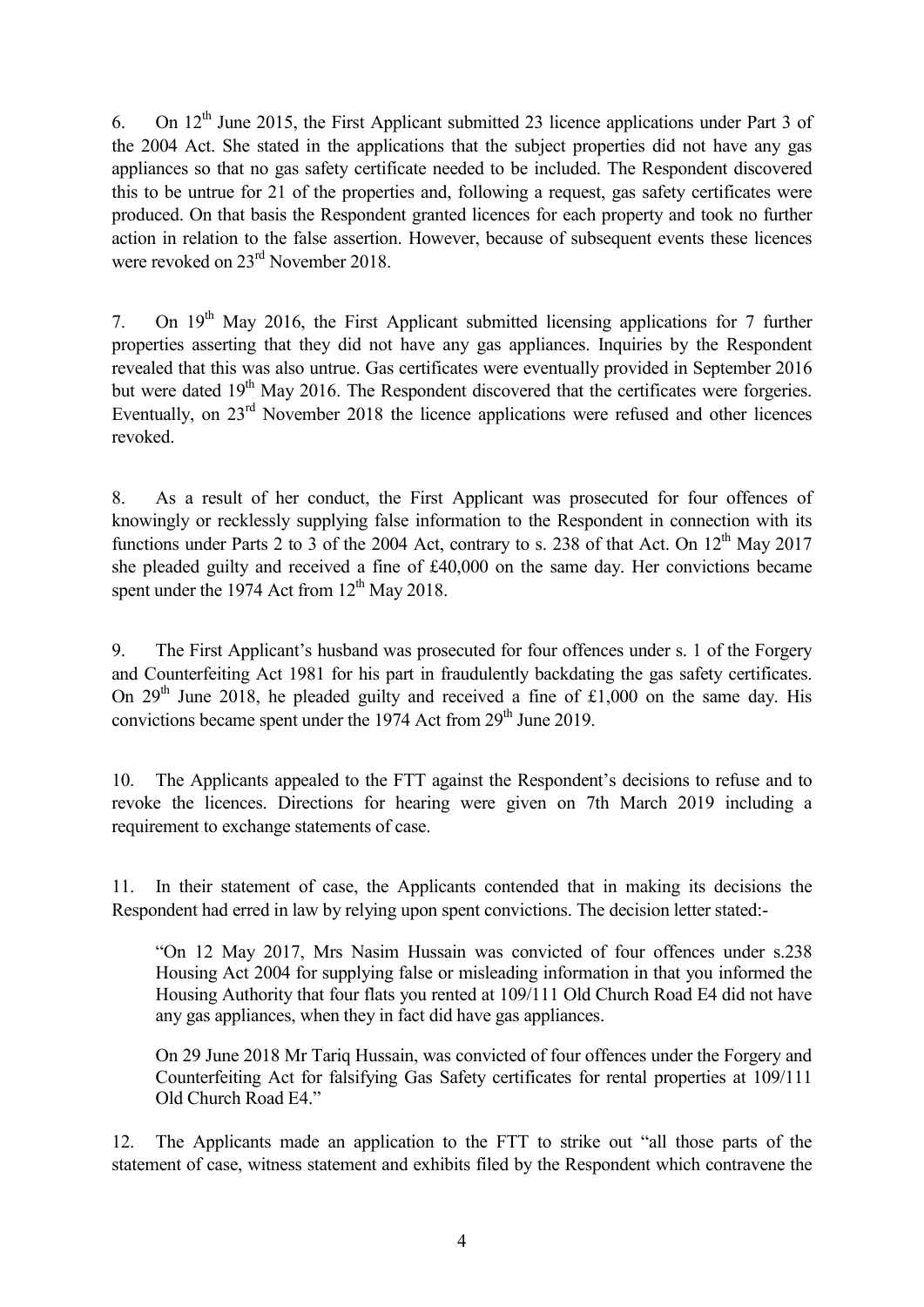Rehabilitation of Offenders Act…", relying in particular upon *R (YA) v Hammersmith and Fulham LBC* [2016] EWHC 1850 (Admin); [2016] HLR 39. On 13 May 2019 Judge Vance directed the Applicants to identify clearly those parts of the Respondent's statement of case and evidence which they were seeking to have struck out. The Applicants complied with this order on  $22<sup>nd</sup>$  May.

13. The Respondent resisted the application to strike out contending that the decision in *(YA)* was wrong, and asked for the application to be transferred to this Tribunal (along with all the issues in the appeals) on the basis that the FTT would be bound by *(YA*) whilst the Upper Tribunal would not be so constrained. The Applicants resisted the transfer of all issues to this Tribunal but were content for their application to be so transferred (see order of  $28<sup>th</sup>$  June 2019).

14. The power to transfer under rule 25 of the 2013 Rules requires the concurrence of the Presidents of the First-tier and Upper Tribunals. We agreed that the application to strike out should be transferred to the Upper Tribunal for determination as a preliminary issue, because the correctness of a decision of the High Court is under challenge and because the issues have a wide impact, affecting not only the licensing regime under the 2004 Act generally but many other regulatory regimes. In all other respects the appeal has been stayed for determination by the FTT in the light of our decision.

15. Rule 44A of the Tribunal Procedure (Upper Tribunal) (Lands Chamber) Rules 2010, provides that, in default of directions to the contrary, a transferred case is to be dealt with under the 2013 Rules. The application for strike out therefore falls to be determined under rule 9 of the 2013 Rules. So far as relevant, rule 9(3) provides:-

"(3) The Tribunal may strike out the whole or part of the proceedings or case if –

……………

(d) The Tribunal considers the proceedings or case (or a part of them), or the manner in which they are being conducted, to be frivolous or vexatious or otherwise an abuse of the process of the Tribunal; or

(e) The Tribunal considers there is no reasonable prospect of the Applicant's proceedings or case, or part of it, succeeding."

The Applicants rely on both rules (d) and (e) in support of their application

16. The Respondent submitted to us that the Applicants had failed to identify any basis for striking out paragraph 2(i)-(iii) of the Respondent's Statement of Case, or paragraphs 13-16 of Mr Beach's witness statement dated 25 March 2019, or items 4-7 of the exhibits. The Applicants did not argue to the contrary. We agree with the Respondent that these passages or documents should not be struck out in any event. They fall outside the proper scope of the application.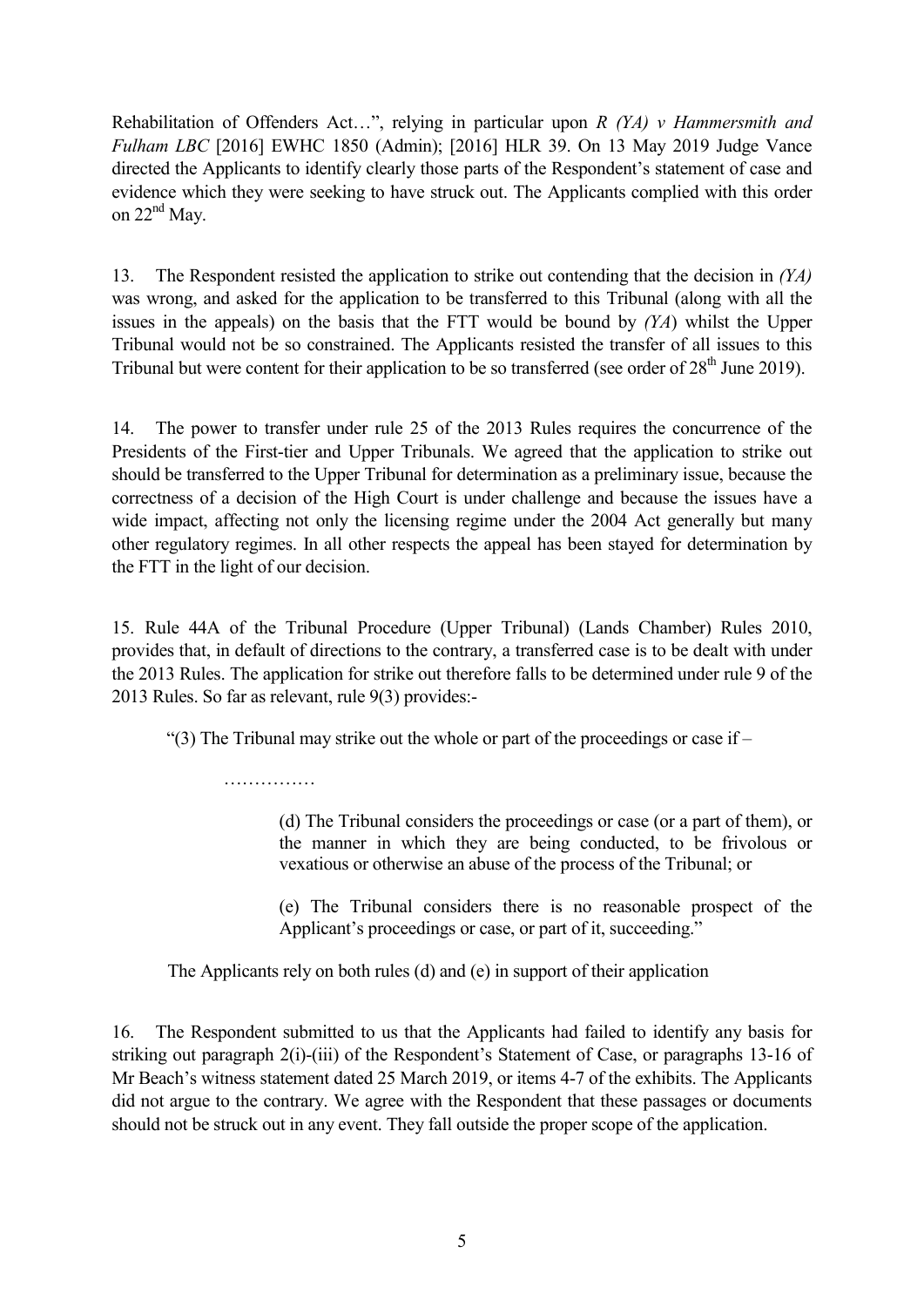## *The Housing Act 2004*

17. The 2004 Act came into force in 2006. Part 1 introduced the Housing, Health and Safety Rating System (HHSRS) to deal with the safety and condition of residential property. Part 2 enacted a new regime for the licensing by local housing authorities of houses in multiple occupation ("HMOs" as defined in ss. 254 and 257) and mandatory licensing for larger categories of HMO. Part 3 introduced selective mandatory licences for other residential accommodation located within designated areas.

18. Under Part 1, a local housing authority may take enforcement action against a landlord or owner of property requiring works to be carried out (an improvement notice) or prohibit the use of residential property for habitation (a prohibition order). Decisions on whether enforcement action is required are made by assessing hazards, informed by HHSRS Enforcement and Operating guidance issued by the Ministry for Housing Communities and Local Government. By s. 30 of the 2004 Act it is a criminal offence to fail to comply with an improvement notice and by s. 32 it is a criminal offence to fail to comply with a prohibition order.

19. Under Parts 2 and 3 of the 2004 Act, where an application for a licence has been made to a local housing authority, the authority must be satisfied under s. 64(3) or s. 88(3) that, amongst other matters, the proposed licence holder is a fit and proper person to be the licence holder. Section 66 provides:-

"(1) In deciding …. whether a person ('P') is a fit and proper person to be the licence holder or (as the case may be) the manager of the house, the local housing authority must have regard (among other things) to any evidence within subsection (2) or (3).

(2) Evidence is within this subsection if it shows that P has –

- (a) committed any offence involving fraud or other dishonesty, or violence or drugs, or any offence listed in Schedule 3 to the Sexual Offences Act 2003 (c. 42) (offences attracting notification requirements);
- (b) practised unlawful discrimination on ground of sex, colour, race, ethnic or national origins or disability in, or in connection with, the carrying on of any business;
- (c) contravened any provision of the law relating to housing or of landlord and tenant law; or

(d) acted otherwise than in accordance with any applicable code of practice approved under s. 233.

- (4) Evidence is within this subsection if  $-$ 
	- (a) it shows that any person associated or formerly associated with P (whether on a personal, work or other basis) has done any of the things set out in subs.  $(2)(a)$  to  $(d)$ , and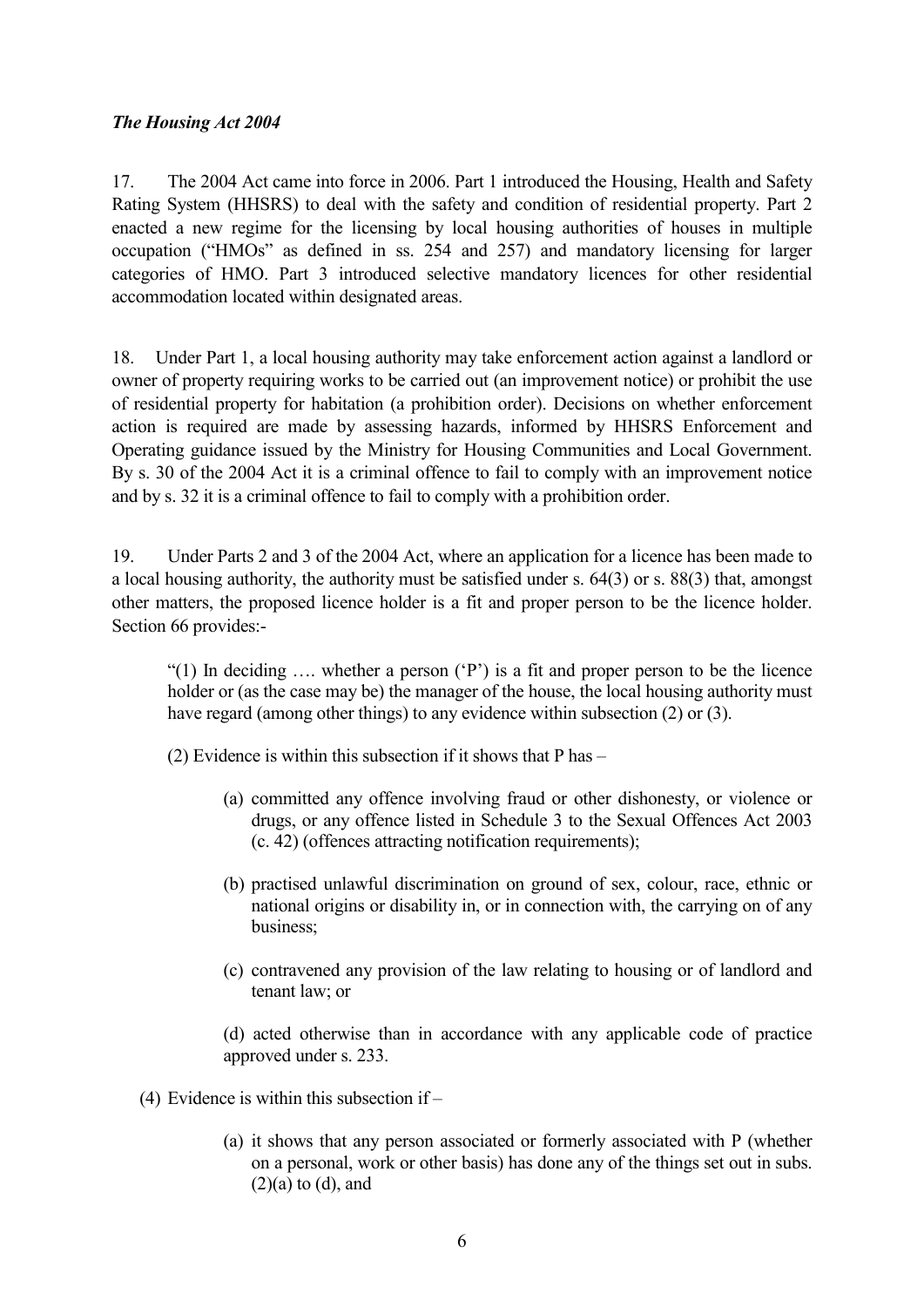(b) it appears to the authority that the evidence is relevant to the question whether P is a fit and proper person to be the licence holder or (as the case may be) the manager of the house …………."

20. An authority may revoke a licence where it no longer considers that the licence-holder is a fit and property person (ss.70(2)(b), 93(3)(b)). It must revoke a licence if a "banning order" (s.15 of the Housing and Planning Act 2016 – "the 2016 Act") is made against the licence holder (ss. 70A(1), 93A(1)). We deal with the banning order regime towards the end of this decision.

21. A person whose application for a licence has been refused, or whose licence has been revoked, may appeal to the FTT. Part 3 of sched. 5 to the 2004 Act makes provision for appeals against licensing decisions. Paragraph 34(2) and (3) provides:-

"(2) An appeal  $-$ 

(a) is to be by way of a re-hearing, but

(b) may be determined having regard to matters of which the authority were unaware.

(3) The tribunal may confirm, reverse or vary the decision of the local housing authority."

22. A person commits an offence if he has control of or manages an HMO which requires to be, but is not, licensed; if he knowingly permits an HMO to be occupied by more persons than authorised by the licence; or if he fails to comply with a licence condition (s72(1)-(3)). A person also commits an offence if he has control of or manages a house that is required to be, but is not, licensed under Part 3; or if he fails to comply with a licence condition (s.95(1)-(2)). On summary conviction he is liable to a fine (ss.  $72(6)-(7)$ , s. $95(5)-(6)$ ).

23. Section 126 and sched. 9 of the 2016 Act amended the 2004 Act so that where an authority is satisfied "beyond reasonable doubt" that a person's conduct contravenes ss. 72 or 95 of the 2004 Act, it may impose a financial penalty of up to £30,000 instead of instituting criminal proceedings (s. 249A(1)-(4)).

24. The Licensing and Management of Houses in Multiple Occupation and Other Houses (Miscellaneous Provisions) (England) Regulations 2006 (SI 2006 No. 373), prescribes the content of applications under ss. 63 and 87 of the 2004 Act. Regulation 7(2) requires certain information specified in sched. 2 to be provided: para. 2 requires details relating to the HMO, including by para. 2(f)(xiii) "a declaration that any gas appliances in the HMO or house meet any safety requirement contained in any enactment."

25. Paragraph 3 requires the applicant to give:-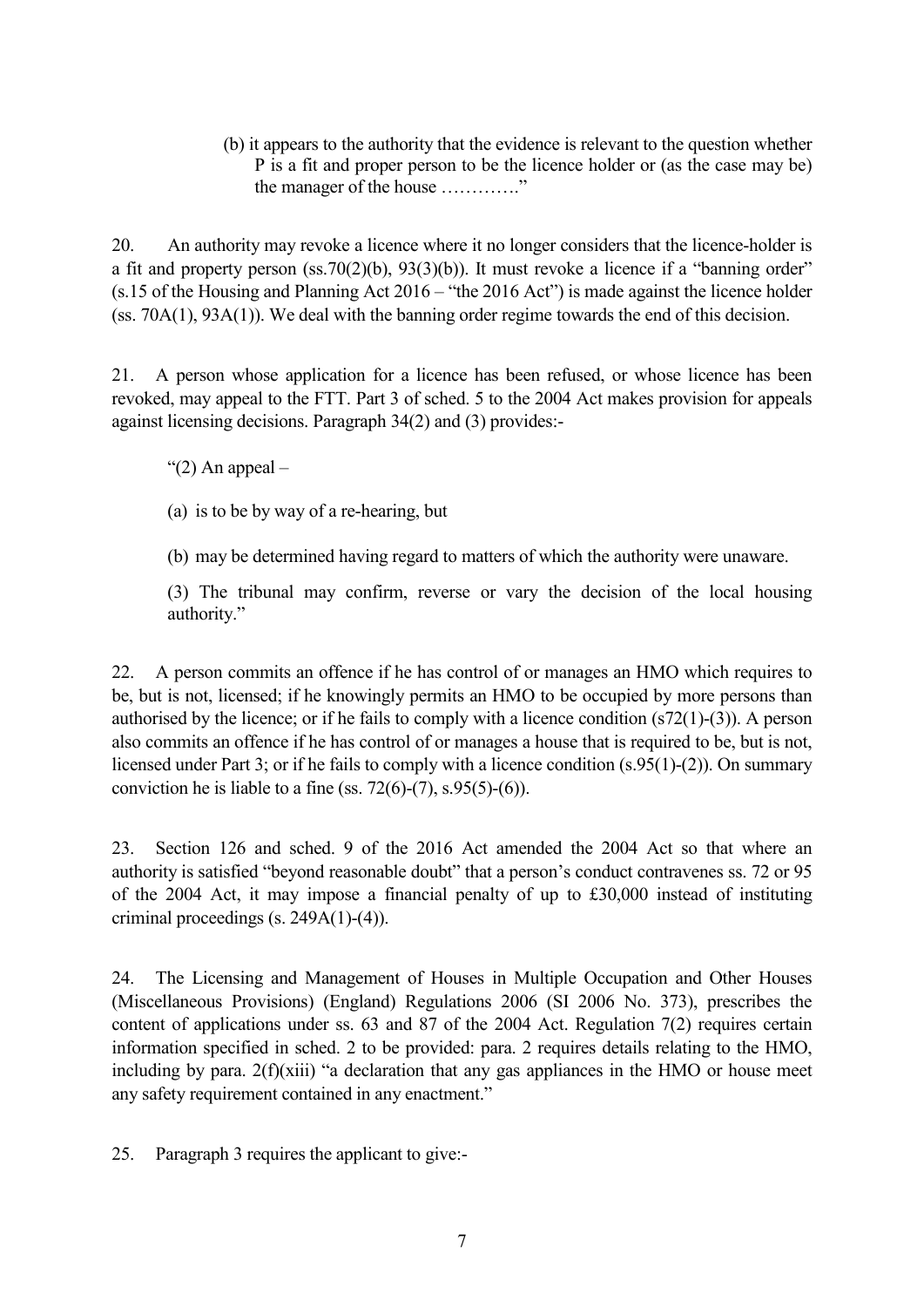"(a) details of any unspent convictions that may be relevant to the proposed licence holder's fitness to hold a licence, or the proposed manager's fitness to manage the HMO or house, and, in particular any such conviction in respect of any offence involving fraud of other dishonesty, or violence or drugs or any offence listed in schedule 3 to the Sexual Offences Act 2003;

(c) details of any finding by a court or tribunal against the proposed licence holder or manager that he has practised unlawful discrimination on grounds of sex, colour, race, ethnic or national origin or disability in, or in connection with, the carrying on of any business;

(c) details of any contravention on the part of the proposed licence holder or manager of any provision of any enactment relating to housing, public health, environmental health or landlord and tenant law which led to civil or criminal proceedings resulting in a judgement being made against him…."

26. Under s. 238 a person commits an offence if he supplies any false or misleading information to a local housing authority in connection with any of their functions under Parts 1 to 4 or 7 of the 2004 Act and he does so knowingly or recklessly. He is liable to a fine on conviction. In this instance a local housing authority does not have any power to impose a financial penalty as an alternative to prosecution.

# *Rehabilitation of Offenders Act 1974*

27. Where a person is convicted of an offence which is not excluded from rehabilitation, his conviction will be treated as "spent" after the end of the rehabilitation period, and he will be treated as a "rehabilitated person". Section 1(1) provides:-

"Subject to subsections (2), (5) and (6) below, where an individual has been convicted, whether before or after the commencement of this Act, of any offence or offences, and the following conditions are satisfied, that is to say—

(a) he did not have imposed on him in respect of that conviction a sentence which is excluded from rehabilitation under this Act; and

(b) he has not had imposed on him in respect of a subsequent conviction during the rehabilitation period applicable to the first-mentioned conviction in accordance with [section 6](http://uk.practicallaw.thomsonreuters.com/Document/I69AE9BC0E44811DA8D70A0E70A78ED65/View/FullText.html?originationContext=document&transitionType=DocumentItem&vr=3.0&rs=PLUK1.0&contextData=(sc.DocLink)) below a sentence which is excluded from rehabilitation under this Act;

then, after the end of the rehabilitation period so applicable (including, where appropriate, any extension under [section 6\(4\)](http://uk.practicallaw.thomsonreuters.com/Document/I69AE9BC0E44811DA8D70A0E70A78ED65/View/FullText.html?originationContext=document&transitionType=DocumentItem&vr=3.0&rs=PLUK1.0&contextData=(sc.DocLink)) below of the period originally applicable to the first-mentioned conviction) or, where that rehabilitation period ended before the commencement of this Act, after the commencement of this Act, that individual shall for the purposes of this Act be treated as a rehabilitated person in respect of the firstmentioned conviction and that conviction shall for those purposes be treated as spent."

28. It is important to note that an individual cannot become a "rehabilitated person" under the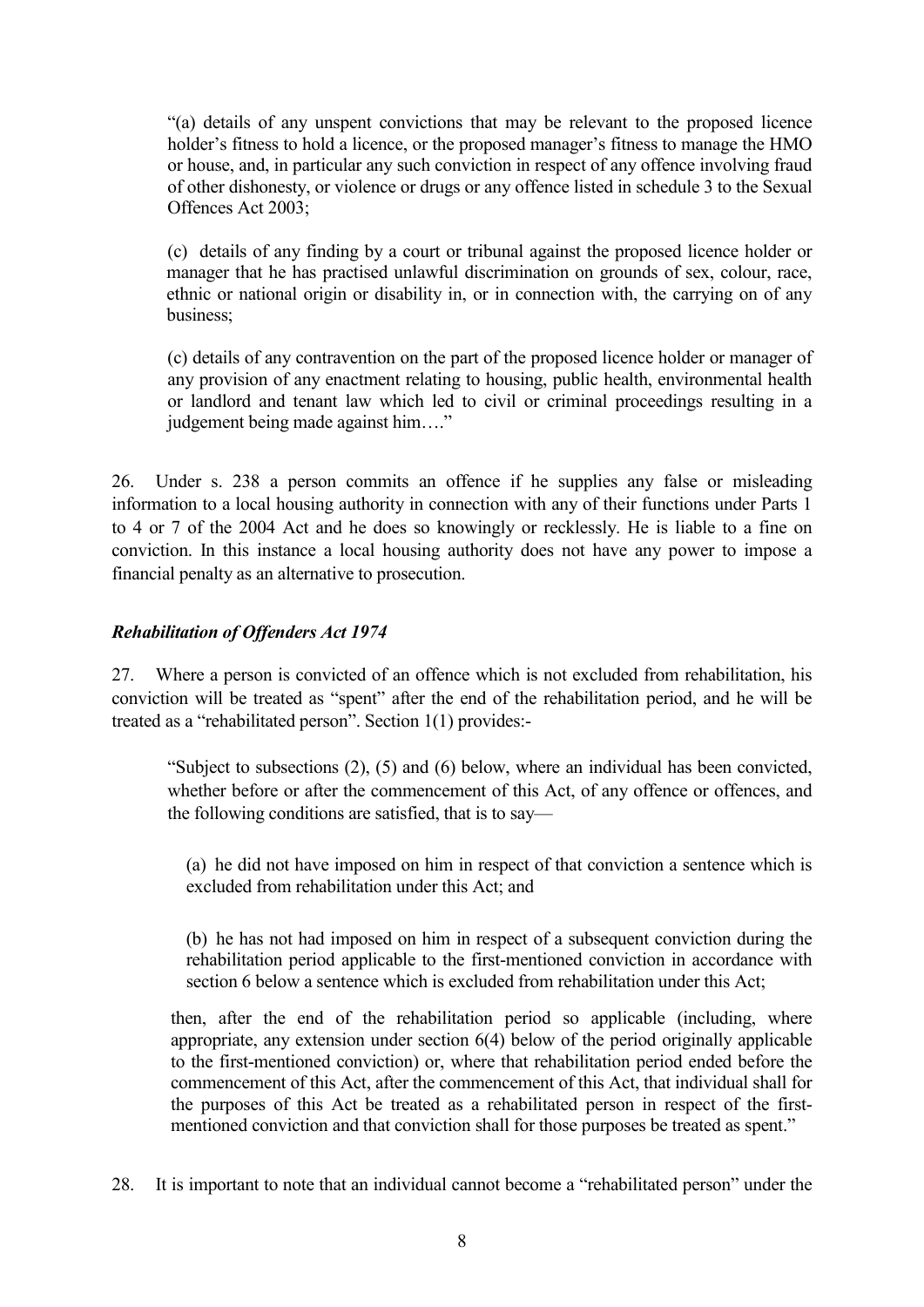1974 Act where he has simply engaged in *conduct* amounting to a criminal offence. Rehabilitation under this legislation only applies where that conduct has resulted in a *conviction*, and that conviction has subsequently become "spent".

29. Section 4 provides:-

"(1) Subject to [sections 7 and 8](http://uk.practicallaw.thomsonreuters.com/Document/IED80CB31E44811DA8D70A0E70A78ED65/View/FullText.html?originationContext=document&transitionType=DocumentItem&vr=3.0&rs=PLUK1.0&contextData=(sc.DocLink)) below, a person who has become a rehabilitated person for the purposes of this Act in respect of a conviction shall be treated for all purposes in law as a person who has not committed or been charged with or prosecuted for or convicted of or sentenced for the offence or offences which were the subject of that conviction; and, notwithstanding the provisions of any other enactment or rule of law to the contrary, but subject as aforesaid—

(a) no evidence shall be admissible in any proceedings before a judicial authority exercising its jurisdiction or functions in England and Wales to prove that any such person has committed or been charged with or prosecuted for or convicted of or sentenced for any offence which was the subject of a spent conviction; and

(b) a person shall not, in any such proceedings, be asked, and, if asked, shall not be required to answer, any question relating to his past which cannot be answered without acknowledging or referring to a spent conviction or spent convictions or any circumstances ancillary thereto.

(2) Subject to the provisions of any order made under subsection (4) below, where a question seeking information with respect to a person's previous convictions, offences, conduct or circumstances is put to him or to any other person otherwise than in proceedings before a judicial authority—

(a) the question shall be treated as not relating to spent convictions or to any circumstances ancillary to spent convictions, and the answer thereto may be framed accordingly; and

(b) the person questioned shall not be subjected to any liability or otherwise prejudiced in law by reason of any failure to acknowledge or disclose a spent conviction or any circumstances ancillary to a spent conviction in his answer to the question.

(3) Subject to the provisions of any order made under subsection (4) below, —

(a) any obligation imposed on any person by any rule of law or by the provisions of any agreement or arrangement to disclose any matters to any other person shall not extend to requiring him to disclose a spent conviction or any circumstances ancillary to a spent conviction (whether the conviction is his own or another's); and

(b) a conviction which has become spent or any circumstances ancillary thereto, or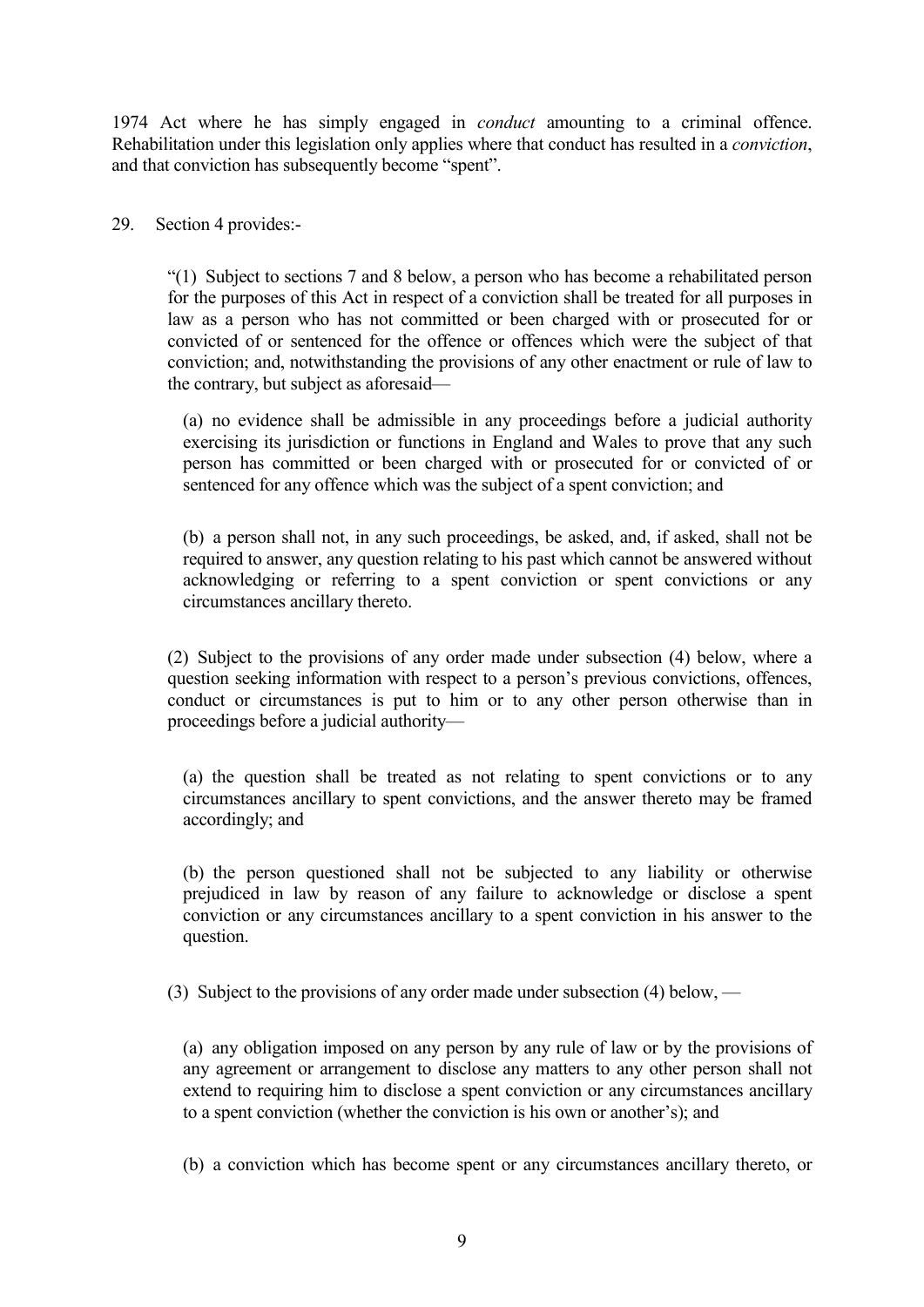any failure to disclose a spent conviction or any such circumstances, shall not be a proper ground for dismissing or excluding a person from any office, profession, occupation or employment, or for prejudicing him in any way in any occupation or employment.

(4) The Secretary of State may by order—

(a) make such provision as seems to him appropriate for excluding or modifying the application of either or both of paragraphs (a) and (b) of subsection (2) above in relation to questions put in such circumstances as may be specified in the order;

(b) provide for such exceptions from the provisions of subsection (3) above as seem to him appropriate, in such cases or classes of case, and in relation to convictions of such a description, as may be specified in the order.

(5) For the purposes of this section and [section 7](http://uk.practicallaw.thomsonreuters.com/Document/IED80CB31E44811DA8D70A0E70A78ED65/View/FullText.html?originationContext=document&transitionType=DocumentItem&vr=3.0&rs=PLUK1.0&contextData=(sc.DocLink)) below any of the following are circumstances ancillary to a conviction, that is to say—

(a) the offence or offences which were the subject of that conviction;

(b) the conduct constituting that offence or those offences; and

(c) any process or proceedings preliminary to that conviction, any sentence imposed in respect of that conviction, any proceedings (whether by way of appeal or otherwise) for reviewing that conviction or any such sentence, and anything done in pursuance of or undergone in compliance with any such sentence.

(6) For the purposes of this section and [section 7](http://uk.practicallaw.thomsonreuters.com/Document/IED80CB31E44811DA8D70A0E70A78ED65/View/FullText.html?originationContext=document&transitionType=DocumentItem&vr=3.0&rs=PLUK1.0&contextData=(sc.DocLink)) below *"proceedings before a judicial authority"* includes, in addition to proceedings before any of the ordinary courts of law, proceedings before any tribunal, body or person having power—

(a) by virtue of any enactment, law, custom or practice;

(b) under the rules governing any association, institution, profession, occupation or employment; or

(c) under any provision of an agreement providing for arbitration with respect to questions arising thereunder;

to determine any question affecting the rights, privileges, obligations or liabilities of any person, or to receive evidence affecting the determination of any such question."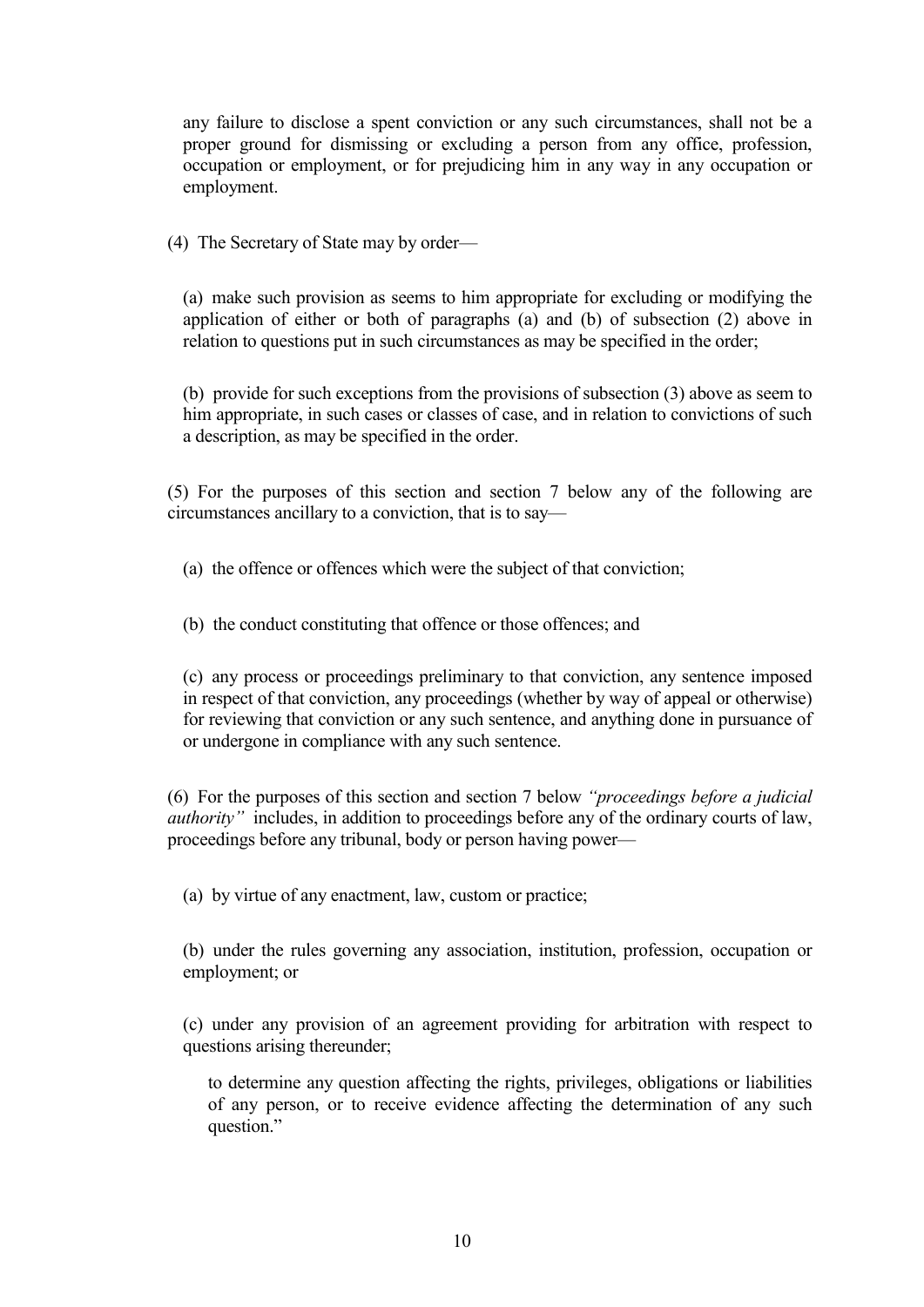30. Section 7 is entitled: "Limitations on rehabilitation under this Act, etc." Section 7(1) provides that nothing in s. 4(1) shall affect any of a number of specified matters including the exercise of the Royal prerogative and the enforcement and issuing of any proceedings. Section 7(2) provides that nothing in s. 4(1) shall affect the determination of any issue or prevent the admission or requirement of evidence relating to a person's previous convictions or "circumstances ancillary thereto" in a number of specified proceedings including criminal proceedings. Section 7(4) gives the Secretary of State power to exclude the application of s. 4(1) "in relation to any proceedings specified in the order … to such extent and for such purposes as may be so specified."

31. Section 7(3) only applies to "proceedings before a judicial authority" as defined in s.4(6). It enables such an authority to admit or require evidence relating to a person's spent convictions or "circumstances ancillary thereto", notwithstanding s.4(1), if satisfied that justice could not otherwise be done in the case; and the authority may determine any issue to which that evidence relates disregarding s.4(1) so far as is necessary for that purpose.

# *Submissions*

32. Broadly speaking, the parties' submissions fell into three parts: firstly, the meaning and impact of s. 4(1) of the 1974 Act; secondly, the applicability of s. 7(3) to the FTT's and the local authority's consideration of the licensing issues and thirdly whether part or parts of the Respondent's case in the appeal ought to be struck out.

# *The meaning and effect of section 4(1)*

33. On behalf of the Applicants, Mr Bates submitted that under s. 4 the effect of rehabilitation is that "…. A spent conviction is to be wiped out altogether from the knowledge of anyone" (per Lord Denning MR, *Reynolds v Phoenix Assurance Co Ltd* [1978] 2 Lloyd's Rep 22, CA, p.24; cited with approval in *Arif v Excess Insurance Group Ltd* 1982 SLT 183). He submitted that this protection extends to include conduct upon which a spent conviction was based. In support of his argument, Mr Bates relied upon *(YA)* at [38] – [40].

34. Mr Bates submitted that the prohibition on reliance upon ancillary circumstances permeates the whole of s. 4(1) and is not confined to the prohibition in s. 4(1)(b). He says that there are three equal principles in s. 4(1) and that the section must be read as a whole with each part supporting the others. Section 4(1) is a protection afforded to a rehabilitated person in all fields of law and for all purposes. Section  $4(1)(a)$  and (b) then support that general rule by preventing it from being circumvented in proceedings before a judicial authority. He argues that to read s. 4(1) "disjunctively" would lead to an unprincipled result since the prohibitions in ss. 4(1)(a) and 4(1)(b) could be circumvented by a local authority having knowledge of the spent conviction from any other source; and whether a person is protected by s. 4(1) would be a matter of chance.

35. Mr Bates says that in order to meet the Applicant's arguments the Respondent makes a series of points about allegedly absurd circumstances, none of which are correct.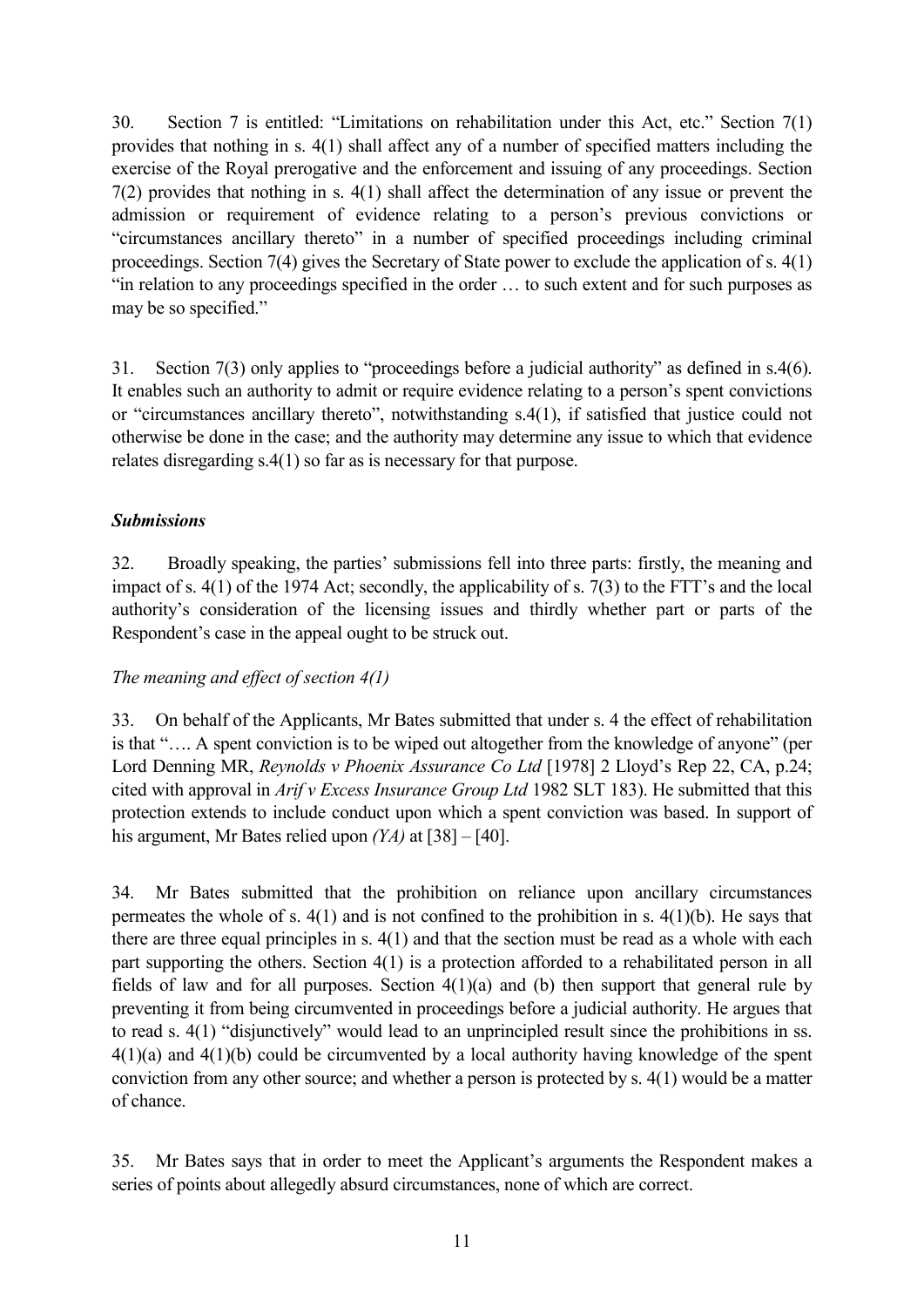36. In response Mr Findlay submits firstly that the judge in *YA* was clearly wrong in his interpretation of s. 4(1) and this Tribunal is not bound by the decision.

37. Secondly, he submits that the meaning of s. 4(1) is clear. The words "a person who has become a rehabilitated person for the purposes of this Act in respect of a conviction shall be treated for all purposes in law as a person who has not committed or been charged with or prosecuted for or convicted of or sentenced for the offence or offences which were the subject of that conviction" give broad protection to an offender in respect of those matters, but it does not give any protection against reference being made to the conduct underlying that conviction.

38. Thirdly, he says there is no justification for the purposive interpretation adopted in *YA*. Section 4(1) is structured so as to make separate provision for the specific prohibitions in ss. 4(1)(a) and 4(1)(b). Section 4(1)(a) excludes evidence in "proceedings before a judicial authority" that a person has committed or been charged with or prosecuted for or convicted of or sentenced for any offence where the conviction is spent. Section  $4(1)(b)$  prevents questions being asked in any such proceedings about a person's past which cannot be answered without acknowledging or referring to a spent conviction "*or any circumstances ancillary thereto"*. The reference to "ancillary circumstances", as defined in s. 4(5) is confined, in this context, to s.  $4(1)(b)$  and does not apply to s.  $4(1)$  or  $4(1)(a)$ .

39. Fourthly, he contends that in any event the judge's approach in *YA* to "purpose" was too narrow. Mr Findlay relies upon *NT1 v Google llc* [2019] QB 344 where the Court stated that the exceptions in ss. 7 and 8 "cannot be treated as necessarily exhaustive of the circumstances in which information about a spent conviction may be disclosed."

40. Fifthly, he submits that the judge's decision in *YA* leads to absurd consequences. If a person carries out a criminal act for which he is *not* prosecuted, or for which a prosecution fails, or for which the authority imposes a civil penalty pursuant to s.249A of the Housing Act 2004 instead of prosecuting, that act could be relied upon by an authority in determining an application before it. However, on the judge's logic, if that person is convicted and fined, no authority could rely on that act after 12 months had passed. He says that Parliament cannot have intended this perverse outcome (In this context see [28] above).

41. Sixthly, he submits that the consequences would be profound wherever there is a coincidence of civil and criminal liability. For example, if a construction company negligently and in breach of health and safety regulations kills an employee, that company could be prosecuted and convicted and be sentenced to a large fine. If *YA* is correct, no civil case could be brought if it were to come to trial more than 12 months after the date of sentence. Similarly, if a driver negligently caused a car accident and was successfully prosecuted in relation to his driving, then the injured party could not rely on that driving behaviour in a civil claim if the conviction had become spent.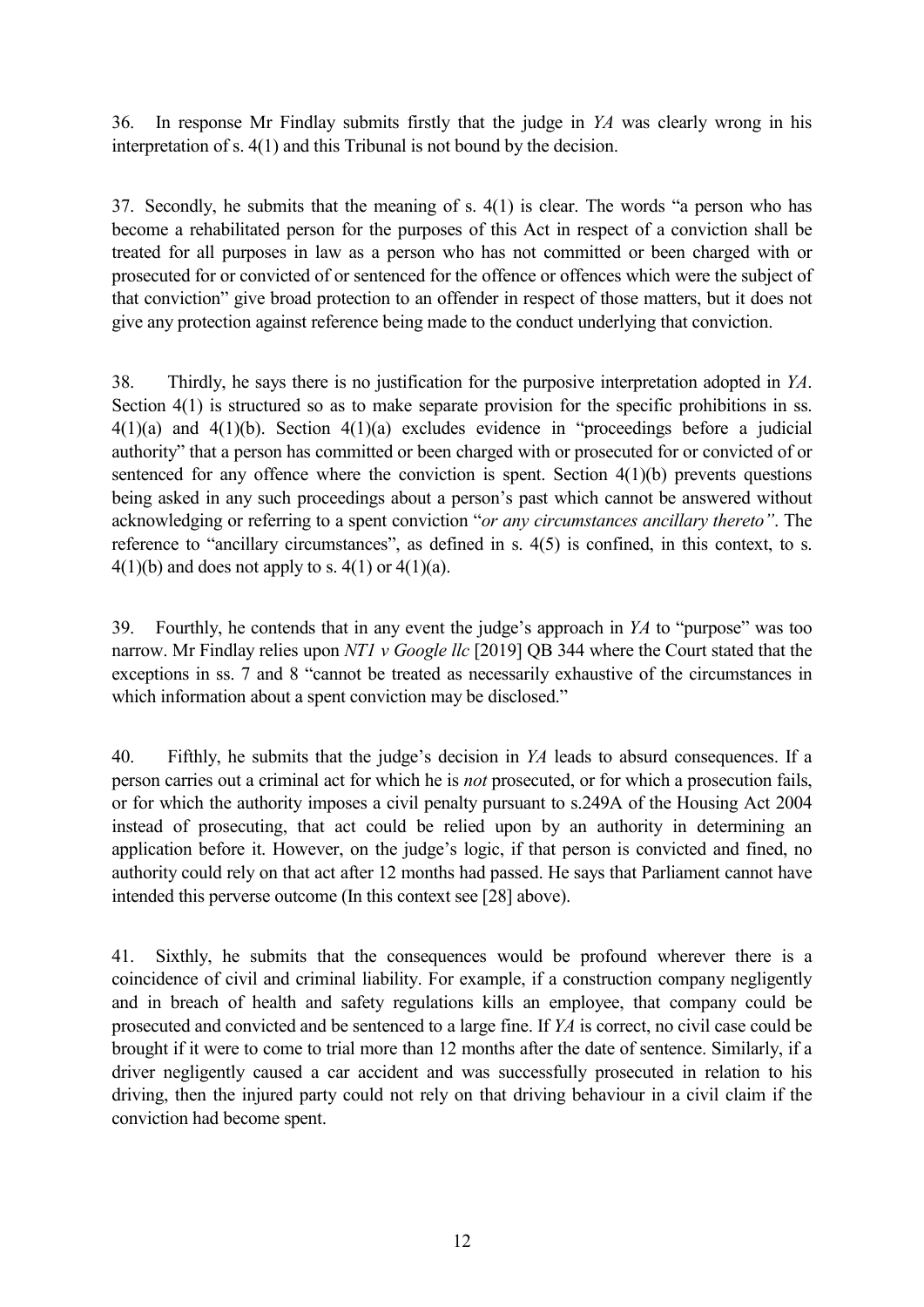42. In the context of housing licensing cases, Mr Findlay submits that there are particular difficulties: s.89 explicitly requires consideration of any contravention of "any provision of the law relating to housing or of landlord and tenant law."

43. Furthermore, the effect of the statutory process which has to be followed under the 2016 Act before an application for a banning order can be made (section  $15(3)-(6)$ ), is that a conviction may become spent by the time the application is heard and will necessarily be spent before the order expires. The interpretation in *YA* sits uneasily with s. 20(2)-(4) of the 2016 Act which provides that whilst a banning order "must" be revoked if the underlying conviction is overturned, it need not be after a conviction becomes spent. There is a similar difficulty with the management of the "rogue landlord" database (ss. 31(2)(b) and 36(1)-(4)).

# *Section 7(3) of the 1974 Act*

44. For the Applicants, Mr Bates submits that when a local authority is considering the initial application for a licence, it is not acting under s.  $4(1)$ ; rather it is acting under s.  $4(2)$ , which applies where questions are asked "otherwise than in proceedings before a judicial authority" and therefore s. 7(3) may not be relied upon at that stage.

45. Secondly, he contends that although the hearing before the FTT is *de novo* and may involve the Tribunal considering "… matters of which the authority were unaware…", that is irrelevant to the question. He submits that the FTT may only receive admissible evidence and the 1974 Act makes the disputed material inadmissible.

46. Thirdly, he argues that because the local authority is prohibited from having regard to spent convictions and related material, it would be a very rare case where the FTT could take them into account under s. 7(3). It would lead to a perverse incentive for the authority to reject an application on flimsy grounds, knowing that it could seek to bolster its case by asking the FTT to have regard to such material.

47. As a matter of principle, he says that the power in s. 7(3) is a restrictive power and is to be applied narrowly. He relies on the Court of Appeal's decision in *Dickinson v Yates* (unreported, 27 November 1986). He also relies upon the same approach taken by Sedley J (as he then was) in *R v Hastings Justices ex p. McSpirit* (1998) 162 J.P. 44 and in *Adamson v Waveney District Council* [1997] 2 All ER 898.

48. Mr Bates submits that there are two possible outcomes:-

(i) The primary case for the Applicants is that this Tribunal should determine that the spent convictions and related material should be left out of account by the FTT. Whilst there is the possibility of an authority applying to rely on such material under s. 7(3), the test is high and the prospects of such evidence being admitted are remote. On the present application, there simply is no basis to consider that any properly directed tribunal could decide to admit the evidence;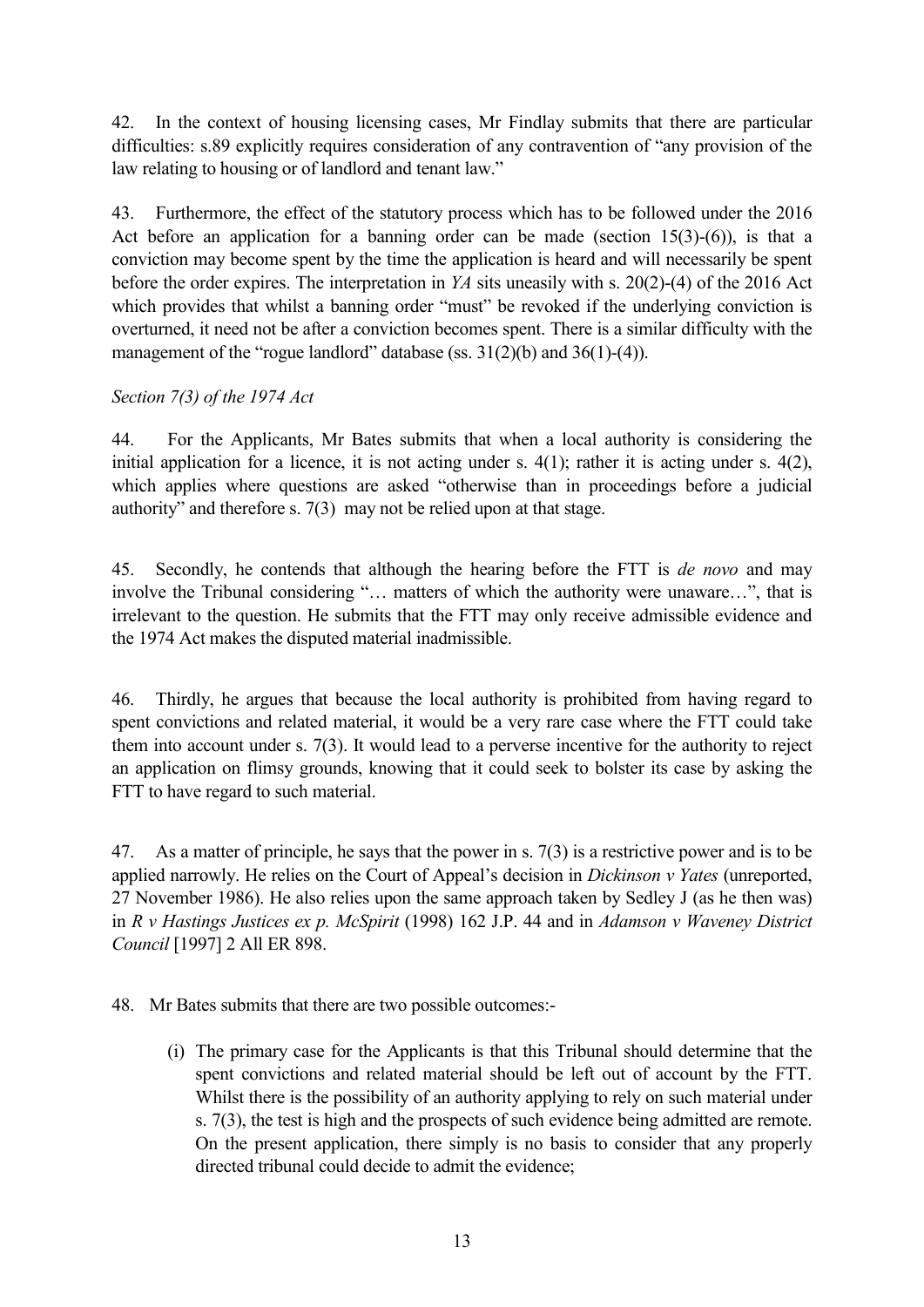(ii) Alternatively, the Upper Tribunal should give guidance to the FTT as to how to apply the s. 7(3) test and then remit the case with directions.

49. On behalf of the Respondent, Mr Findlay submits that both the local authority and the FTT are entitled to consider and determine applications for licences and appeals on the basis of the conduct underlying the spent convictions and, furthermore, if the FTT considers it necessary in the interests of justice to do so, the convictions and offences themselves.

50. He contends that the proceedings before the Respondent and the FTT were before a judicial authority in each case because:-

- (i) In determining applications for licences and in determining whether to revoke existing licences, the Respondent was determining a question that affects the "rights, privileges, obligations or liabilities of [a] person" (s. 4(6) of the 1974 Act);
- (ii) There can be no doubt that the applications before the FTT are "proceedings before a judicial authority."

51. Mr. Findlay contends that s. 7(3) confers a broader discretion. He relies on *Thomas v Commissioner of Police of the Metropolis* [1997] QB 813, CA where Evans LJ said that the "discretion is a broad one […] In the context of civil proceedings, this means taking account of the interests of both parties, and justice requires that there should be a fair trial between them". He submits that Saville LJ took the same view.

52. Mr Findlay says that as the application before the Respondent fell within s. 4(6), it was entitled to disapply the prohibitions against adducing evidence to prove that the offences had been committed and against asking questions regarding those offences and ancillary circumstances, including the underlying conduct. He submits that the convictions of the First and Third Applicant are relevant to the statutory test of whether the proposed licence holder is a fit and proper person.

53. He submitted that even taking *Thomas* at its strictest, justice could not be done without admitting evidence of the convictions and the circumstances ancillary thereto. It would therefore be clearly inappropriate for the Upper Tribunal to strike out any part of the Respondent's statement of case and/or evidence.

54. Finally, he submitted that the Respondent's consideration of the application could not have fallen under s. 4(2) rather than s. 4(1). Not only was the Respondent acting as a judicial authority, it had no need to ask questions to ascertain information about the conviction and the circumstances leading thereto, because it was already aware of these matters, having been the prosecuting authority in the case.

*The issues*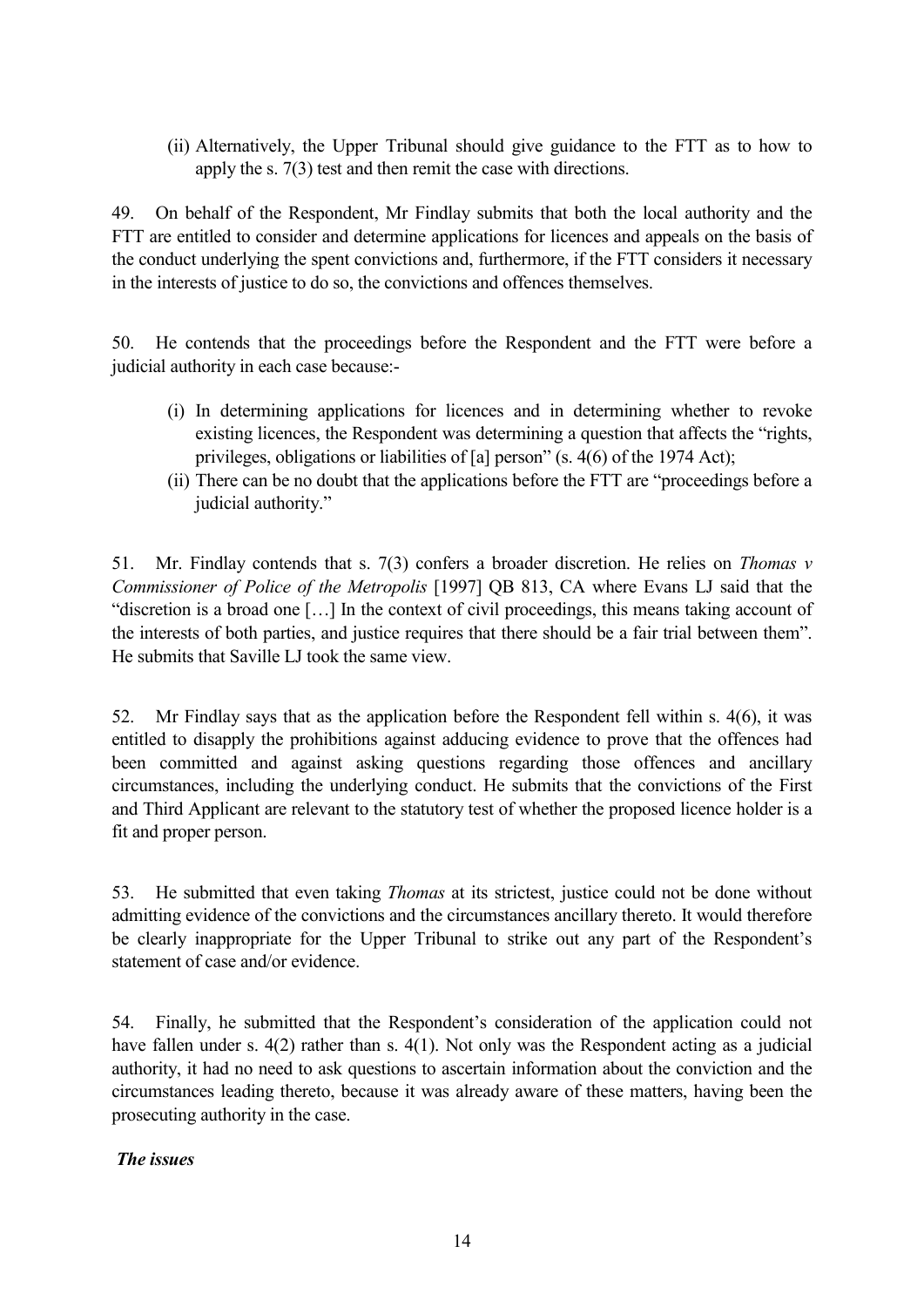55. The 1974 Act introduced protections for rehabilitated offenders in relation to their spent convictions, and the offences, sentences and criminal process relating thereto. The Act also provides some protection in relation to "circumstances ancillary to a conviction" which includes "conduct constituting that offence or those offences". The parties have also referred to that behaviour as conduct underlying the conviction, or conduct upon which the conviction was based, without drawing any distinction between any of them. In this decision we use the shorthand "conduct" to refer to all these expressions.

56. The first and main issue between the parties is whether in the appeal before the FTT, and on a proper construction of s. 4(1) of the 1974 Act, the Respondent may lead evidence and rely upon the *conduct* of the Applicants (as opposed to the spent convictions, and the offences, sentences and criminal process relating thereto) and the FTT may take into account that conduct when determining the Applicants' appeal.

57. The Applicants submit that by virtue of the 1974 Act such conduct may not be taken into account and therefore should not be referred to in any pleadings or evidence before the FTT. The Respondent says that although s.4(1) prevents reliance upon the convictions and the offences, sentences and criminal process relating thereto, it does not prevent reliance upon the conduct or activity which amounted to an offence or resulted in the conviction. This is an important issue because it potentially affects the operation of many licensing and regulatory regimes. For example, the concept of a "fit and proper person" is often used to test whether a person qualifies to be the holder of a licence or permit, and their previous behaviour may be relevant to that decision.

58. The Applicants say that this issue was resolved in their favour by the decision of Mr. Peter Marquand (sitting as a Deputy High Court Judge) in *R(YA) v Hammersmith and Fulham LBC*  [2016] EWHC 1850; (Admin); [2016] HLR 39. The Respondent submits that the relevant parts of that judgment are incorrect and should not be followed by this Tribunal. We were told by counsel that their researches had not revealed any admissible *Pepper v Hart* material on the issues of construction.

59. We note that a number of principles are well-established. The High Court and Upper Tribunal have equivalent status, save for judicial review of a refusal by the Tribunal to grant permission to appeal to itself from the FTT (*R (Cart) v Upper Tribunal* [2012] 1 AC 663). A decision of the High Court is not binding on the Upper Tribunal. The Tribunal will ordinarily follow a decision of the High Court (just as one High Court judge will ordinarily follow that of another), but it is entitled not to do so if satisfied that the earlier decision was wrong (*Secretary of State for Justice v RR* [2010] UKUT 454 (AAC); *Gilchrist v Revenue and Customs Commissioners* [2015] Ch 183 [85-86], [91], [101]; *The Kingsbridge Pension Fund Trust v Downs* [2017] UKUT 237 (LC); [2017] L & TR 31 [20]; *Robertson v Webb* [2018] UKUT 235 (LC); [2018] L & TR 31 [23]).

- 60. There are the following further issues between the parties:-
	- (i) The correct legal test to be applied under s.  $7(3)$  of the 1974 Act to any application by the Respondent to the FTT to rely upon the convictions, offences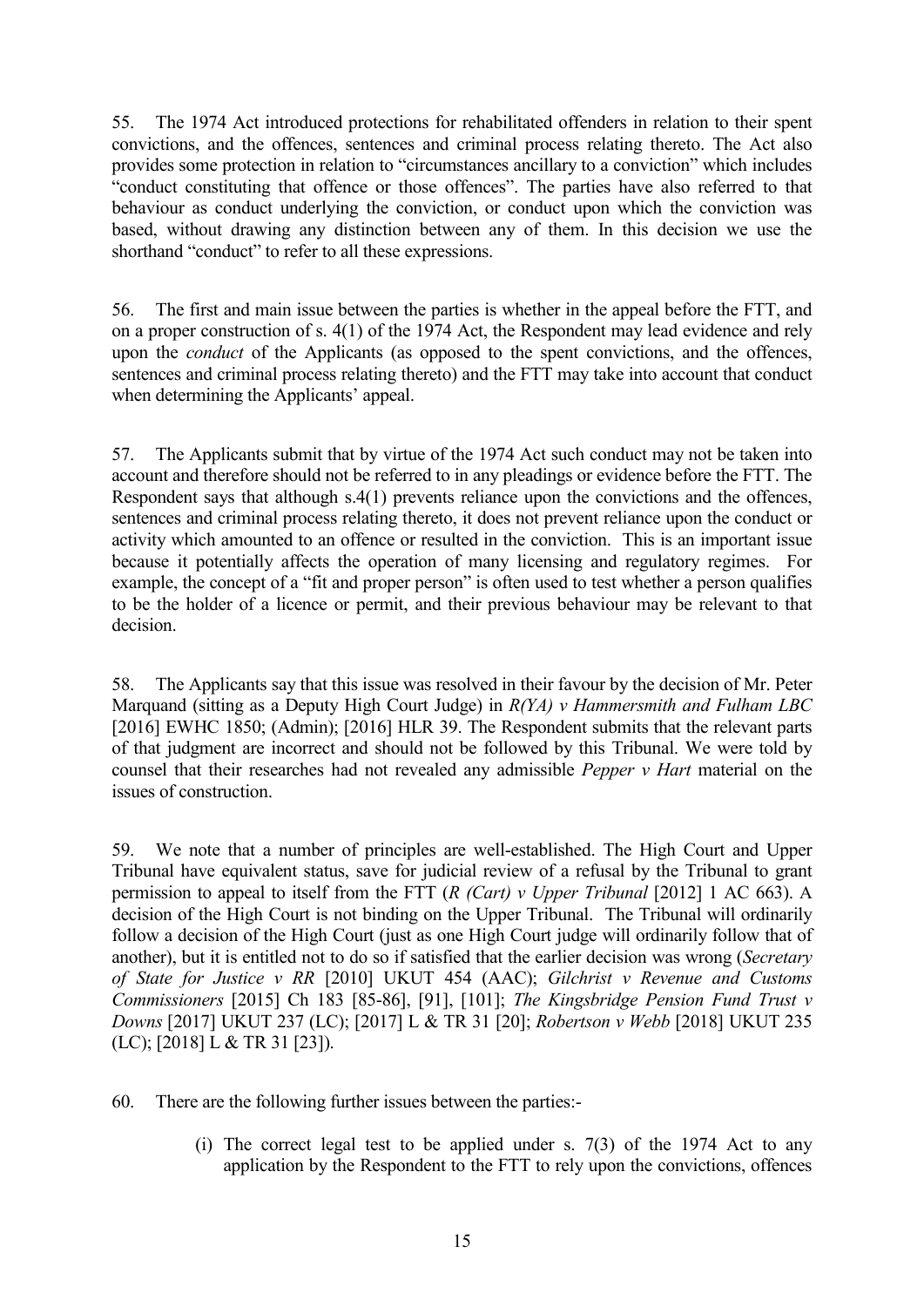or sentences of the Applicants and also "conduct" (if it is unsuccessful in relation to the first issue); and whether the Respondent's reliance upon material which may be the subject of such an application before the FTT should now be struck out by this Tribunal;

- (ii) Whether decisions by a local housing authority under Parts 2 or 3 of the 2004 Act to grant or refuse applications for a licence, or to revoke a licence, fall outside the definition in s. 4(6) of the 1974 Act of "proceedings before a judicial authority".
- 61. We think it would be convenient to address matters in the following order:
	- (i) "Fit and proper person";
	- (ii) The background to the 1974 Act;
	- (iii) Analysis of the 1974 Act;
	- (iv) Case law on section 4 of the 1974 Act;
	- (v) Section 4(6) of the 1974 Act "proceedings before a judicial authority";
	- (vi) Section  $7(3)$  of the 1974 Act;
	- (vii) Implications of the Housing and Planning Act 2016 ("the 2016 Act");
	- (viii)Human Rights Act 1998.

## *"Fit and proper person"*

62. To summarise, under the 2004 Act a local housing authority may not grant a licence for a house in multiple occupation under Part 2 or for a house regulated under Part 3 unless it is satisfied *inter alia* that "the proposed licence holder" is "a fit and proper person to be the licence holder"  $(ss.64(3)(b)(i)$ ,  $88(3)(a)(i)$ ). The authority must also be satisfied that the proposed manager of the licensed house would be a fit and proper person for that role (ss. 64(3)(d) and 88(3)(c)). Similarly, the authority has the power to revoke a licence under Parts 2 or 3 where it considers that either the licence holder or the manager is no longer a fit and proper person (ss.  $70(2)(b)$ ,(c) and  $93(2)(b)$ ,(c)). The authority is obliged to revoke such a licence if a "banning order" is made against the licence holder (ss. 70A(1), 93A(1)).

63. By section 66(1) the authority must have regard to any evidence falling within s. 66(2)-(3) when deciding whether someone is a fit and proper person to be either the licence holder or the manager of a licensed house. (s. 89 is the corresponding provision for the regime in Part 3). Section  $66(2)$  refers to evidence showing that a person has: -

> "(a) committed any offence involving fraud or other dishonesty, or violence or drugs, or any offence listed in Schedule 3 to the Sexual Offences Act 2003 (c. 42) (offences attracting notification requirements);

 $(b)$  .....;

(c) contravened any provision of the law relating to housing or of landlord and tenant law".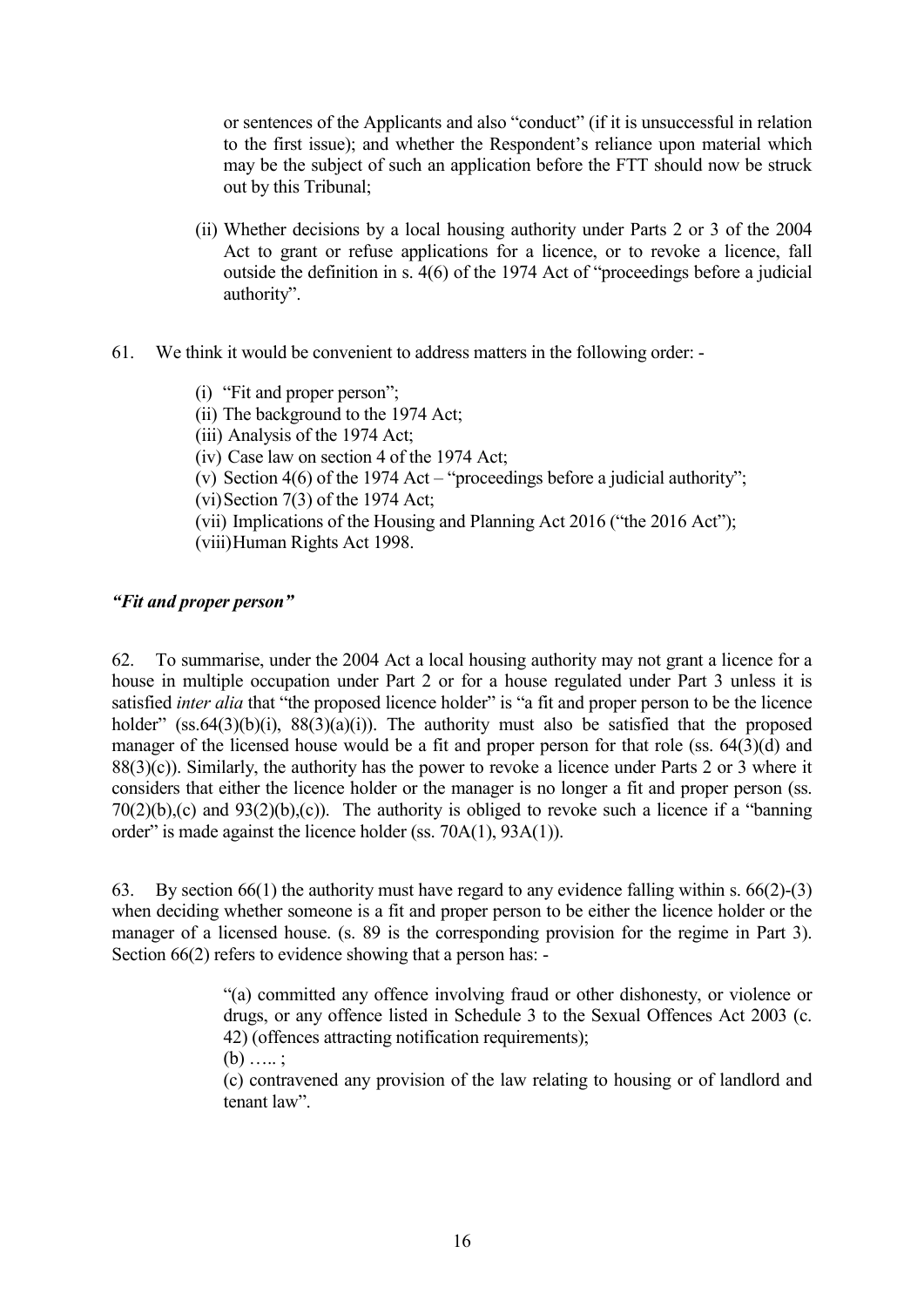By section 66(3), the assessment of a person's "fitness" should also have regard to relevant conduct of the kind described in subsection (2) attributed to another person associated (or formerly associated) with that first person.

64. There is no dispute that the conduct upon which the offences and convictions in this case were based, involved contraventions falling within  $s.66(2)(c)$ . It is important to note that that sub-paragraph does not depend upon whether an offence has been committed or a conviction obtained. It would apply to facts which were capable of amounting to an offence, but where the authority decided not to prosecute, or they failed in a prosecution to establish the offence to the criminal standard. The focus of  $s.66(2)(c)$  is upon the conduct there described, not upon criminality (contrast  $s.66(2)(a)$ ). Hence, it is important for us to determine whether a local housing authority, exercising its licensing functions under Parts 2 or 3 of the 2004 Act, ceases to be entitled to rely upon a person's conduct which breaches housing law or landlord and tenant law (and therefore falls within s. 66(2)(c)), if that person is convicted of an offence based upon that conduct and that conviction becomes spent.

65. It has become common for Parliament to create criminal sanctions for breaches of many statutory requirements. The Applicants' construction of the 1974 Act would seriously impact upon licensing regimes based upon a "fit and proper person" requirement, particularly where the penalty imposed results in a conviction becoming spent after a relatively short period. A licence under Part 2 or 3 might be sought soon after the expiry of that period. Housing authorities might be discouraged from prosecuting criminal matters if they could not rely upon conduct resulting in a successful prosecution when they subsequently apply "the fit and proper person" test to a proposed (or actual) licence holder or manager. That test is of great importance for the protection of the public, in particular the well-being of potential occupiers of licensed housing.

66. Similar issues arise under other regulatory regimes concerned with the provision of services to the public and environmental protection. For example, the licensing regime for drivers of private hire vehicles relies upon a "fit and proper person" requirement. The Divisional Court has held that the objectives of this scheme are plainly intended to ensure, so far as possible, that those licensed to drive such vehicles are suitable persons to do so (*McCool v Rushcliffe Borough Council* [1998] 3 All ER 889, 891f). The Court also stated that in the licensing context the decision-maker may make findings to the civil standard of proof that a person has behaved in a particular way, notwithstanding that he or she has already been acquitted of a criminal offence relating to the same behaviour. In *Leeds City Council v Hussain* [2003] RTR 13, a case under the same licensing regime, Silber J relied upon the explanation of the "fit and proper person" test given in *McCool* and added that the test focuses on (inter alia) the impact of the licence holder's character on members of the public, in particular users of private hire vehicles and their protection [25].

67. In *R v Crown Court at Warrington ex parte RBNB* [2002] 1 WLR 1954, Lord Bingham, giving the leading judgment in the House of Lords, referred to "fit and proper person" as a "portmanteau expression, widely used in many contexts" and continued [9]:-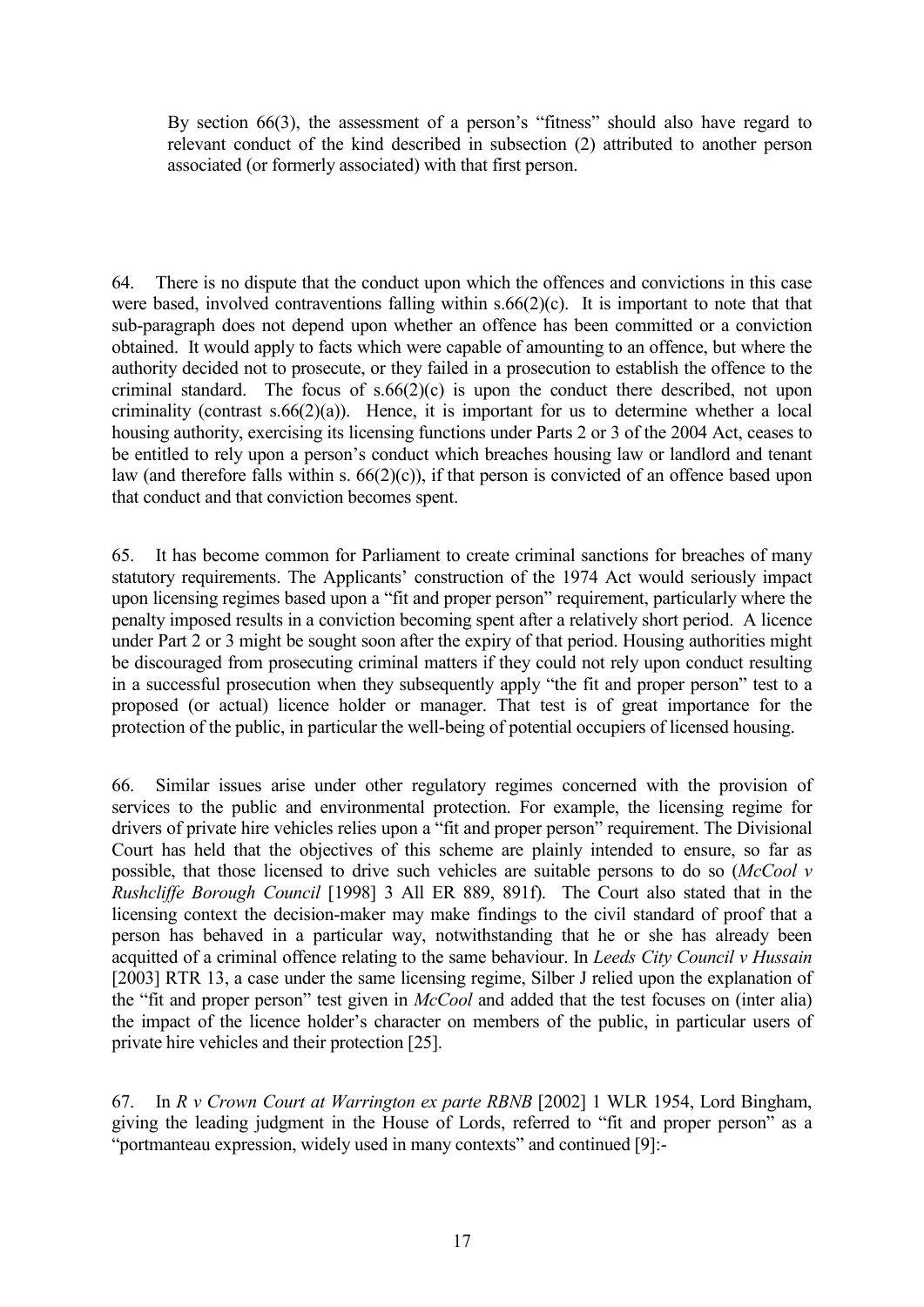"It does not lend itself to semantic exegesis or paraphrase and takes its colour from the context in which it is used. It is an expression directed to ensuring that an applicant for permission to do something has the personal qualities and professional qualifications reasonably required of a person doing whatever it is that the applicant seeks permission to do. In a case such as the present an applicant for a justices' licence under the 1964 Act seeks permission to run a public house. Thus before granting a licence justices (or the Crown Court on appeal) must think the applicant has the personal qualities and professional qualifications reasonably required of a person seeking to run the particular public house for which he or she seeks a licence. The judgment must be made not only in relation to the particular applicant but also in relation to the particular premises. But the focus is on the particular applicant's suitability to run the particular public house."

This statement applies *mutatis mutandis* to the fit and proper person test in Parts 2 and 3 of the 2004 Act. A licence holder (or manager of a house) must have the personal qualities and qualifications reasonably required of a person seeking to have the responsibilities of holding a licence under that legislation for the premises in question, including his or her ability and willingness to comply with relevant requirements of housing law and landlord and tenant law, which comprise those of the licensing regime itself, such as the proper provision of information in a licence application.

### *The background to the 1974 Act*

68. The background to the 1974 Act is well recounted in the commentary in Current Law Statutes Annotated for that year. The statute appears to have been inspired by a report published in 1972 by Justice (and others) entitled "Living it Down: The problem of old convictions". The Committee was chaired by The Rt. Hon. Lord Gardiner.

69. The Report expressed a widespread concern that many people in society with criminal convictions, or even only a single conviction, had subsequently led blameless lives and yet their "record" would remain for ever (paras. 2 and 8). The Report distinguished between such people, referred to as "rehabilitated persons", and "recidivists" (paras. 7 - 9). It described the problems which can arise where information on an earlier offence or conviction comes to light in a different context sometime later (paras. 10 - 15). There was thought to be as many as one million people with a criminal record but who had subsequently remained free of convictions for at least 10 years (para. 16). It was this "skeleton in the cupboard" which the Report sought to address. The focus was on the stigma arising from criminal convictions, not reprehensible conduct in general, or conduct which may involve both a civil wrong and a criminal offence.

70. The Report examined solutions adopted in other jurisdictions for the rehabilitation of *offenders*. Under some legal systems an offender is rehabilitated by his or her criminal record being expunged. In others, civil rights removed upon conviction (e.g. the right to give or receive property, make a will, or hold public office) are restored after a certain period of time (paras. 22 - 24). The Report considered that those solutions would pose a number of problems for the UK.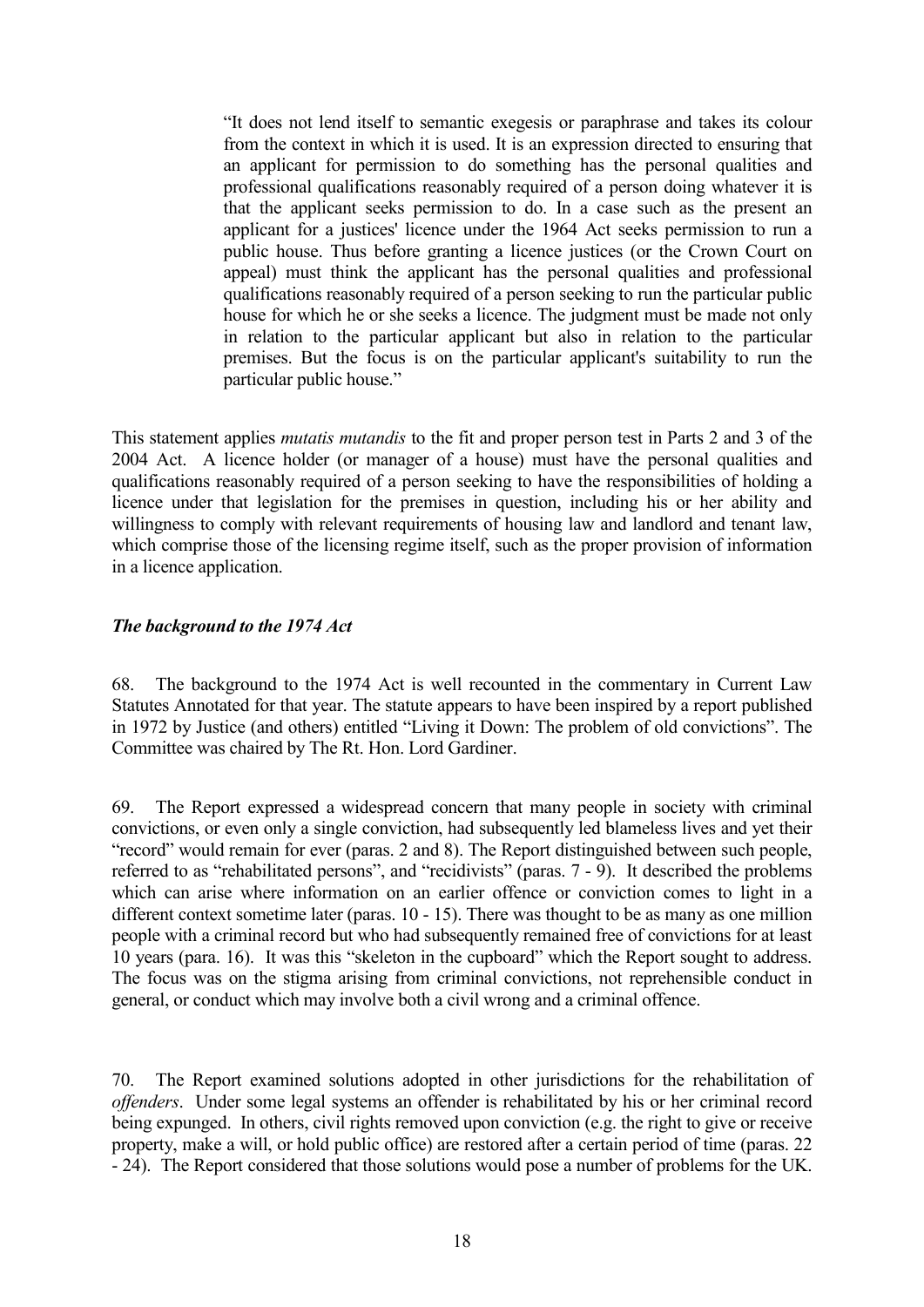For example, the complete expunction of criminal records for all purposes would unacceptably prejudice the work of police, intelligence and social services and licensing bodies (paras. 26(a) and 28).

71. The Report stated (para. 32): -

"In outline, therefore, the scheme which we recommend is that:-

- (1) Certain persons who have been convicted of criminal offences should be classified as "rehabilitated persons" if they have not been re-convicted for a number of years;
- (2) "rehabilitated persons" should be treated *in law* with certain necessary exceptions – as if they had not been convicted, by making inadmissible any evidence tending to show that they have committed the relevant offence, or been charged with it, or convicted of it, or sentenced for it".

Thus, it is plain that the Report focused on the rehabilitation of persons in respect of evidence regarding criminal offending, convictions and punishment.

72. Much of the remainder of the Report concentrated on identifying the types of conviction which should qualify for rehabilitation, the time periods that should elapse before those convictions become spent, how rehabilitated persons should be expected to answer questions about their past, and the keeping of criminal records.

73. The Report recommended against any restrictions on the ability of persons to ask questions (para. 26(e)): -

> "Some reformers in other countries have suggested that employers, insurers and so on should be restrained from asking questions about criminal convictions, expect perhaps in a limited form like "have you any convictions which have not been wiped out by operation of law?". At first sight such a proposal looks attractive, but on closer scrutiny it turns out to have very undesirable features. To be effective, such a restriction would itself have to be enforced by law, so that people who asked questions going beyond the suggested formula would become guilty of an offence. In a country like ours, that cannot be right: people must go on being free to ask any questions they like. Instead, we think the law should enlarge the freedom of those who *answer* the question, and give them the opportunity of describing themselves as being of good character if they have lived down their past misdemeanours over a sufficient length of time. Rather than *enforcing* a more charitable social attitude towards rehabilitated persons, we think that the law would be better employed in setting an example by treating convictions of long ago as spent and irrelevant, so that their burden is removed from the rehabilitated offender, and he is made free to answer such questions on that basis."

74. The Report did not give so much attention to the extent to which evidence should be excluded. In particular, it did not address the issue in this case, namely whether the prohibition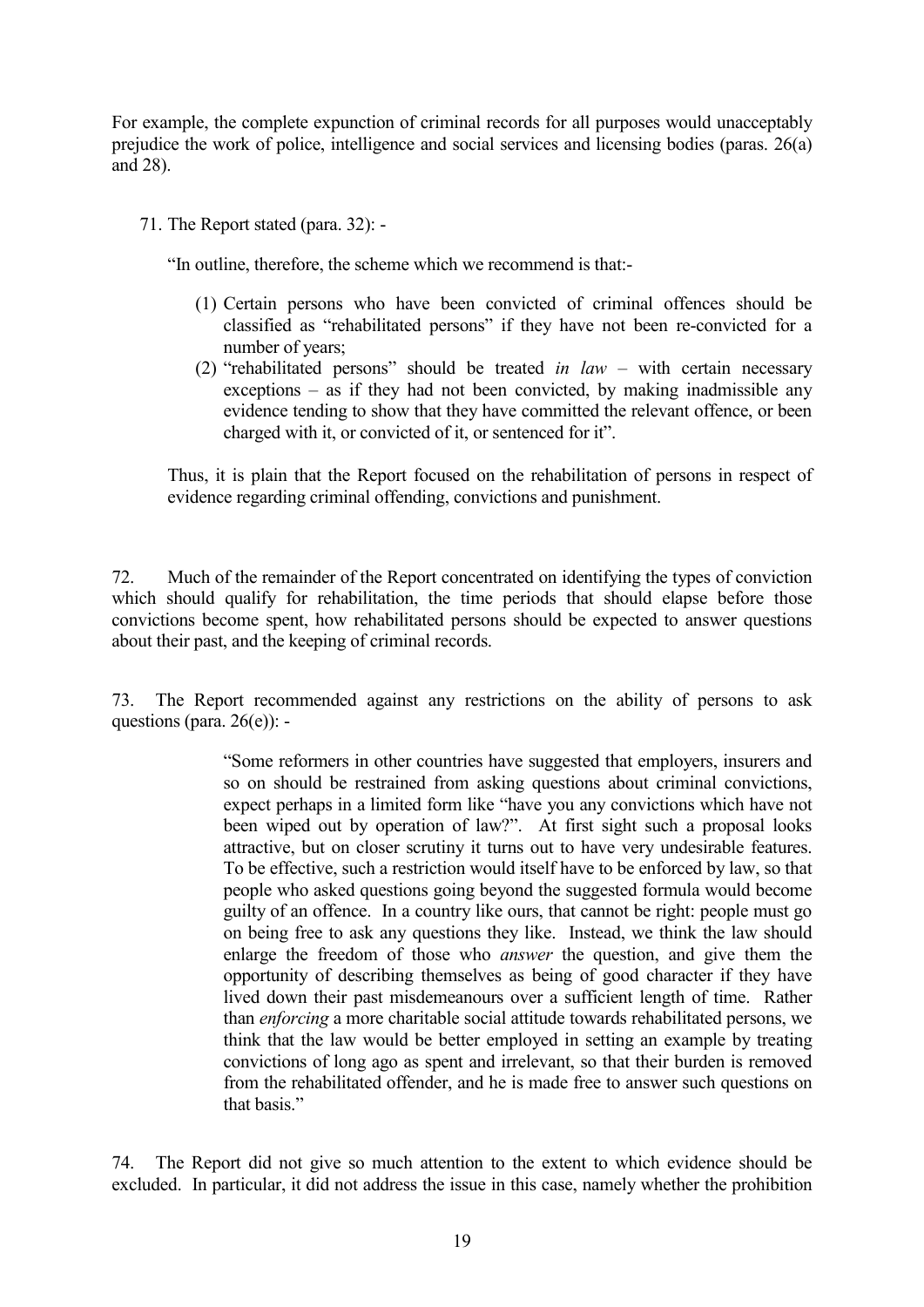of evidence or any reference to a previous offence, conviction, or punishment should also cover conduct underlying that conviction.

75. The overall conclusions of the Report were summarised at (para. 76), notably: -

"(4) it is in society's interest that, when someone has done all he can do to live down his past, and enough time has passed to establish his sincerity, his record should no longer be held against him so long as he does not offend again (paras. 18-20);

(6) nor is it desirable to restrict the right of people in general to ask questions designed to uncover past convictions (para. 26(e));

(7) instead, the law should set an example by treating certain people as "rehabilitated persons" when they have not been reconvicted for a number of years, and making evidence of their past crimes inadmissible in the courts; but such a scheme will require a number of necessary safeguards (paras. 27-32)."

76. At (para. 77) the Report recommended a legislative scheme which included the following at p. 38:-

> "(9) a rehabilitated person should be treated for all purposes in law as someone who has not committed, or been charged with, or convicted of, or sentenced for, the offences concerned; accordingly, he should not be guilty of any offence, or liable to any penalty or adverse consequences, if that is what he says and no evidence to prove the contrary should be admissible in any court unless he himself wants it given, or as part of his antecedents if he is later convicted on indictment (paras. 27 to 32, and 41 and 42)."

77. The author of the commentary in Current Law Statutes Annotated explains that some of the recommendations of the Report were not uncontroversial. There were several attempts to introduce bills in Parliament before the 1974 Act was enacted. We note that nearly half a century has passed since then, but there has been remarkably little case law. We consider it would be helpful to analyse the relevant statutory provisions before proceeding to examine the limited amount of case law which appears to be available.

### *Analysis of the 1974 Act*

78. The long title to the Act reads: -

"An Act to rehabilitate offenders who have not been reconvicted of any serious offence for periods of years, to penalise the unauthorised disclosure of their previous convictions, to amend the law of defamation, and for purposes connected therewith".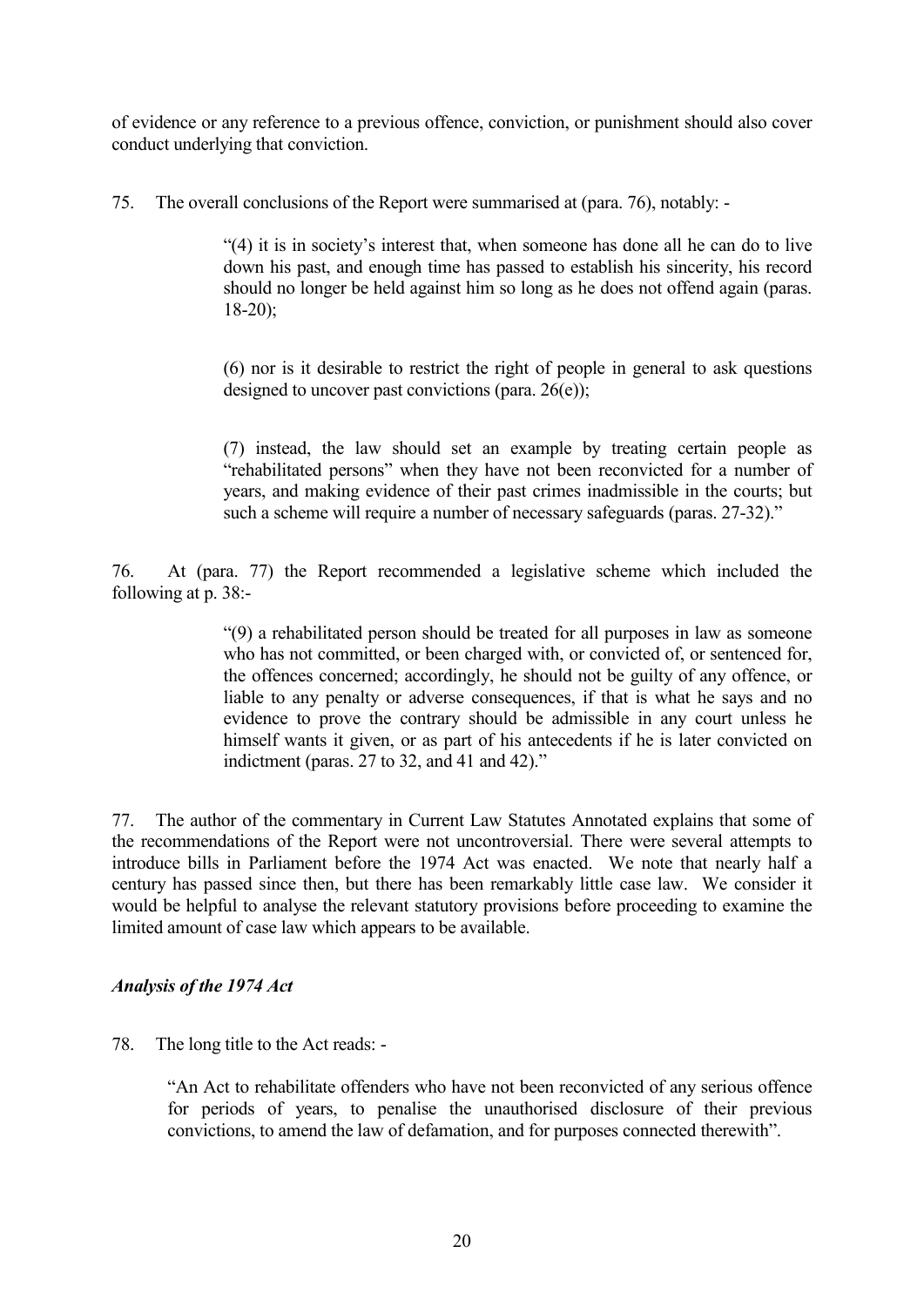Thus, the emphasis of the legislation is on rehabilitation for *offending* and *convictions*.

79. In broad terms, the framework of the 1974 Act is as follows:-

**Section 1** defines who is a "rehabilitated person" and what is a "spent conviction".

**Section 2** extends the scheme to offences dealt with in "service disciplinary proceedings" such as a court-martial.

**Section 4** defines the legal consequences of someone who becomes a "rehabilitated person" in respect of a conviction. The consequences set out in s.4(1) are subject to any exclusion or modification made under s. 7(3) and the consequences set out in s. 4(2) and (3) are subject to any exclusion or modification under s.4(4).

Sections 5 and 6 identify those sentences which are excluded from rehabilitation (e.g. imprisonment for life) and define the length of the rehabilitation periods for other types of sentence.

**Section 7** imposes limitations on rehabilitation under s. 4(1).

**Section 8** restricts the application of s.4(1) in defamation proceedings.

**Sections 8A and 8AA** provide specific codes for dealing with cautions, warnings and similar disposals.

**Sections 9 and 9A** set out offences for unauthorised disclosure from official records of spent convictions or cautions.

# *Section 1*

80. Section 1(1) lays down the general principle that where an individual has been convicted of any offence and the sentence imposed is not excluded from rehabilitation (s.5(1)), then at the end of the rehabilitation period determined in accordance with ss.5 and 6, he shall be treated as a "rehabilitated person" in respect of that conviction, which shall be treated as "spent". If, however, during the rehabilitation period the individual is convicted of a further offence then that period is extended in accordance with s.6(4). By s.1(2) an individual does not become a "rehabilitated person" in respect of a conviction unless he has served or complied with any sentence imposed in respect thereof (excluding certain lesser forms of disposal, such as a fine). The rehabilitation period for the fines imposed in this case was [1](#page-20-0)2 months  $(s.5(2))^{1}$ .

81. We should reiterate that a person cannot become "rehabilitated" under the 1974 Act where he has simply engaged in *conduct* amounting to a criminal offence; rehabilitation only applies where that conduct has resulted in a *conviction*, which has subsequently become "spent". Likewise, the protections conferred by the Act apply in respect of "rehabilitated persons" and "spent convictions".

<span id="page-20-0"></span> $1$  Prior to s.139 of the Legal Aid, Sentencing and Punishment of Offenders Act 2012, the period was 5 years and it appears that that remains the case in Scotland.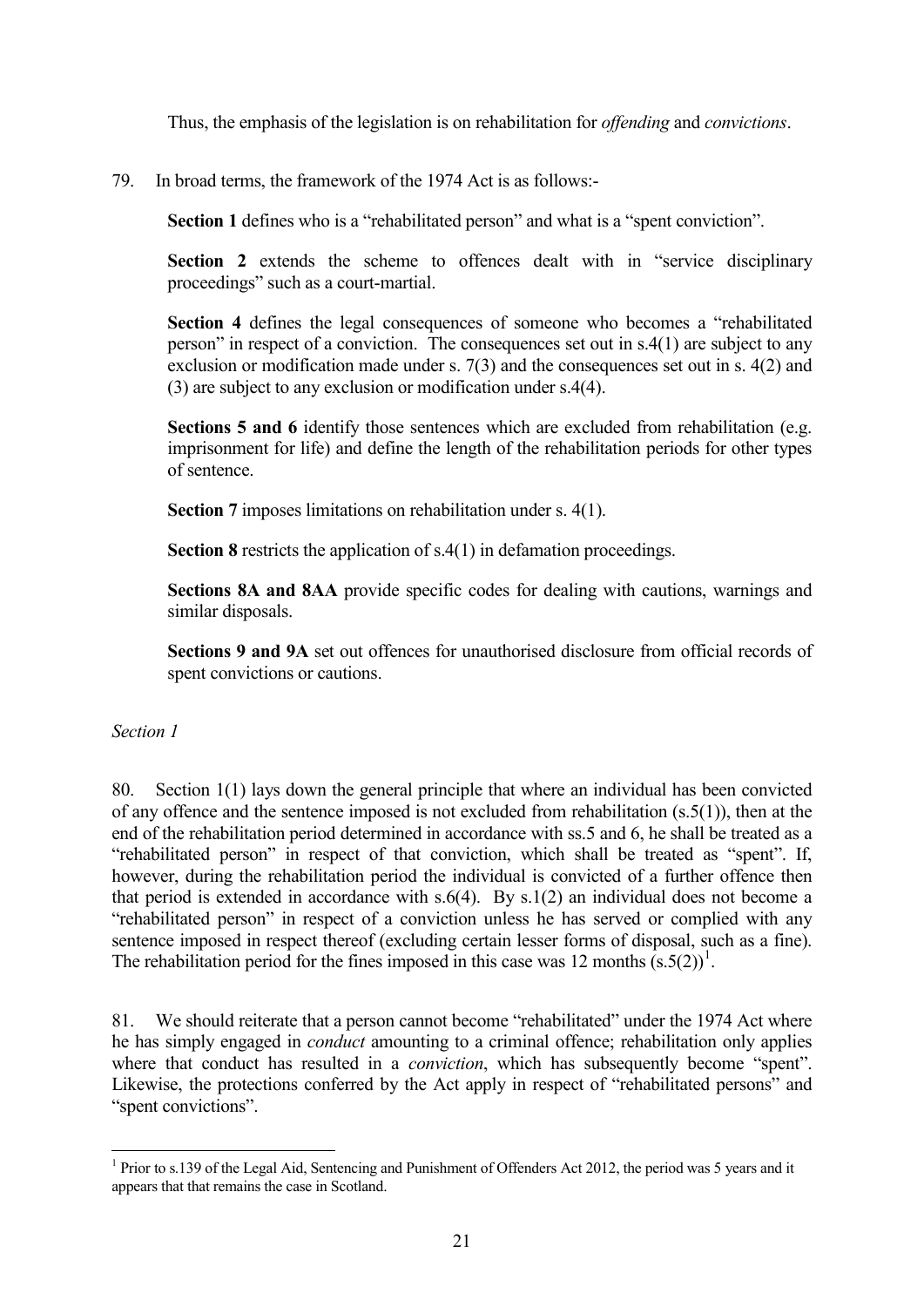*Section 4 – the five protections in relation to rehabilitated persons and spent convictions*

*The structure of subsections 4(1) to (3)*

82. We have set out s.4 in [29] above. The section is headed "Effect of rehabilitation". There are broadly five "effects", which we will refer to as "protections", relating to an *individual* who becomes a rehabilitated person. Section 4(1) sets out three protections. The first part of s. 4(1) preceding s.  $4(1)(a)$  provides the first protection. Then subparagraphs (a) and (b) of s.  $4(1)$ provide the second and third protections respectively. Subsection 4(2) contains the fourth protection and subsection 4(3) the fifth.

83. The "first protection" (i.e. the text in s. 4(1) preceding paras. (a) and (b)) has a general effect. By contrast, section 4(1)(a) and (b) only apply in "proceedings before any judicial authority" (as defined in s.4(6)); they deal with admissibility of evidence and questioning of rehabilitated persons respectively. Subsections 4(2) and (3) apply outside such proceedings. Subsection 4(2) provides protection against questioning and subsection 4(3) provides protection against obligations to disclose under agreements or "arrangements" (including protection in the context of a profession, occupation, office or employment).

84. The words immediately preceding sub-paragraphs (a) and (b) in s.4(1) are important:-

"*and*, notwithstanding the provisions of any other enactment or rule of law to the contrary, *but* subject as aforesaid —" (emphasis added)

This text governs both subparagraphs; it does not apply to the first part of s.4(1) which sets out the first protection. The words "but subject as aforesaid" must have the effect of repeating the opening words of s. 4(1), "subject to sections 7 and 8 below". They make it plain that both subparagraphs (a) and (b) in s. 4(1), like the first protection, are subject to ss. 7 and 8. But Parliament has only inserted the phrase "and notwithstanding the provisions of any other enactment or rule of law to the contrary" in relation to subparagraphs (a) and (b) and *not* the first protection at the beginning of s.4(1). This makes it clear that, although the second and third protections override legal rules to the contrary, the first protection does not.

85. Thus, a clear distinction is drawn between the first protection on the one hand and the second and third protections on the other. Although the first protection appears at first sight to be of general legal effect, it is subject to any legal rules to the contrary. As Mr Findlay pointed out, this is a strong indication that Parliament did not intend the first protection to be construed in the same way as the second and third protections.

86. It is necessary to address each of the five protections one by one in order to see how they relate to each other and operate.

*The first protection*

87. The first part of s.4(1) provides: -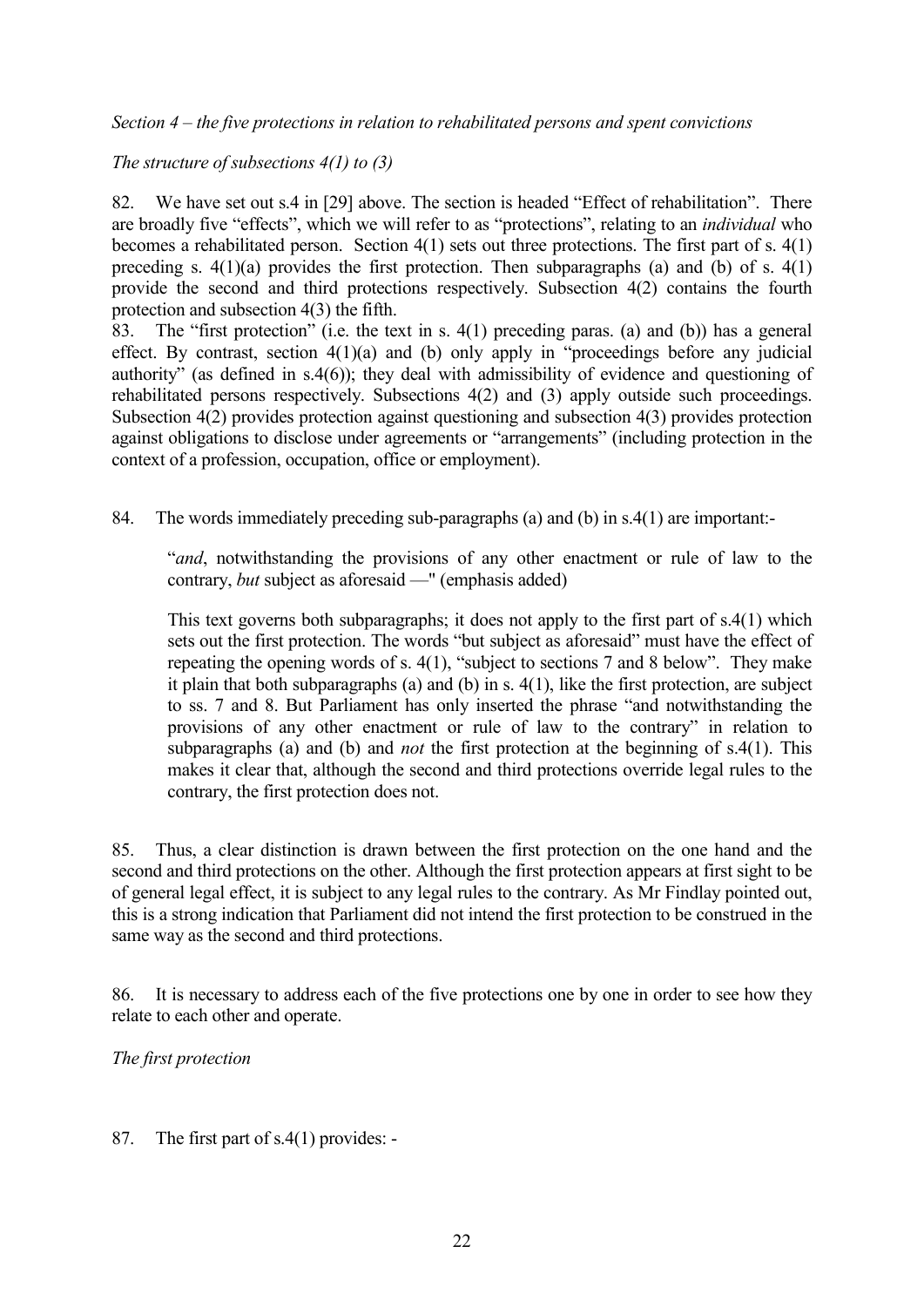"Subject to sections 7 and 8 below, a person who has become a rehabilitated person for the purposes of this Act in respect of a conviction shall be treated for all purposes in law as a person who has not committed or been charged with or prosecuted for or convicted of or sentenced for the offence or offences which were the subject of that conviction;"

88. In our judgment, as a matter of plain language, this provision has the following consequences (subject to any legal rule to the contrary): -

- (i) A person becomes rehabilitated under this provision as regards the relevant *conviction* in respect of which the rehabilitation period has expired;
- (ii) That person is to be treated for all purposes in law as not having committed the offence the subject of that conviction or charged with, prosecuted for, convicted of, or sentenced for that offence. In law those matters are disregarded in the treatment of that rehabilitated person;
- (iii) However, that disregard does not extend any further. In particular, there is no disregard of the conduct or behaviour itself. Instead, it is the legal consequences of that behaviour under the criminal law, namely that it involved a criminal offence and resulted in a conviction and sentence, which are disregarded;
- (iv)Behaviour amounting to a criminal offence but not resulting in a conviction is not disregarded;
- (v) The fact that conduct not only involved committing a criminal offence but also a civil wrong, such as a breach of housing law or landlord and tenant law, is not something which is to be disregarded under this provision.

### *The second protection*

89. Section 4(1)(a) provides: -

"no evidence shall be admissible in any proceedings before a judicial authority exercising its jurisdiction or functions in England and Wales to prove that any such person has committed or been charged with or prosecuted for or convicted of or sentenced for any offence which was the subject of a spent conviction;"

90. This protection only arises in respect of a "rehabilitated person". The concept of a "spent conviction" has already been defined (see s.1(1) in [27] above). Section  $4(1)(a)$  only affects "proceedings before a judicial authority" (defined in s.4(6). Its objective is to make certain evidence inadmissible in those proceedings (i.e. irrespective of the source from which the evidence comes).

91. It is important to note that both s.4(1)(a) and the preceding text (i.e. the first and second protections) use the same language to describe the matter which is either to be ignored in relation to the rehabilitated person for all purposes in law, or treated as inadmissible evidence in judicial proceedings, namely: -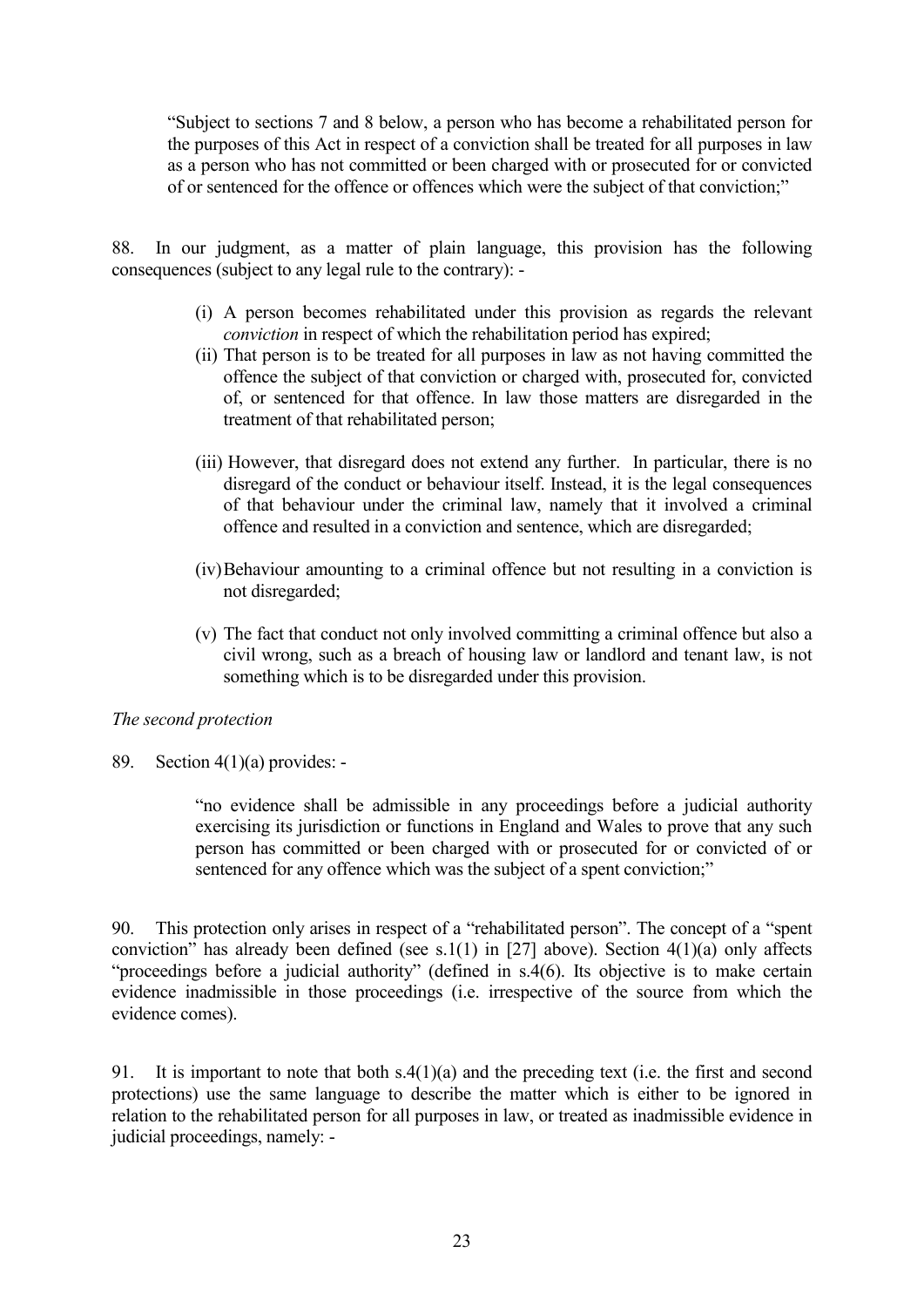"has committed or been charged with or prosecuted for or convicted of or sentenced for any offence which was the subject of a [spent] conviction".

Our construction of this language in sub-paras. (i) to (v) in [88] above applies also to s.  $4(1)(a)$ .

92. It is also important to note that this language, common to the first and second protections, was not used by Parliament in s.4(1)(b), s.4(2) or s.4(3) (the third, fourth and fifth protections). Whereas the first and second protections have the broad effect of treating as inadmissible in judicial proceedings or disregarding for all legal purposes the conviction and the offence, the criminal proceedings and the sentence relating to that conviction, the third, fourth and fifth protections exclude certain obligations to answer questions or to disclose information about "a spent conviction" or "any circumstances ancillary thereto", an expression defined in s.4(5)) as follows: -

"For the purposes of this section and section 7 below any of the following are circumstances ancillary to a conviction, that is to say—

- (a) the offence or offences which were the subject of that conviction;
- (b) the conduct constituting that offence or those offences; and
- (c) any process or proceedings preliminary to that conviction, any sentence imposed in respect of that conviction, any proceedings (whether by way of appeal or otherwise) for reviewing that conviction or any such sentence, and anything done in pursuance of or undergone in compliance with any such sentence."

93. For present purposes the key point in s. 4(5) is that "ancillary circumstances" include not only "the offence or offences which were the subject of that conviction" but also "the conduct constituting that offence or those offences". It is therefore plain that Parliament recognised the distinction between "the offence the subject of [the] conviction" and "conduct constituting that offence". The first and second protections (section 4(1) down to the end of sub-para (a)), do not refer to "conduct constituting that offence" or any similar language.

94. Accordingly, under the first and second protections the *conduct* which constitutes a criminal offence the subject of a spent conviction is not disregarded for all legal purposes, nor rendered inadmissible in proceedings before a judicial authority. Those protections do not apply to such material. On the other hand, Parliament legislated so that the third, fourth and fifth protections should also cover *conduct* underlying a conviction. We discuss this distinction further below.

# *The third protection*

### 95. Section 4(1)(b) provides: -

"a person shall not, in any such proceedings, be asked, and, if asked, shall not be required to answer, any question relating to his past which cannot be answered without acknowledging or referring to a spent conviction or spent convictions or any circumstances ancillary thereto."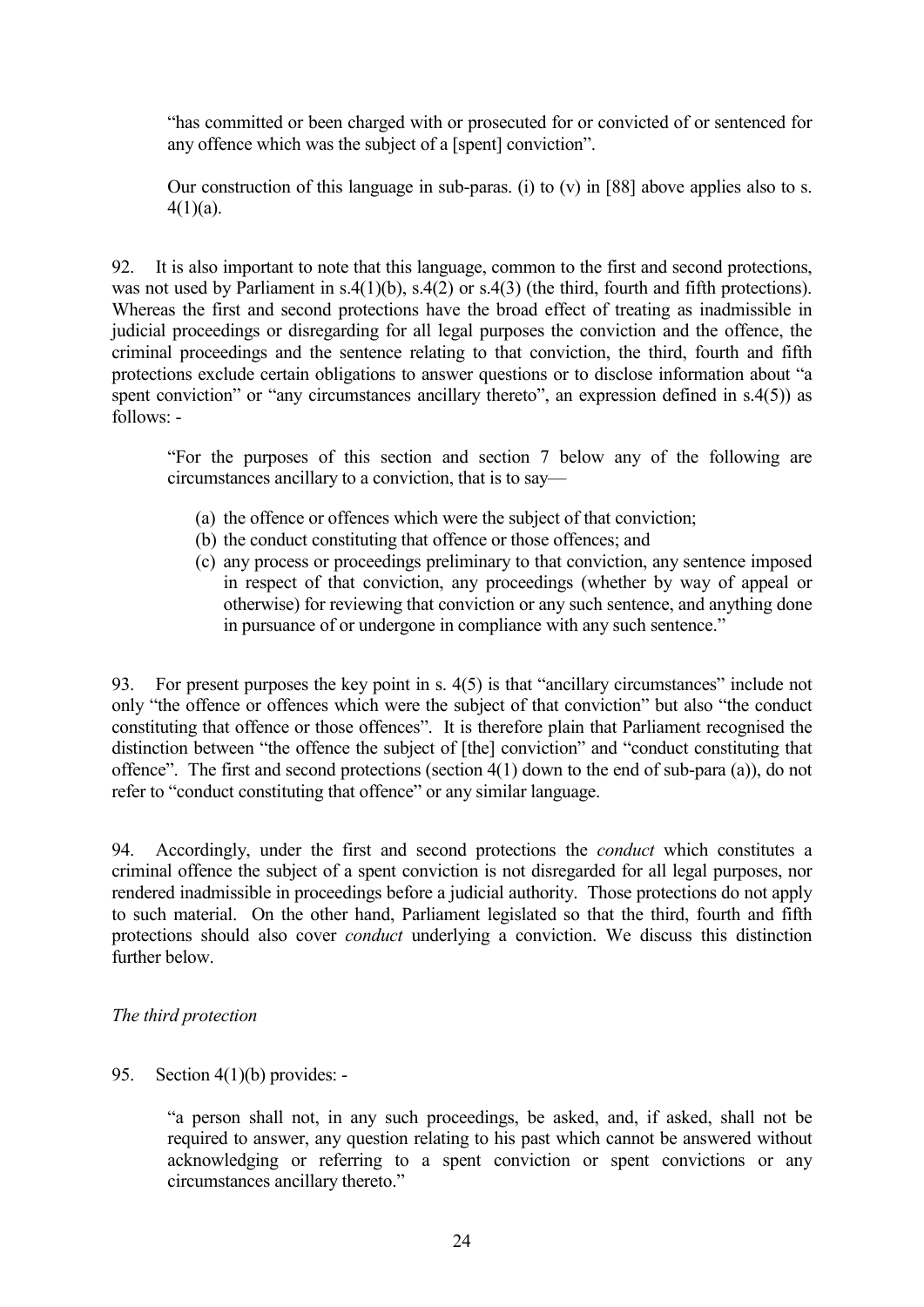96. This protection only arises in respect of a "rehabilitated person" (who must therefore have committed an offence resulting in a conviction) and only applies in proceedings before a judicial authority. It prohibits questioning of a person which would reveal a spent conviction (or circumstances ancillary thereto). If a question prohibited by s. 4(1)(b) is put to a rehabilitated person, then he or she need not answer it.

# *The fourth protection*

97. Section 4(2) provides: -

"Subject to the provisions of any order made under subsection (4) below, where a question seeking information with respect to a person's previous convictions, offences, conduct or circumstances is put to him or to any other person otherwise than in proceedings before a judicial authority—

- (a) the question shall be treated as not relating to spent convictions or to any circumstances ancillary to spent convictions, and the answer thereto may be framed accordingly; and
- (b) the person questioned shall not be subjected to any liability or otherwise prejudiced in law by reason of any failure to acknowledge or disclose a spent conviction or any circumstances ancillary to a spent conviction in his answer to the question."

98. This operates in parallel with s.4(1)(b) by providing a similar protection where a person is questioned outside "proceedings before a judicial authority". However, this provision is broader in two respects. First, it covers the questioning of any person, and not simply questions put to a rehabilitated person. Second, it expressly states that a person may not be prejudiced through non-disclosure of information protected by this provision. However, the protection cannot apply unless a rehabilitated person's conduct resulted in a *conviction*.

# *The fifth protection*

99. Section 4(3) provides: -

"Subject to the provisions of any order made under subsection (4) below, —

- (a) any obligation imposed on any person by any rule of law or by the provisions of any agreement or arrangement to disclose any matters to any other person shall not extend to requiring him to disclose a spent conviction or any circumstances ancillary to a spent conviction (whether the conviction is his own or another's); and
- (b) a conviction which has become spent or any circumstances ancillary thereto, or any failure to disclose a spent conviction or any such circumstances, shall not be a proper ground for dismissing or excluding a person from any office, profession, occupation or employment, or for prejudicing him in any way in any occupation or employment."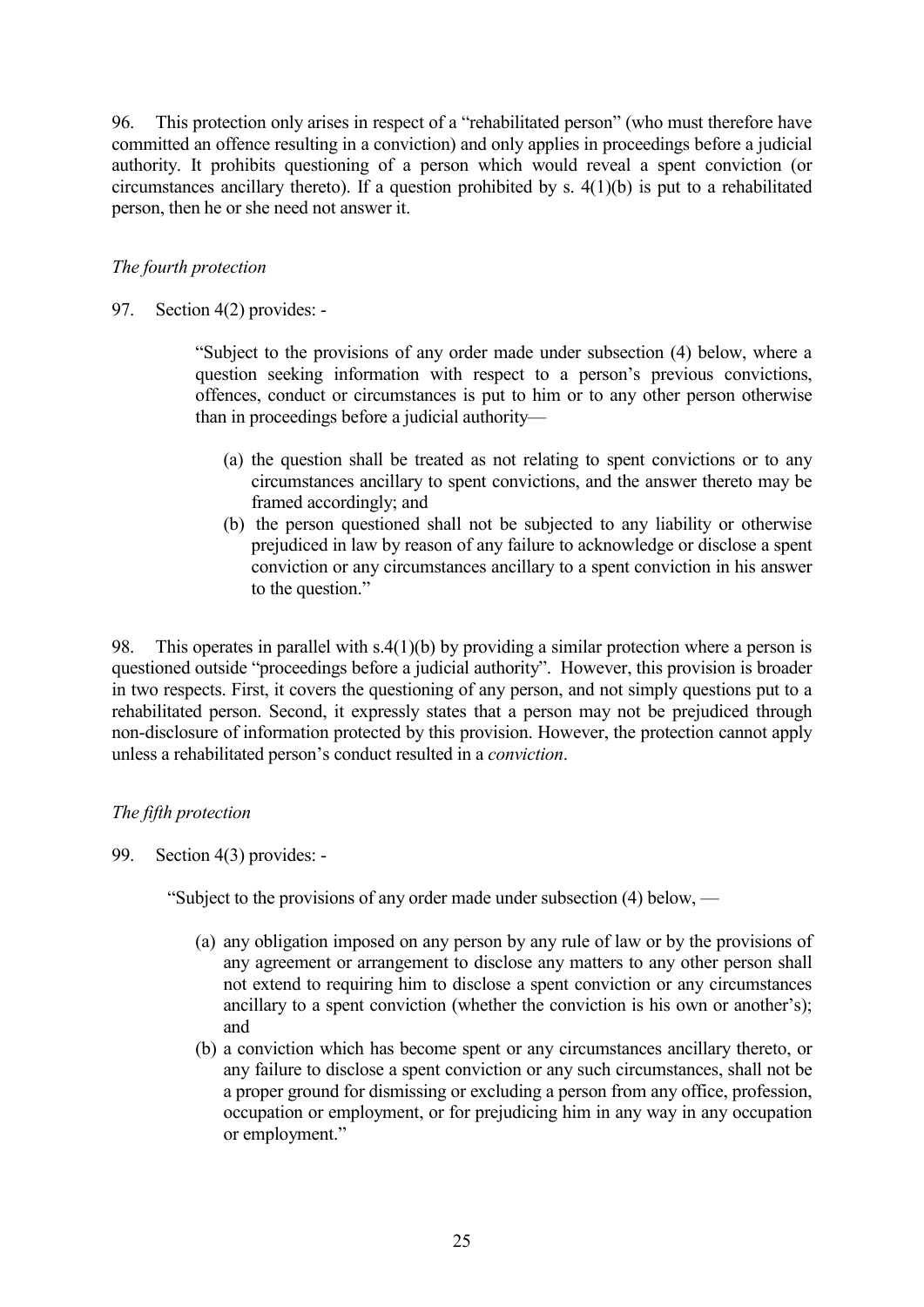100. First, this provision excludes or overrides any obligation of a person to disclose information in so far as that would involve revealing a spent conviction of that person (or any other person) or circumstances ancillary thereto. Second, and as a corollary of that protection, s.4(3) also prohibits reliance upon that information, or its non-disclosure, as a ground for dismissal or other prejudicial action in the context of a profession, office, occupation or employment. However, like the fourth, this protection cannot apply unless a rehabilitated person's conduct resulted in a *conviction*.

## *Differences between the purpose and subject matter of the five protections*

101. These are important differences between the first and second protections on the one hand, and the third, fourth and fifth protections on the other, regarding (1) the purpose of the protection in relation to a "rehabilitated person" and "spent convictions" and (2) the subject matter of that protection.

102. The purposes or objects of the first two protections are very broad; i.e. (1) ignoring spent convictions of a rehabilitated person (and the related criminal process) for "all purposes in law" (subject to any legal rules to the contrary) and (2) the exclusion of evidence in any judicial proceedings. In effect, the subject matter of those protections is to be completely disregarded or treated as legally irrelevant.

103. But the purpose of the third, fourth and fifth protections is more limited or targeted. No person need answer a question or make a disclosure which would reveal a spent conviction (or ancillary matters) and certain types of prejudicial action may not be based upon that information or its non-disclosure. The third, fourth and fifth protections do not purport to treat the matters they cover as legally irrelevant. For example, a rehabilitated person may choose to answer a question or to make a disclosure so as to reveal protected information, or the party asking a question may have information about a spent conviction from another source in any event. But whether that information is admissible in any proceedings before a judicial authority, or whether it is to be ignored for all purposes in law, is controlled, so far as the 1974 Act is concerned, entirely by the first and second protections (subject to ss. 7 and 8).

104. These variations in purpose are reflected in an important distinction in the subject matter of the protections. All five of them apply to spent convictions and the commission of the offence, the charge, criminal proceedings and sentence related to that conviction. But whereas the third, fourth and fifth protections apply to "conduct constituting the offence"  $(s.4(5))$ , the first and second protections do not. It was necessary for Parliament to enact this distinction because "conduct" which amounts not only to a breach of the criminal law, but also to (inter alia) a tort or a ground for regulatory or disciplinary action, would otherwise have to be disregarded under the first protection and would be inadmissible in any proceedings before a judicial authority by virtue of the second.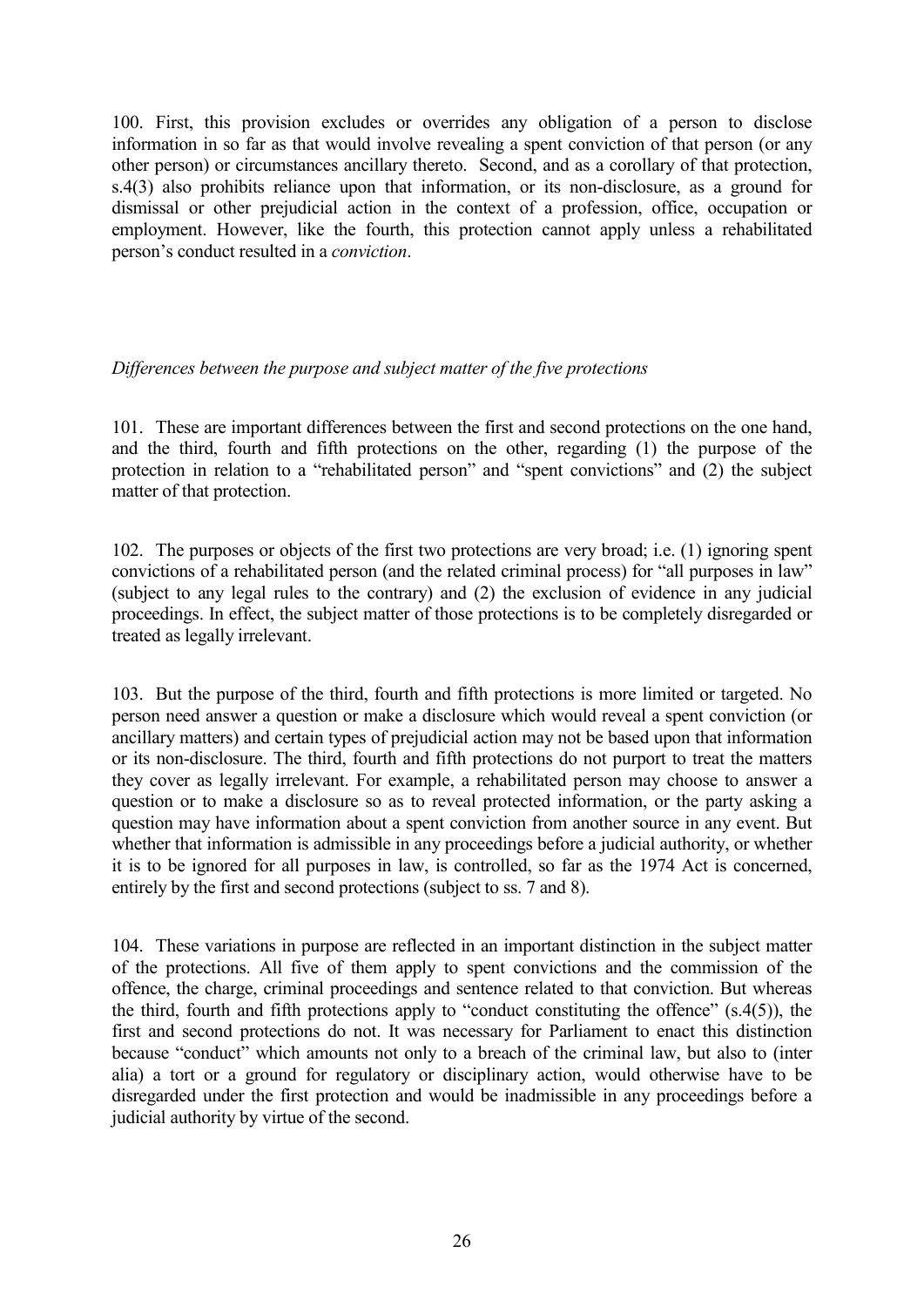105. The subject matter of the third, fourth and fifth protections is extended to include "conduct constituting the offence" because their purpose is to prevent a spent conviction being revealed through questioning or disclosure, whether by a response directly revealing that conviction, or indirectly by a response referring to an offence having been committed, *conduct* amounting to that offence, a charge, a prosecution or a sentence.

106. The second protection operates by prohibiting the giving of evidence about certain matters; it is therefore predicated upon that material *already being known*, from some source or other, at the stage when it is applied. That is not the case in relation to the third, fourth and fifth protections. For example, the party asking a question or seeking disclosure may be unaware of a spent conviction or the related offence, criminal proceedings or sentence. Parliament therefore extended these protections so that a person does not have to reveal *conduct* underlying a conviction which could lead to the questioner discovering an offence, criminal proceedings or conviction.

107. Because the purposes of these two sets of protections are different, Parliament deliberately chose to describe the subject matter to which they relate in different language. This was not accidental. We explain below why we disagree with the suggestion in *YA* that Parliament chose to use different and very specific language merely in order to define the same subject matter.

# *Summary*

108. It is common ground between the parties that the resolution of the issues raised by the application to strike out is not affected by any exceptions to s.4(1) to (3) created by orders made under s.4(4) or s.7(4).

109. It is also common ground that the Applicants' appeal to the FTT constitutes proceedings before a judicial authority for the purposes of ss. 4 and 7 of the 1974 Act and that the appeal will proceed as a rehearing in which the FTT may have regard to matters of which the Respondent was unaware when it made its decisions against which the appeal is brought (Sched.5 para. 34 of the 2004 Act). It follows that our determination of the application to strike out involves only the powers of the FTT and is not affected by the Applicants' contention that the Respondent's decisions were not made in "proceedings before a judicial authority".

110. In the appeal before the FTT the only protections in section 4 which are engaged are those contained in sub-section (1), subject to any decision made by the FTT unde**r** s.7(3) disapplying those provisions, an issue we consider below. Subject to that qualification, the Applicants are entitled to rely on the "third protection". A rehabilitated person must not be asked, and need not respond to, any questions which if answered would reveal a spent conviction, the offence for which he was convicted, the conduct which constituted that offence, or the criminal proceedings and sentence relating thereto (s.4(1)(b)).

111. The first two protections (contained in s.4(1) down to the end of s.4(1)(a)) would (subject to any decision by the FTT under s.7(3)) prevent the Respondent from referring to, leading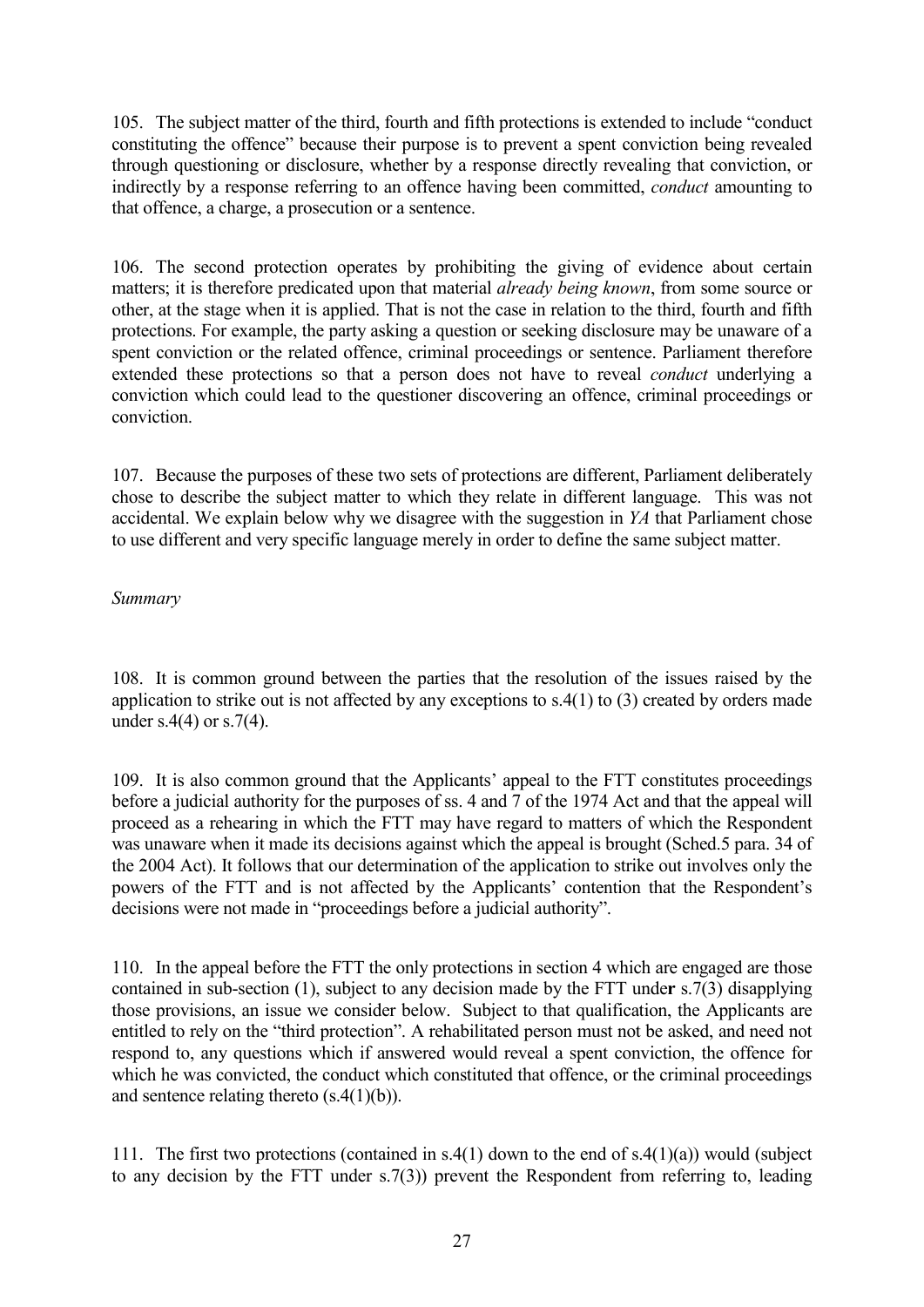evidence about, or relying upon a spent conviction, the offence the subject of that conviction, or the proceedings or the sentence relating thereto. Likewise, if the FTT became aware of any such matters by any other means it would have to disregard them. However, on a proper construction of the 1974 Act the FTT is entitled to receive, and to take into account in its determination of the appeal, evidence or information dealing with relevant *conduct* of a rehabilitated person, including conduct which has been treated under the criminal law as an offence and resulted in a conviction which is now spent.

### *Case law on section 4 of the 1974 Act*

112. Mr Bates, on behalf of the Applicants, relied firstly upon *Reynolds v Phoenix Assurance Co. Ltd* [1978] 2 Lloyds Rep. 22. At the trial of a claim on an insurance policy for the destruction of buildings by fire, the defendant insurers sought leave to amend their pleadings to allege non-disclosure of a conviction against one of the claimants, being a spent conviction under the 1974 Act. Forbes J refused permission to amend because of the prejudicial delay to the trial which would ensue. The following week the Court of Appeal heard and determined an appeal solely concerned with that procedural issue. The Court reversed the judge's decision because they considered that allowing the amendment would cause no material prejudice. They also decided that the issue whether the conviction should be admitted was a matter for the trial judge to consider under s.7(3) of the 1974 Act, and not for the appellate court at that stage (see p.24).

113. Thus, *Reynolds* did not raise the main issue which we have to decide. However, Lord Denning MR did add some general statements about s.4(1) (p.24). He said that under s.4 a spent conviction is to be ignored for all purposes. A rehabilitated person must be treated as if "he had never been convicted at all". If he were to be asked whether he had been convicted (i.e. of a spent conviction) he need not answer, or he could reply "no". The ambit of any such question would be restricted as if it had simply asked about any unspent convictions. Mr Bates then relied heavily on the following remark of Lord Denning:-

"The effect of this Act is that a spent conviction is to be wiped out altogether from the knowledge of any one".

Neither this statement, nor the preceding dicta, lend any support to the Applicants' argument. Lord Denning simply referred to the disregard of a spent *conviction*. He did not address the issue in the present case as to whether the first two protections apply to the *conduct* constituting the offence the subject of a spent conviction. We therefore derive no assistance from *Reynolds* on the determination of the main issue in this application.

114. The same applies to *Arif v Excess Insurance Group Limited* (1982) SLT 183, which also concerned a disputed claim under an insurance contract. The Court had to determine whether there had been a material non-disclosure of a conviction, and whether the latter was a "spent conviction" for the purposes of s.4(3)(a) (see p.185). The only passage relied upon by Mr Bates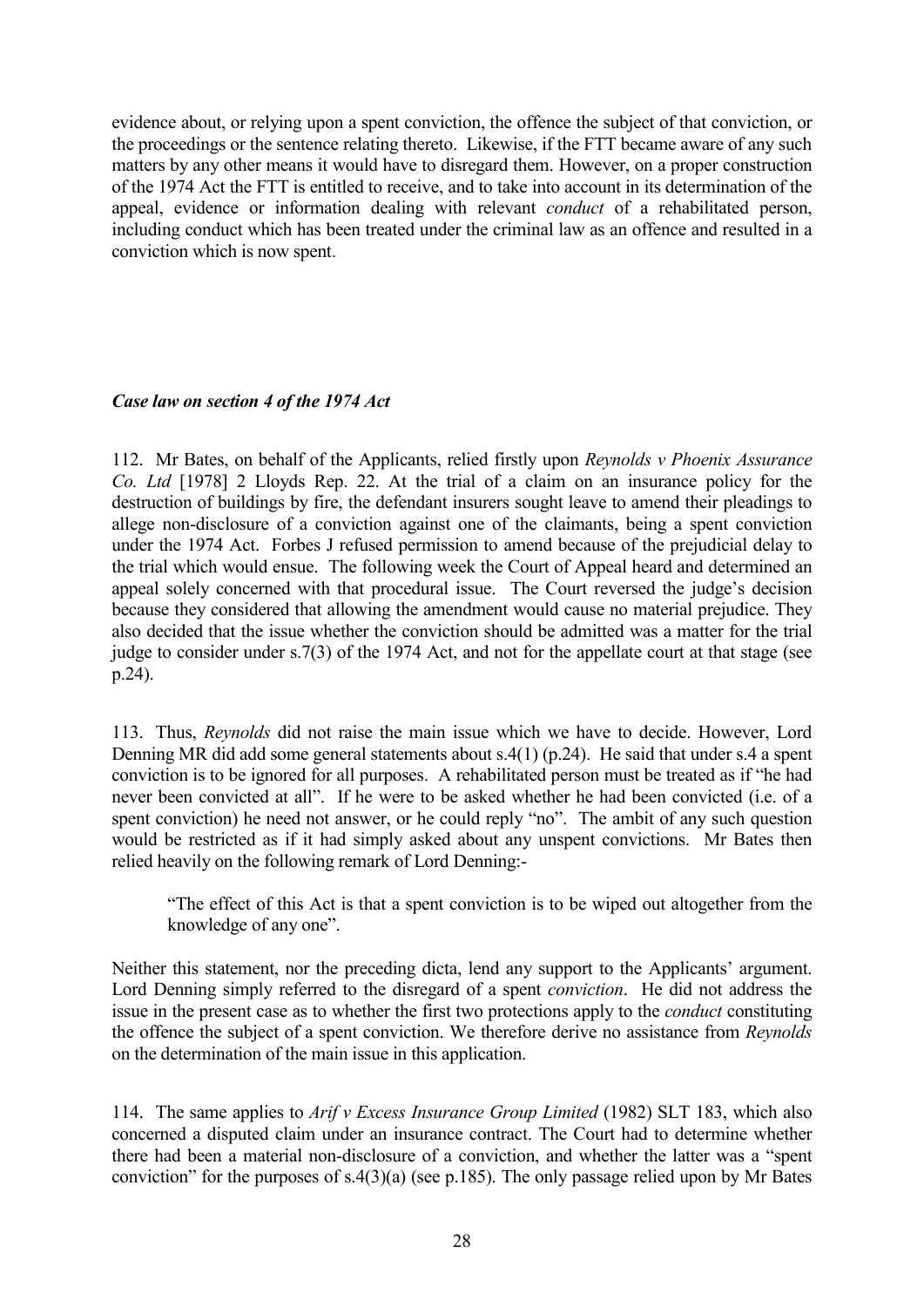was Lord Wylie's citation of Lord Denning's statement in *Reynolds* which we have already considered. The judgment in *Arif* did not address the issues which we have to determine in this application.

115. The main authority upon which Mr Bates relied was *YA.* This involved a challenge by a 19 year old to a decision by the local housing authority to refuse to enter him on their register of applicants for housing. They decided that he should be treated as a "non-qualifying person" under s.160ZA of the Housing Act 1996, because he had committed anti-social behaviour. That behaviour had resulted in criminal convictions which had become spent. The claimant submitted that by virtue of s.4(1) of the 1974 Act the authority should not have had regard to those matters. The authority responded that, although they had not been entitled to take into account the convictions, the offences, the criminal proceedings or the sentences passed, the 1974 Act had not required them to ignore the conduct or behaviour upon which the convictions had been based. They argued that the omission from s.4(1) down to the end of para. (a) of the phrase "circumstances ancillary to a conviction", importing the term "the conduct constituting that offence….", acknowledged the distinction between the behaviour of a rehabilitated person on the one hand and the legal consequences of that behaviour under the criminal law on the other  $([35-36]).$ 

116. The Deputy Judge rejected the authority's submissions. At [38] he said: -

"In my judgment, it is necessary to look at s.4 as a whole and to consider the purpose behind it. Section 4(1) provides that once a conviction is spent a person "shall be treated for all purposes in law as a person who has not committed or been charged with or prosecuted for or convicted of or sentenced for the offence or offences…". The purpose is to seek to prevent the past offences coming to light and to ensure that the rehabilitated person is treated as not having committed the offence in question. Section 4(1)(a) prohibits evidence of spent convictions being produced in legal proceedings and s.4(1)(b) prohibits questioning about spent convictions and "any circumstances ancillary", the definitions of which is referred to above. This is doing no more than making it clear within the particular circumstances of those subsections that information about the conduct that constituted the offence should not be disclosed. If the section is not looked at in this way then is seems to me that the whole purpose of it is undermined. I asked Mr Baker during his submissions how a person who has been convicted of stealing a car could be described in accordance with his analysis of s.4. He replied that it would be permissible to state that the person had taken a car without the permission of the owner. To my mind those are the elements of the offence and an individual could not be a rehabilitated person unless it was permissible for them to refuse to provide such information or without a prohibition on such information being provided. Anyone hearing such a description would know that the person had committed a criminal offence".

117. Thus, the judge decided that the first part of s.4(1) down to the end of sub-para. (a) (the first and second protections), and not simply ss.  $4(1)(b)$ ,  $(2)$  and  $(3)$ , applies to "conduct" resulting in a conviction which subsequently becomes spent. He considered that the whole purpose of section 4 would be undermined if that first part of s. 4(1) did not prohibit reliance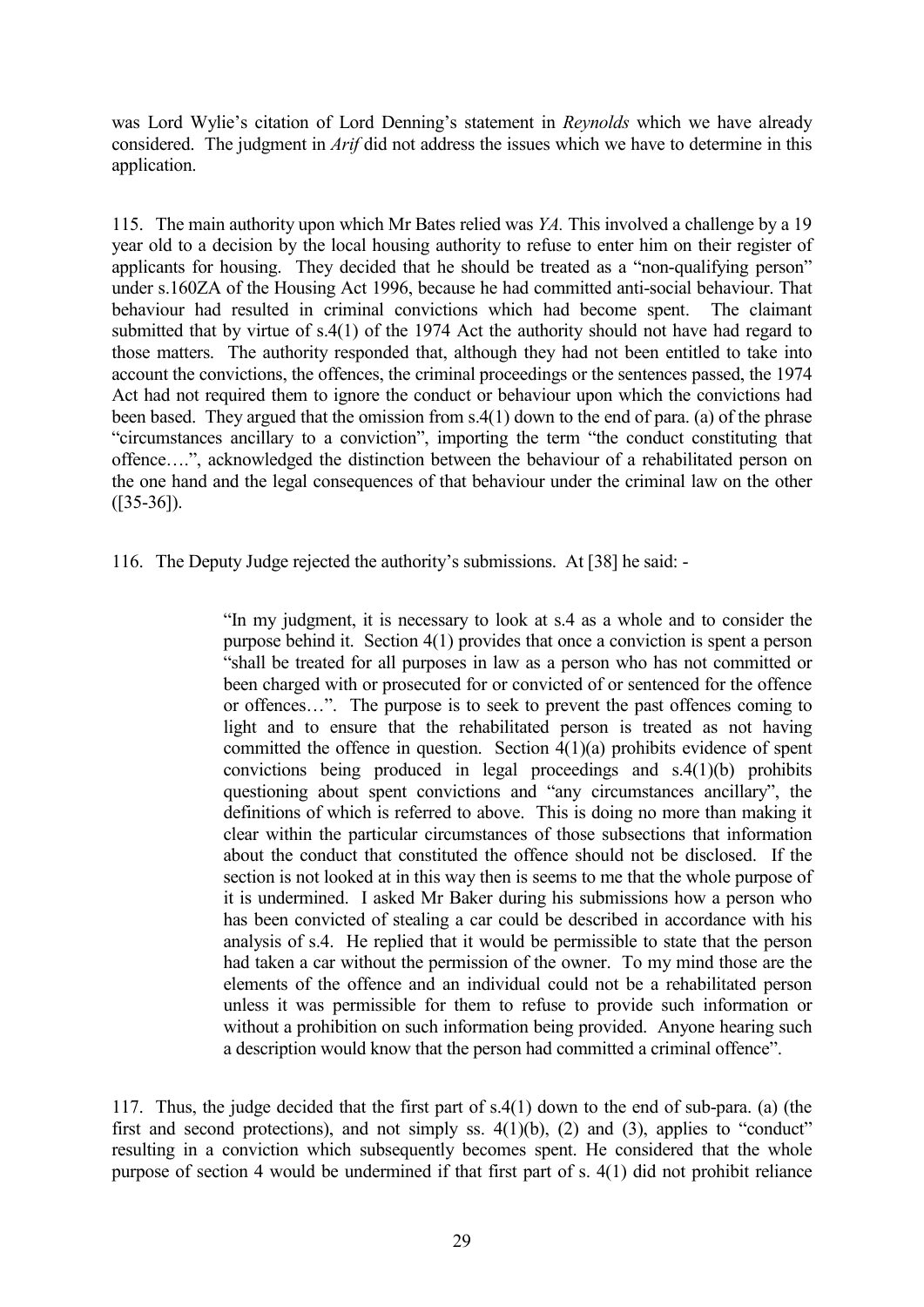upon or reference to "the conduct that constituted the offence". He illustrated his thinking by referring to the straightforward example of a person convicted of stealing a car and said that the *behaviour* involved could not be described without revealing the elements of the offence and making it plain that a crime had been committed.

118. We are unable to accept this reasoning. First, any such example must be tested on the basis that any reference to the conviction is prohibited; that much is plain. Taking the example given at face value, anyone hearing a bare description of such *behaviour*, or conduct generally, would not know or have proper grounds for thinking, that a criminal offence had been committed, or criminal proceedings pursued resulting in a conviction and sentence imposed. For example, the prosecuting authority might have decided that the evidence was insufficient to establish the relevant offence to the criminal standard, alternatively, a trial might have taken place and the person acquitted for that same reason, or in other cases a civil penalty may have been imposed instead of a criminal sanction (see e.g. s.249A of the 2004 Act.).

119. Second, we accept the Respondent's submission that it would be absurd, and cannot have been Parliament's intention, that misconduct or other behaviour could be taken into account where no charge was brought or a prosecution failed because of a lack of evidence to satisfy the criminal standard of proof, but not if a charge was made, the evidence was stronger and a conviction resulted. We should reiterate that the first part of s.4(1) down to the end of sub-para (a) has the strong effect of prohibiting regard being had to, or evidence being admitted in judicial proceedings of, the matters to which it applies.

120. Third, the judge has taken a fairly straightforward example of conduct which would strike many people as being criminal in nature, irrespective of whether they could identify the precise offence involved. That is not the case for many types of behaviour which Parliament has increasingly sought to control by creating criminal sanctions, for example, offences of a technical nature or offences of strict liability under regulatory or licensing legislation. We do not consider that the ease, or otherwise, with which conduct could be described without importing the commission of a criminal offence affords a sound basis for construing the first and second protections set out in s.4(1).

121. Fourth, and most importantly, the Court in *YA* overlooked the wide ambit of the first and second protections in section 4(1) and the seriously harmful consequences of the construction it adopted which cannot have been intended by Parliament. Conduct which constitutes a criminal offence may also have legal consequences far outside the criminal law. The same conduct amounting to a criminal offence, may also amount to a civil wrong giving rise to an actionable claim for damages, or constitute grounds for judicial review, or grounds for taking regulatory or disciplinary action for the protection of the public.

122. For example, an individual running a manufacturing business may operate on unsafe system of work, which results in the death of, or serious injury to, an employee. That conduct may involve negligence and a breach of health and safety regulations. It may also constitute a criminal offence as regards the breach of those regulations, or in some cases even manslaughter. It could also give rise to a claim in damages for personal injury and provide the Health and Safety Executive with grounds under the Health and Safety of Work Act 1974 for serving notices prohibiting a process from being carried on or requiring safety measures to be put in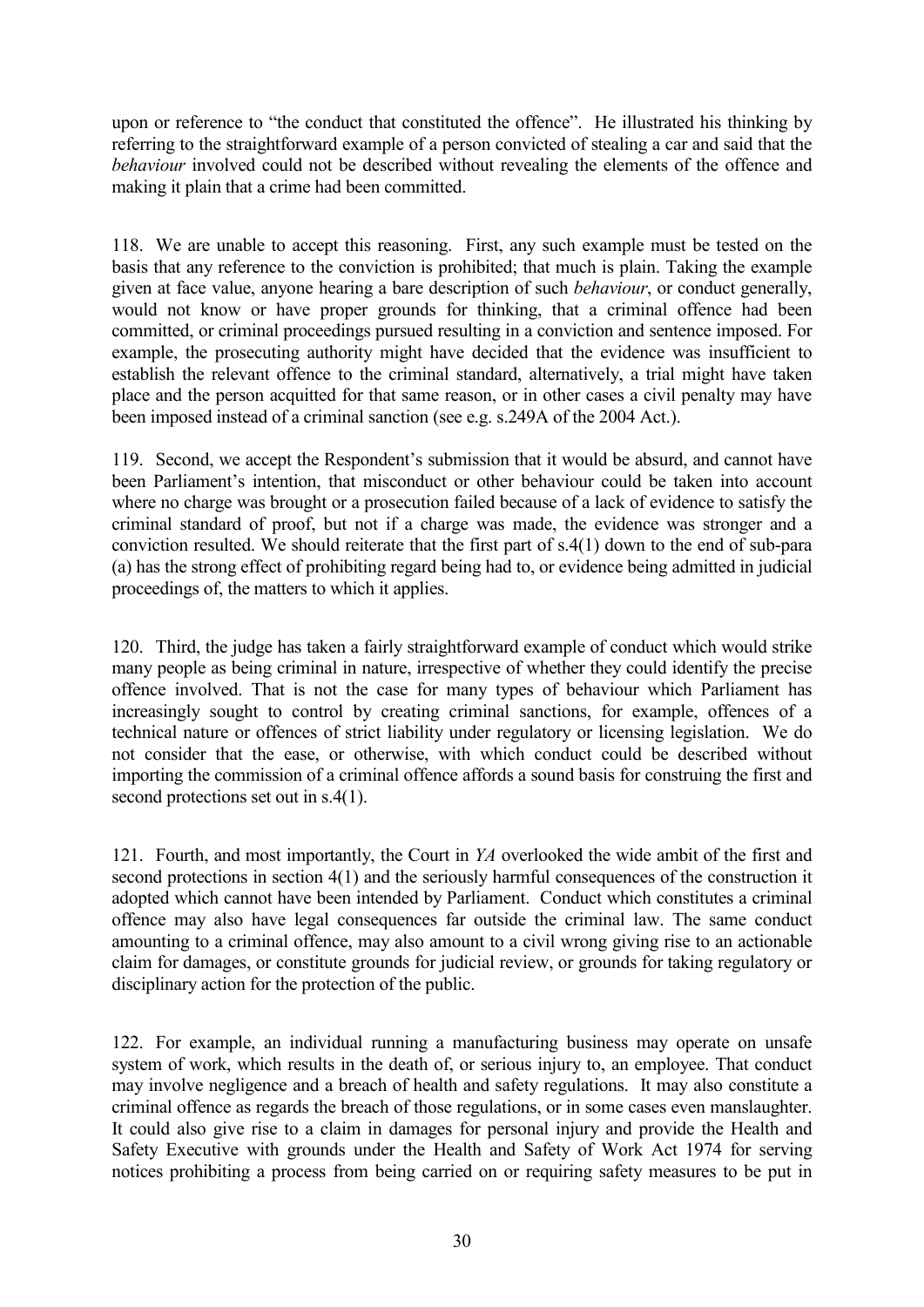place. However, if the construction adopted in *YA* and advanced by the Applicants were to be followed, the fact that a conviction is obtained would be sufficient to cause the first and second protections (i.e. the first part of s.4(1) down to the end of sub-para. (a)) to apply, so that no regard could be had in any civil proceedings or administrative process to that conduct. The injured party, or their estate, would be unable to bring a claim in damages for the harm and losses which it has caused. Equally, the HSE would be unable to serve regulatory notices to require the unsafe system to be removed or remedied, because of the first protection. Mr Bates offered no satisfactory counter-argument.

123. This last point was not addressed in *YA* and we are satisfied that Parliament could not have intended such wide, and indeed absurd, consequences to come about. Such consequences go far beyond the object of the 1974 Act to address the social stigma attaching to previous convictions and criminal offending. Fortunately, the wording used to enact the first and second protections in s.4(1) does not require the construction in *YA* to be followed. Parliament has carefully chosen language to define those circumstances in which s.4 applies to *conduct* constituting an offence, namely the third, fourth and fifth protections, and not the first and second protections.

124. Mr Bates attempted to avoid this problem by relying upon the power in s.7(4) to exclude s.4(1) by order. He referred, by way of example, to the Rehabilitation of Offenders Act 1974 (Exceptions) Order 1975 (SI 1975 No. 1023). We are in no doubt that this approach is entirely misconceived. The role of the Tribunal or Court is to determine Parliament's intention when enacting primary legislation through the language it has used in that legislation (see *Kingsbridge*  at [49-50] and *R. v Secretary of State for the Environment, Transport and the Regions ex parte Spath Holme Ltd* [2001] 2 AC 349, 396). The avoidance of an interpretation producing unreasonable or absurd results may assist in deciding whether a particular intention should, or should not, be imputed to Parliament at the time when it enacted that statute.

125. Here the issue is whether the first and second protections in s.4(1) should be construed so as to cover conduct. Mr Bates did not contend that we should impute to the legislature an intention in 1974 to enact those provisions so that they had the effect of abrogating coincident civil liability in any circumstances, particularly in the absence of any direct language to that effect. He advanced no reason as to why Parliament could conceivably have wanted to bring about such an outcome. It could not be sensible, therefore, to treat Parliament as having intended through the language of s.4(1) to wipe out coincident civil liability generally and at the same time to restore that liability generally by relying upon s.7(4) for that purpose. That would have been an absurd self-cancelling or self-defeating exercise; and, moreover, Parliament would have created a burden of producing secondary legislation capable of identifying all such civil liabilities.

126. Furthermore, it should be recalled that s.7(4) envisages the disapplication of s.4(1), in whole or in part, in specific circumstances. In that context, we would add that there is nothing in the first and second protections in s.4(1) (or elsewhere in the 1974 Act) to suggest that Parliament intended to abrogate coincident civil liabilities generally, so that they might be restored selectively by the making of orders under s.7(4) (for example, in relation to conduct).<sup>[2](#page-30-0)</sup>

<span id="page-30-0"></span> <sup>2</sup> We mention that SI 1975 No. 1023 disapplied s.4(1) *as a whole* in relation to the proceedings listed in schedule 3 (see Article 5) and not merely in relation to *conduct.* The schedule contains many examples of circumstances where, for example, the mere fact of a conviction might be relevant.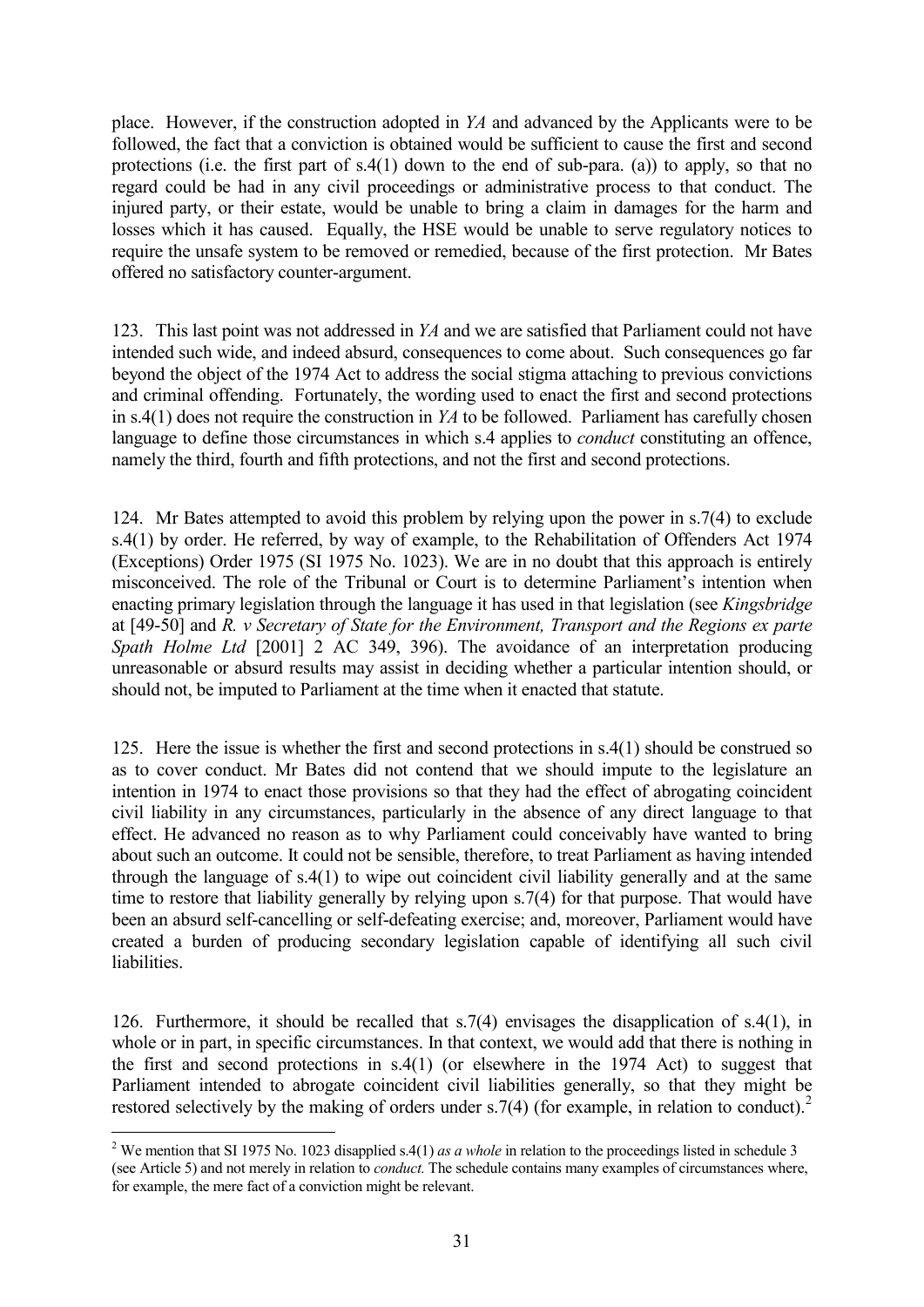There is simply no reason to think that Parliament intended to prohibit reliance upon conduct in the first place, let alone treat behaviour giving rise to a civil liability as if it had never taken place. The focus of the 1974 Act was on rehabilitation in relation to "spent convictions", and offences and criminal proceedings relating to such convictions (see also s.1(1) and [27]-[28] above).

127. The judgment in *YA* continued at [39] as follows: -

"Furthermore, section 4(1) when outlining the relevant circumstances refers to a person as being treated as someone 'who has not committed or been charged with or prosecuted for or convicted of or sentenced for the offence or offences which were the subject of that conviction.' Section  $4(1)(a)$  also refers to the prohibition relating to a person who has 'committed or been charged with or prosecuted for or convicted of or sentenced for any offence…'. In contrast section 4(1)(b) refers to 'spent conviction or spent convictions' and includes the phrase 'or any circumstances ancillary thereto.' It is necessary in section 4(1)(b) to refer to 'any circumstances ancillary thereto' because the drafting of the section only uses the word 'conviction' and this makes it clear that the prohibition is wider than just the conviction itself. This is not necessary in the rest of section 4 as the drafting is wider and includes circumstances that are ancillary to the conviction, such as committing the offence and sentencing. Section 4(5) supports and reinforces the requirements of section  $4(1)$ ."

128. It is only in this part of his judgment that the judge addressed the point that the expression "any circumstances ancillary to a conviction" (as defined in  $s.4(5)$ ) appears in  $s.4(1)(b)$ , (2) and (3) but not in the preceding parts of s.4(1). He suggested that it was necessary for this expression to be incorporated and then defined in a separate sub-section  $(s.4(5))$  because in ss.  $4(1)(b)$ , (2) and (3) the only other subject matter identified by Parliament was a "spent conviction". The judge pointed out that s.4(1) down to the end of sub-para. (a) refers to the commission of, charging with, prosecuting or sentencing for an offence which is a spent conviction. He decided that the phrase "circumstances ancillary to a conviction" was introduced in subsequent parts of s.4 to include elements which would not otherwise have been covered. We cannot accept this explanation of why Parliament used the term of art "circumstances ancillary to a conviction" for three main reasons.

129. First, it treats the use of this term and s.4(5) as if it were nothing more than a word-saving device for making the whole of ss. 4(1) to (3) apply to the same subject matter. Yet, if Parliament's object had been to make the first part of s.4(1) down to the end of sub-para. (a) apply to the same matters as  $s.4(1)(b)$ , (2) and (3), there is no rational reason why it did not simply make s.4(5) apply throughout *all* of those provisions. The explanation given in *YA*  imputes to Parliament an unnecessarily convoluted technique for the drafting of legislation and is all the more implausible given the clear dichotomy between sub-paras. (a) and (b) of s.4(1). Instead, s. 4(5) has a dual function. First, it provides a word-saving device solely for those provisions to which it is expressly applied (i.e. ss. 4(1)(b), 4(2) and 4(3)). Second, it repeats elements which are common to the first and second protections, but it adds the additional feature "conduct constituting that offence …".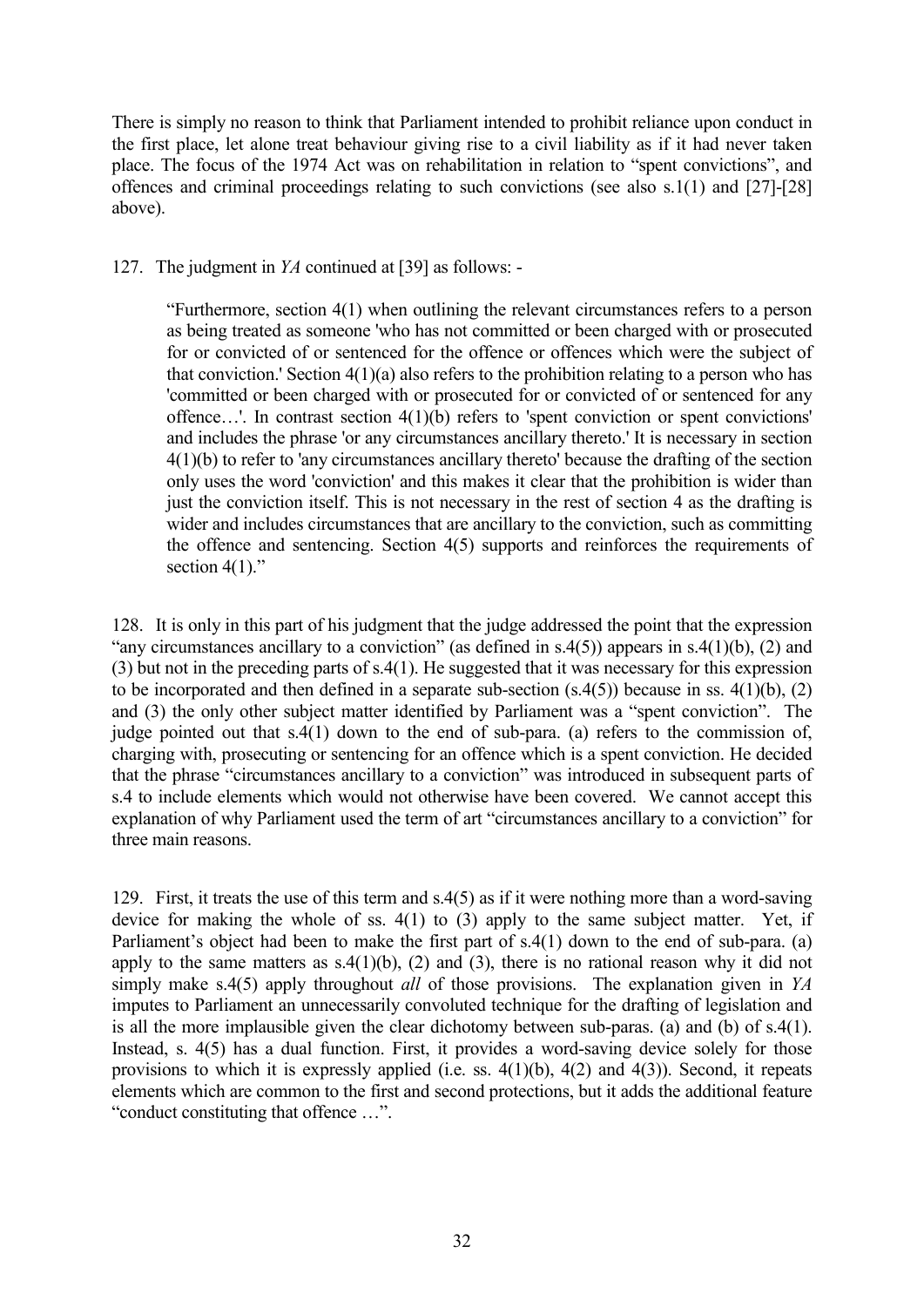130. Second, the judgment in *YA* at [39] glosses over that part of s.4(5) which was important to the authority's argument in that case (and the Respondent's in this). Section 4(5) expressly refers to "the conduct constituting that offence", language which is absent from the beginning of s.4(1) down to the end of sub-para. (a). This first part of section 4(1) requires the fact that the rehabilitated person was convicted of a breach of the criminal law (and the related criminal process) to be disregarded or treated as inadmissible evidence. But it does not go on to treat the conduct involved in that offence as something which never happened, or about which evidence may not be given. That is why it is so significant that sub-para. (b) of s.4(5) focuses by contrast on "the conduct" in question.

131. Third, the explanation in *YA* treats all parts of s.4(1)(2) and (3) as applying to the same subject matter, ignoring the differences between the functions of the first and second protections on the one hand, and the third, fourth and fifth protections on the other (see analysis at [101] to [107] above). In our judgment, and with great respect, the construction adopted in *YA* does not accord with either the language used by Parliament in s. 4 or the purposes of the legislation.

132. Mr Bates submitted that all three parts of ss.4(1) should be read as a whole and "not disjunctively". By "not disjunctively" he meant, in particular, that those three parts should *all* be treated as protecting "conduct constituting an offence". In one sense this submission goes too far. Mr Bates says that by virtue of *the first protection*, "conduct" would have to be ignored for all purposes in law, including the appeal before the FTT (and moreover should have been ignored by the Respondent in reaching its decisions the subject of the appeal). Evidence of conduct would be inadmissible before the FTT and could not be the subject of questioning before that tribunal. On his argument the Applicants would not need to rely upon the second or third protections; they would be otiose.

133. A second and more fundamental problem with his submission is that it conflicts with the structure of s. 4(1) explained in [84] to [86] above. In proceedings before *any* judicial authority, including the FTT (and, as we explain below, the determination of licensing applications by a local housing authority), the second and third protections are necessary (and not otiose) because they override legal rules to the contrary, whereas the first protection does not.

134. Lastly in *YA* the judge said this at [40]: -

"It may be possible to identify in a person who has been convicted of a series of criminal offences 'bad' behaviours that do not form part of the conduct constituting the offences. If so, it would be permissible to disclose those behaviours. For example, if a person is generally violent then he/she might be described as a violent person notwithstanding any convictions. However, if he/she had committed one violent offence then, if it was spent, it would not be permissible to disclose it. In this case, there was no substantive evidence of 'bad' behaviour other than the evidence provided by way of the convictions document."

We do not follow how the possibility of relying upon evidence of bad character which on any view falls outside the controls in the 1974 Act assists in resolving the issue of whether *conduct* underlying a conviction falls within the first and second protections.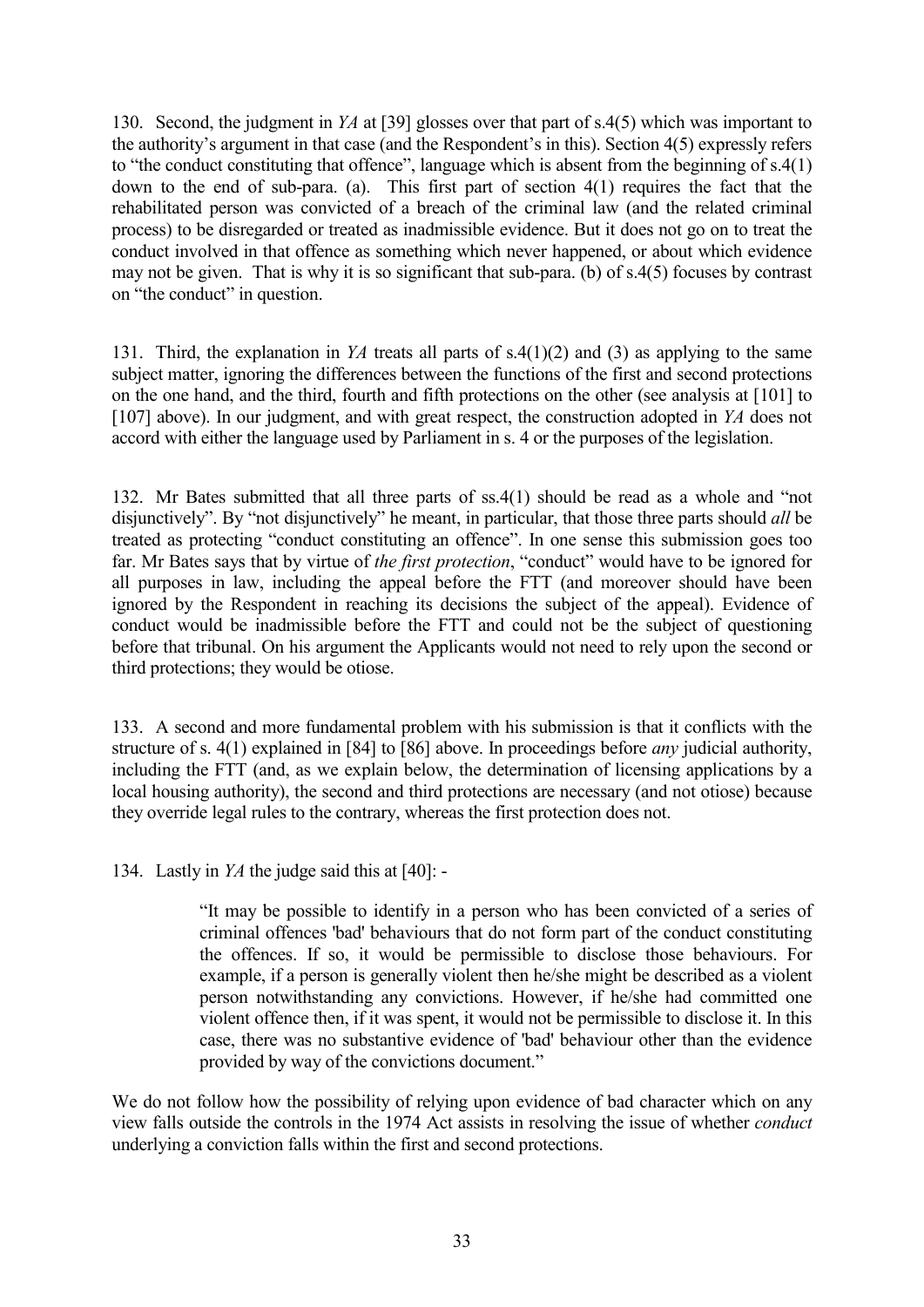135. For the reasons we have given, on a plain reading of the language used in the 1974 Act, we do not consider that the construction of s.4(1) adopted by the court in *YA*, and advanced by the Applicants here, is correct or that it accords with the purposes of the legislation. However, on a proper construction of the 1974 Act the decision-maker is entitled to receive, and to take into account, evidence or information dealing with relevant conduct of a rehabilitated person, including conduct which has been treated under the criminal law as an offence and resulted in a conviction which is now spent (see [111] above). Accordingly, the application to strike out any of the Respondent's material of that kind must fail.

## *Section 4(6) of the 1974 Act – "proceedings before a judicial authority"*

136. There is no dispute that the appeal before the FTT are "proceedings before a judicial authority" for the purposes of ss.  $4(1)(a)$  and (b) and 7. The Applicants contend that the Respondent's decisions which they have appealed did not involve proceedings of that kind whereas the Respondent says they do. As we have said, given that the FTT is not restricted to the material before the Respondent when it took those decisions, this issue has no legal or practical consequence for the determination of the appeal before the FTT or the current application before us.

137. The only practical effect of this issue which has been identified to us, is that if the process leading up to a local housing authority's decision to refuse or revoke a licence are "proceedings before a judicial authority", then in an appropriate case that authority may rely upon s.7(3) of the 2004 Act to "admit or require" evidence to be given of a rehabilitated person's spent convictions, offence, and punishment, notwithstanding s.4(1). Because this is a point of general importance to local housing authorities and those affected by the exercise of their licensing powers, and because the matter has been raised before us, we will briefly give our opinion on it.

138. Section 4(6) provides: -

"For the purposes of this section and section 7 below "proceedings before a judicial authority" includes, in addition to proceedings before any of the ordinary courts of law, proceedings before any tribunal, body or person having power—

- (a) by virtue of any enactment, law, custom or practice;
- (b) under the rules governing any association, institution, profession, occupation or employment; or
- (c) under any provision of an agreement providing for arbitration with respect to questions arising thereunder;

to determine any question affecting the rights, privileges, obligations or liabilities of any person, or to receive evidence affecting the determination of any such question."

139. The ambit of this definition is very broad. It embraces not only courts and tribunals, but also proceedings before any person or body having power, whether by law, custom or practice, or under the rules of any association, profession, institution, occupation or employment, to determine any question affecting the rights, privileges, obligations or liabilities of any person and also to receive evidence relevant to such a determination. Plainly this definition would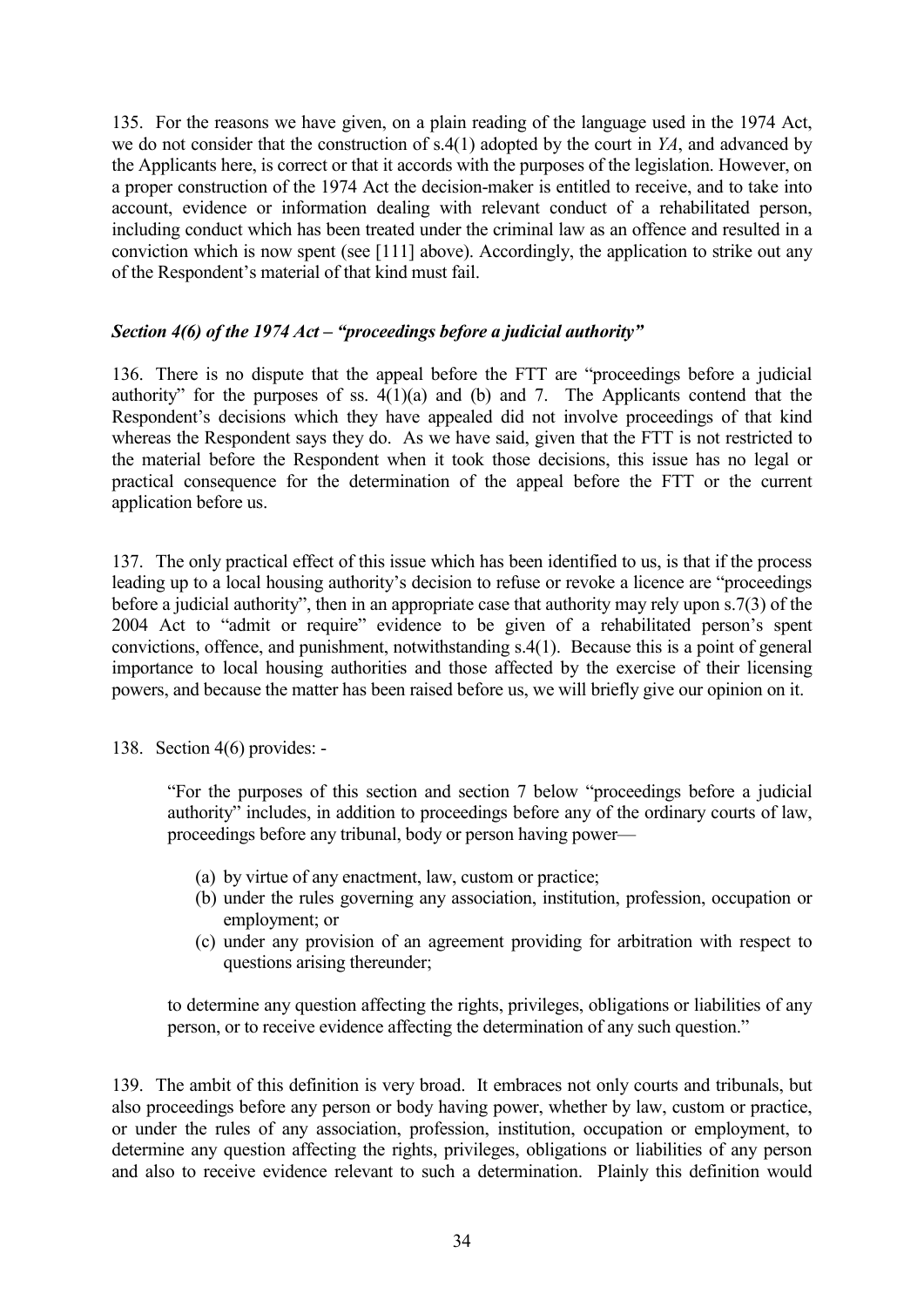cover, for example, disciplinary proceedings before a professional body or misconduct appeals conducted by employers or a sports association.

140. In the present case, it has not been suggested that a local housing authority exercising its licensing functions under Parts 2 and 3 of the 2004 Act lacks "power to receive evidence". Instead, the dispute focused on the nature of its determination. However, as the Respondent points out, there is an internal inconsistency in the Applicants' position. The FTT carries out a rehearing and then makes a determination in relation to the "rights" sought by an applicant. The FTT may decide an appeal by confirming, reversing, or varying the decision of the local housing authority (para. 34(3) of sched. 5). In an appeal against a refusal to grant a licence, the FTT may direct the authority to grant a licence to the "applicant for the licence" on such terms as the tribunal may direct (para. 34(4) of sched. 5). The FTT determines an appellant's entitlement to a right or privilege conferred by a licence granted under the legislation (or the removal of that right in the event of revocation). It is impossible to see how the legal analysis can be any different when a decision of the same nature is previously taken by the licensing authority from which the appeal is brought.

141. There appears to be little case law on the interpretation of s.4(6). In *Francey v Cunninghame District Council* [1987] S.C.L.R 6, the Appellant's application for a taxi driver's licence was refused by the District Council. Sheriff Smith held that the application process leading up to the determination by the Council constituted "proceedings before a judicial authority". He stated that the definition in s.4(6) was so broad that it included many tribunals, bodies or persons who have to make decisions on unsworn statements and written submissions. "Evidence" in s.4(6) does not refer simply to material that would be accepted as evidence in a court of law, but includes all statements of fact or opinion intended to form part of the material for the authority's determination. Mr Bates made no submission to the contrary. We agree with the judge's reasoning.

142. In *Adamson v Waveney District Council* [1997] 2 All ER 898 it was common ground that the determination by a local authority of an application for a hackney carriage licence, including the statutory question of whether the applicant was a fit and proper person to hold such a licence, was a proceeding before a judicial authority within s.4(6) (p.900f-g). Silber J proceeded on that basis (p.904e-g). We agree with the view he took.

143. Mr Bates relied on the decision in *YA* at [44] primarily for the judge's reasoning that the "rights" referred to in s.4(6) means "rights as between third parties or rights conferring status in relation to third parties". On that basis he held that s. 4(6) could not apply to the determination by an authority of any rights which the individual may have against that authority. With respect, we disagree. We do not think that it is appropriate to put this restrictive gloss on the plain language used by Parliament in the statute. Section 4(6) is wide enough to include a decision by a regulatory licensing authority (such as a local housing authority) to grant, or to refuse to grant, or to revoke, a permit or a licence. In the present case the consequence of a decision to grant, refuse or revoke a licence under Parts 2 or 3 of the 2004 Act is that the Applicants either do, or do not, have the right to control or manage property subject to the licensing regime; they would be liable to prosecution if they so acted without a licence (ss.61(1), 72(1), 85(1) and 95(1) of the 2004 Act).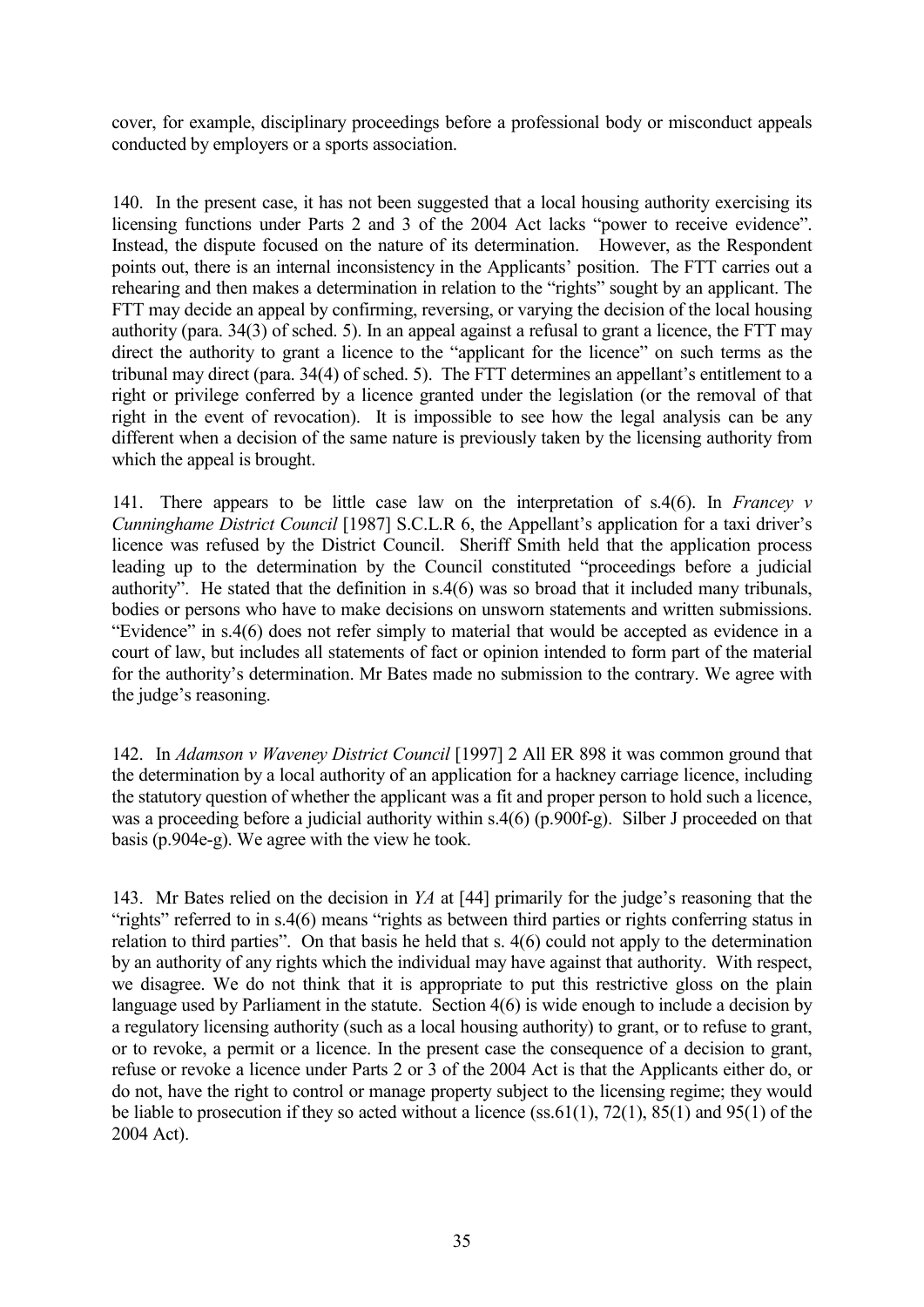144. There is no justification for confining the determination of rights in s.4(6) to rights as between parties other than the decision-maker. The explicit references in that provision to the determination of rights and obligations under the rules governing any institution, association or profession make that plain beyond any doubt. It may be that the decision in *YA* that the authority's determination in that case fell outside s.4(6) was correct on other grounds, but we refrain from expressing any conclusions on that aspect.

145. For these reasons we conclude that decisions by a local housing authority under Parts 2 or 3 of the 2004 Act to grant or refuse applications for a licence, or to revoke such a licence, involve "proceedings before a judicial authority" as defined in s.4(6) of the 1974 Act.

### *Section 7(3) of the 1974 Act*

146. In proceedings before a judicial authority, that authority may be entitled to rely upon s. 7(3) to override any one or more of the protections in section 4(1), in so far as it may be necessary to do justice in the case. Section 7(3) provides: -

"If at any stage in any proceedings before a judicial authority in England and Wales (not being proceedings to which, by virtue of any of paragraphs (a) to (e) of subsection (2) above or of any order for the time being in force under subsection (4) below, section 4(1) above has no application, or proceedings to which section 8 below applies) the authority is satisfied, in the light of any considerations which appear to it to be relevant (including any evidence which has been or may thereafter be put before it), that justice cannot be done in the case except by admitting or requiring evidence relating to a person's spent convictions or to circumstances ancillary thereto, that authority may admit or, as the case may be, require the evidence in question notwithstanding the provisions of subsection (1) of section 4 above, and may determine any issue to which the evidence relates in disregard, so far as necessary, of those provisions."

147. We have already concluded that the 1974 Act does not prevent the Respondent from leading evidence before the FTT of the *conduct* which gave rise to the spent convictions. But the Respondent says that it intends to apply to the FTT under s. 7(3) to be allowed to lead evidence on the convictions, offences or breaches of the criminal law to which they relate and the sentences passed (notwithstanding s.  $4(1)(a)$ ), and to ask questions about those matters and the underlying conduct (notwithstanding s. 4(1)(b)).

148. Section 7(3) makes it plain that the decision on whether to disapply any of the protections in s.4(1) is a matter for the judicial authority. In *Reynolds* the Court of Appeal, dealing with an appeal while the trial at first instance was still in progress, held that they should not determine whether material should be admitted under s.7(3) because that was a matter for the trial judge who had yet to pronounce on the question (pp. 25-26). In the present case a ruling on the application of s.7(3) would be a matter for the FTT to determine. If the Respondent should make any application relying upon s. 7(3) it would bear the burden of showing that the test in that provision is satisfied (see Lord Denning MR in *Reynolds* at p.24)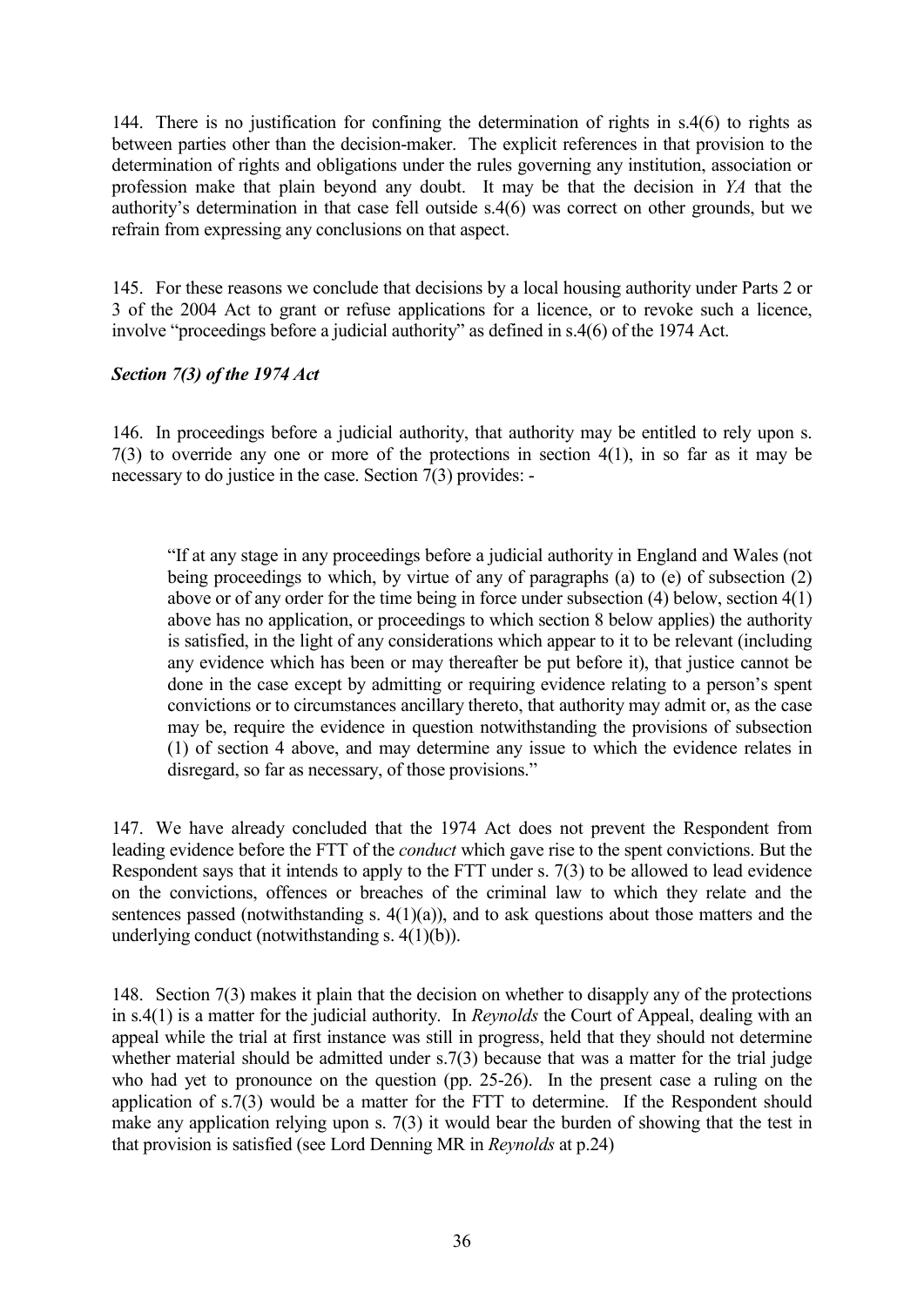149. In the application before this Tribunal we are not exercising an appellate function. Instead, the determination of the application in the FTT to strike out parts of the Respondent's case has been transferred to this Tribunal, leaving all other matters, including any determination under s.7(3) of the 1974 Act, to be dealt with by the FTT. The issue for us is whether the proposed strike out is justified under Rule 7 of the 2013 Rules, because there is no reasonable prospect of the Respondent being successful in relying upon s.7(3), or because reliance upon s.7(3) in the circumstances of this case would be frivolous, vexatious or otherwise an abuse of the FTT's process. In essence, Mr Bates is contending that the test which the Respondent would need to satisfy under s.7(3) could not reasonably be met. We must bear in mind that this provision would have to be applied by the FTT as the judicial authority having regard to any considerations which appear to it to be relevant, "including any evidence which has been or may thereafter be put before it".

150. In these circumstances, much of the argument before us focused on the correct legal approach which should be taken by the FTT if asked by the Respondent to apply s.7(3). We approach this subject cautiously, given that the evidence before the FTT is not yet complete and that tribunal has not yet given a ruling on the application of s. 7(3). What we say must be read in that context and on the basis of the material now before us.

151. A critical point for a judicial authority applying s.7(3) is to identify the issue (or issues) to which the material or questioning prohibited by s. 4(1) is said to be relevant. Plainly, material or questioning which is irrelevant would be disallowed by a tribunal in any event. But the case law makes it plain that under s. 7(3) the identification of the relevant issues is critical for the application of the test "that justice cannot be done in the case except by admitting or requiring" evidence of the material in question ("the justice test").

152. In some of the authorities the material in question was said to be relevant to an issue which the judicial authority had to determine. In other cases, the prohibited material was irrelevant in that sense, but simply went to the credibility of a rehabilitated person as a witness in the proceedings. This distinction has influenced some of the statements made in the decisions and needs to be borne in mind.

153. In *Dickinson v Yates* (Court of Appeal, unreported, 27 November 1986) the claimant had claimed damages against the police for assault, wrongful arrest, false imprisonment and malicious prosecution arising from an arrest for a suspected drink-driving offence. He was acquitted of charges of assaulting a police officer in the execution of his duty and failing to give a sample under the Road Traffic Act 1972. The police defended the action on the basis that the arrest had been lawful, and any injuries sustained by the claimant had only occurred because of the way in which he had resisted that arrest. In the civil action the defendants sought to rely upon the claimant's previous convictions, which included offences under ss. 20 and 47 of the Offences Against the Person Act 1861 and were spent. It appears from the judgment of Nourse LJ and his reliance upon *Clifford v Clifford* [1961] 1 WLR 1274 at 1276, that the only issue to which the convictions were relevant was the claimant's credibility as a witness in the civil proceedings. There was no suggestion of the convictions being relied upon to establish a propensity to be violent. The trial judge refused to allow any of the convictions to be admitted. The Court of Appeal decided that he had applied the correct test and saw no basis for interfering with his decision.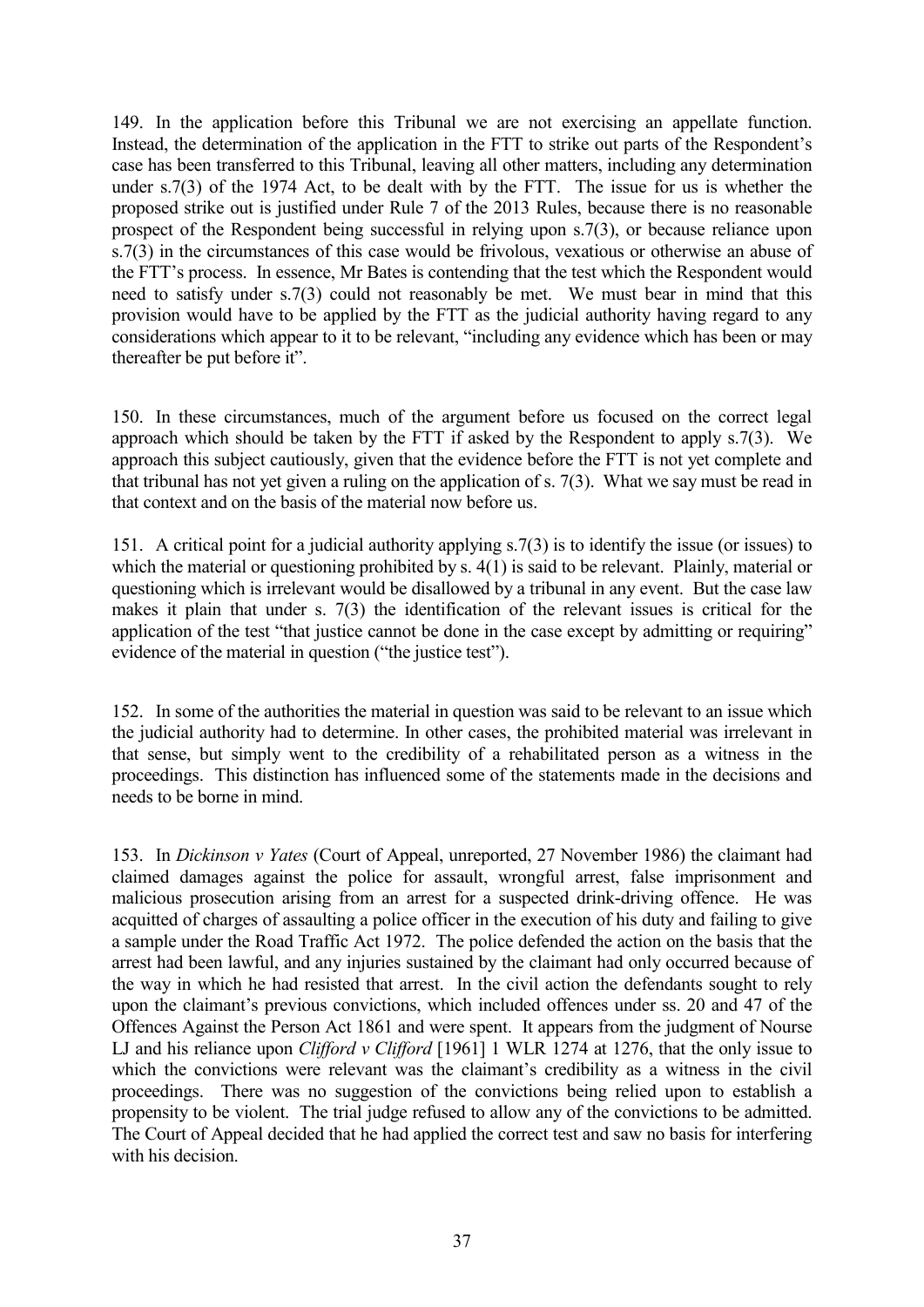154. Purchas LJ described s.7(3) as a "safety valve" to prevent an injustice occurring through the application of section 4(1). He stated that the correct approach must be "to see if there is a danger of an injustice being committed as a result of the rigid application of section 4 and unless he [the judicial authority] is satisfied that that is the case, in other words that justice cannot be done without avoiding the provisions of section 4, then the provisions of section 4 ought to stand unaffected by the provisions of section 7" (i.e. s. 7(3)). Purchas LJ also stated that in reaching a conclusion on that matter, regard may be had to the penalty imposed for a spent conviction and the gravity of the offence.

155. On the main point, Nourse LJ agreed that for s.7(3) to apply the court "must be satisfied that justice cannot be done except by letting in evidence of the spent conviction". We have not seen anything in subsequent authorities to justify a departure from that test, founded upon the clear language of the legislation.

156. Sedley J applied that same test in *R v Hastings Magistrates' Court ex parte McSpirit*  (1998) 162 J.P. 44 at 47E and 48C when dealing with an undefended judicial review of a refusal by magistrates to grant a liquor licence, after having taken spent convictions into account on the issue of whether the applicant was a fit and proper person. The judge said at p.48A that there would be little point in s.4(1) of the 1974 Act if it were to be open to the justices in such a case simply to say that it was important for them to be aware of anything that may be known to the detriment of the applicant for a licence. The purpose of s.7(3) was not to confer a dispensing power to be exercised by way of a discretion, but to ensure that the prohibition on using material protected by s. 4(1) remains effective, unless the test laid down in *Dickinson* is satisfied.

157. Sedley J applied the same approach in *Adamson v Waveney District Council* [1997] 2 All ER 898, where the magistrates had admitted the applicant's spent convictions when deciding whether he was a fit and proper person to hold a hackney carriage licence. He held that they had erred in law because they had purported to admit a list of spent convictions under s.7(3) without determining at that stage whether they were relevant to any issue they had to determine. Plainly, without deciding whether a particular conviction was relevant and, if so, in what respect(s), the magistrates had not been able to apply the "justice test" laid down in *Dickinson* (pp. 901-903). The judicial authority does not have a discretion in the matter. Instead, it has to reach a judgment in accordance with the terms of s.7(3) (p.903). We agree with those statements. We also note that Sedley J dismissed the taxi driver's appeal because even if the magistrates had applied the correct test, the convictions would undoubtedly have been admitted under s.7(3), given their nature, and the licence would still have been refused (p.905).

158. Both *McSpirit* and *Adamson* were cases where the disputed material was said to go to a substantive issue which had to be determined by the "judicial authority". But the decision of the Court of Appeal in *Thomas v Commissioner of Police of the Metropolis* [1997] QB 813, like *Dickinson*, was instead concerned with the admissibility of spent convictions on the *credibility* of a rehabilitated person as a witness.

159. The claimant in *Thomas* was arrested for threatening behaviour towards two police officers. They said that they had needed to use some force on Mr Thomas when arresting him because he struggled violently. Mr Thomas was acquitted of using threatening behaviour. He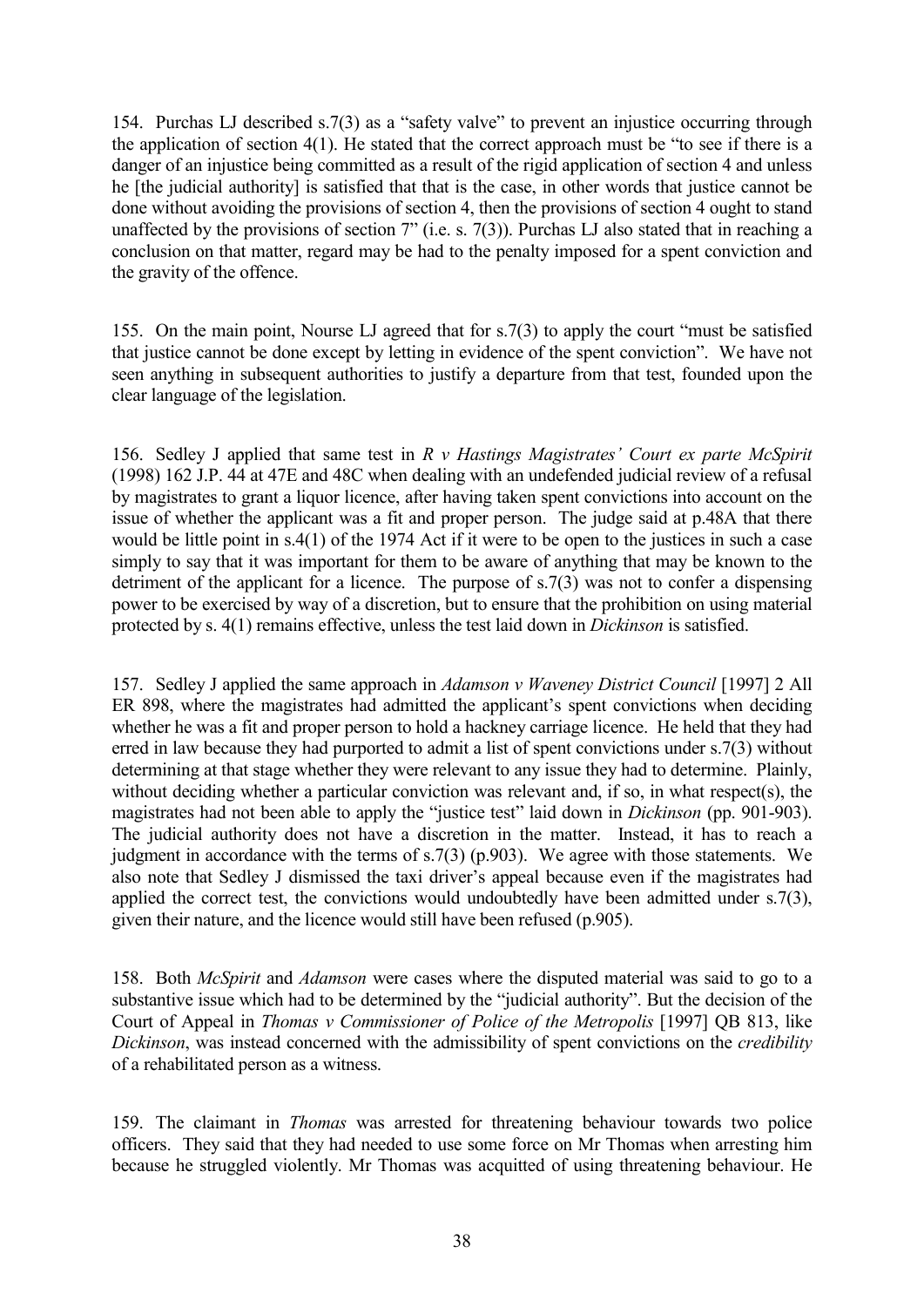then brought an action in damages against the police for assault, false imprisonment and malicious prosecution. The trial judge ruled that two previous convictions of Mr Thomas were admissible solely on his credibility as a witness, one for unlawful wounding and the other for criminal damage. We note that he had pleaded guilty, they were not offences of dishonesty, and they did not suggest any record of lying on oath ([1997] QB 821F, 823D-F). The trial judge directed the jury that the convictions were only relevant to the issue of Mr Thomas's credit and could not be used to show any propensity on his part to be violent.

160. In the Court of Appeal the claimant argued that the convictions should not have been admitted and applied for a new trial. All members of the Court agreed that the appeal should be dismissed. However, as Warren J pointed out in *Claimant v First Defendant* [2012] EWHC 3214 (Ch), it is not possible to find in the three separate judgments "one voice" on the application of s.7(3)  $(22] - [33]$ . But for present purposes, the important point is that *Dickinson* was referred to in *Thomas*, and there is nothing to suggest that any member of the Court intended to depart from the test stated in the earlier decision.

161. In particular, we reject the Respondent's suggestion that the judgment of Evans LJ allows a more liberal approach to the interpretation of s. 7(3) than that laid down in *Dickinson.* It is plain that he expressly agreed with the decision of Nourse LJ that s.7(3) imposes a statutory test, "the justice test", in addition to that of "materiality" or "relevance" ([1997] QB 830B). He accepted that the 1974 Act had imposed restrictions on the ability under the common law (as explained in *Clifford v Clifford*) to rely upon previous convictions to challenge the credibility of a person's evidence (p.829). At p. 830D-E Evans LJ stated that s.7(3) conferred a broad discretion, but by that he was simply referring to the fact that the judicial authority may take into account all relevant considerations. Although he added that in civil proceedings it is necessary to take into account the interests of the parties and to ensure a fair trial as between them, that cannot be taken as detracting from his immediately preceding statement of the essential legal test, that evidence within the ambit of s.4(1) must be excluded unless the judicial authority is satisfied that justice cannot be done except by admitting it.

162. The real difference between the judgments in *Thomas* lies in the way in which the members of the Court *applied* the justice test to the admissibility of spent convictions going solely to *the credibility of a witness*. That difference is accurately reflected in the headnote. Given the way in which the submissions on the application to strike out in the present case have been made, this is not an issue which we need to resolve, and we will therefore only make some observations on *Thomas* in order to assist the parties and the FTT.

163. The outcome of the appeal in *Thomas* was very much affected by the jury's conclusions on the issues they had to determine. They decided some points in favour of the defence, but others in favour of the claimant where his credibility had been "all important" ([1997] QB 826E-G; 834D; 835B). This was a point upon which the Court of Appeal was unanimous. It undermined the claimant's complaint that the decision to allow the convictions to go in had made a material difference to the outcome of the trial.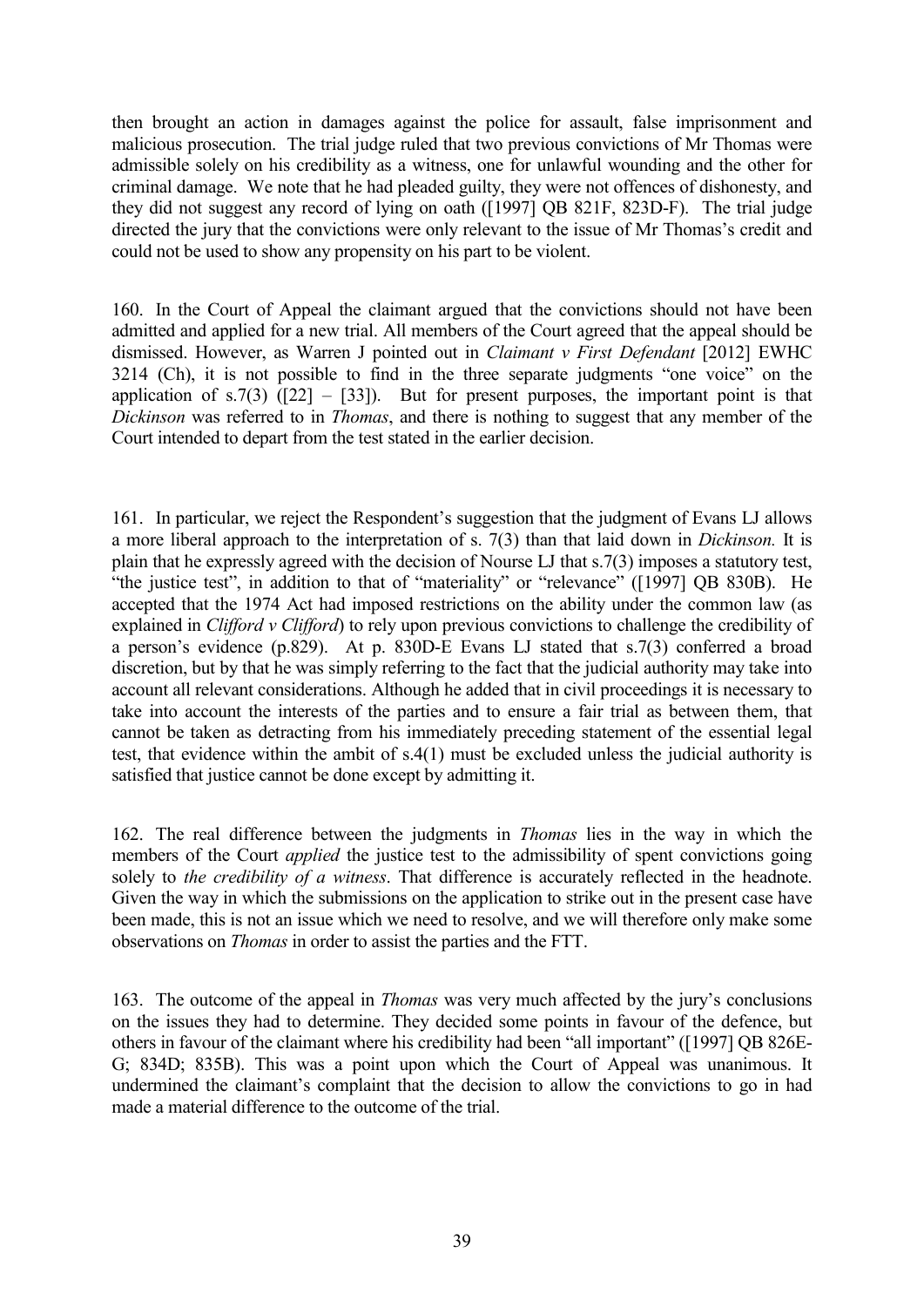164. Evans LJ rejected Mr Thomas's submission that the convictions could only have been admitted under s. 7(3) if probative on an issue of propensity. He held that where convictions are relevant to credit, it must be in the interests of justice to require such evidence to be admitted, unless they are so trivial that no decision-maker could reasonably rely upon them. If convictions are admitted it is a matter for the decision-maker to decide how much weight to give to them on that particular issue (p. 832 B-F). Some degree of relevance to credit is a pre-requisite for admissibility, but it is also necessary to weigh the nature and degree of that relevance against any unfair prejudice to the witness on the issue of whether his evidence should be accepted (p. 833). Evans LJ decided that the trial judge had applied the correct test and his "judgment" on the matter could not be said to have been obviously wrong (p. 833A-B).

165. Sir Richard Scott V-C held that Mr Thomas's spent convictions could not have had any probative value in relation to any issue in the claim. The mere fact that the claimant had appeared in court to be respectable (a matter consistent it might be said with his status as a rehabilitated person) was insufficient to render these particular convictions relevant to his credibility, nor did they shed any relevant light on his character or the likelihood of his giving truthful evidence (pp. 823-825).

166. Saville LJ pointed out that the claimant's argument was self-contradictory ([1997]) QB 834-835). Whereas the claimant had submitted that the convictions should not have been admitted under s.7(3) because they could not have made a material difference to the assessment of his credibility, he had applied for a new trial because there was a real prospect that the convictions had made a material difference to the jury's consideration of the case. Saville LJ said that those two submissions could only be reconciled if the convictions could not have made a material difference, but the jury might wrongly have supposed that they did. That was an impossible submission in view of the directions given by the judge to the jury and the discriminating verdicts they had returned. Saville LJ stated that if the convictions could have made a material difference on credibility then, applying s. 7(3), they should not have been excluded. He added that if he had been sitting as the trial judge he might have decided to exclude them on the grounds that they appeared to have little or no relevance to credibility. However, he was not prepared to hold that the trial judge's assessment had been unreasonable.

167. The differing views of the three judges on the materiality of Mr Thomas's convictions show that where the issue arising under s.7(3) is the credibility of a rehabilitated person as a witness, a tribunal will need to consider very carefully whether the information in question is relevant to, and to what extent it could properly assist in deciding, that issue, so as to be able to determine whether *justice could not be done without allowing that information* to be used on that *particular aspect*. Relevant considerations to be taken into account include the evidential issues in the case on which a person's credibility is relevant, the availability of other evidence on those issues, the nature of his previous offence including its seriousness or triviality (see e.g. [1997] QB at 832G), whether the offence involved dishonesty, whether the person pleaded not guilty or gave evidence at trial and was disbelieved, and the nature and extent of any prejudice to that person through admitting that material [1997] QB at 833).

168. Turning to the present case, the Respondent submits (para. 70 of its skeleton) that the convictions and offences of the First Applicant and her husband (and the sentences passed) are relevant to a key issue in the appeals before the FTT. They are said to meet the test in s.7(3) because they relate directly to the suitability of the Applicants to manage or control premises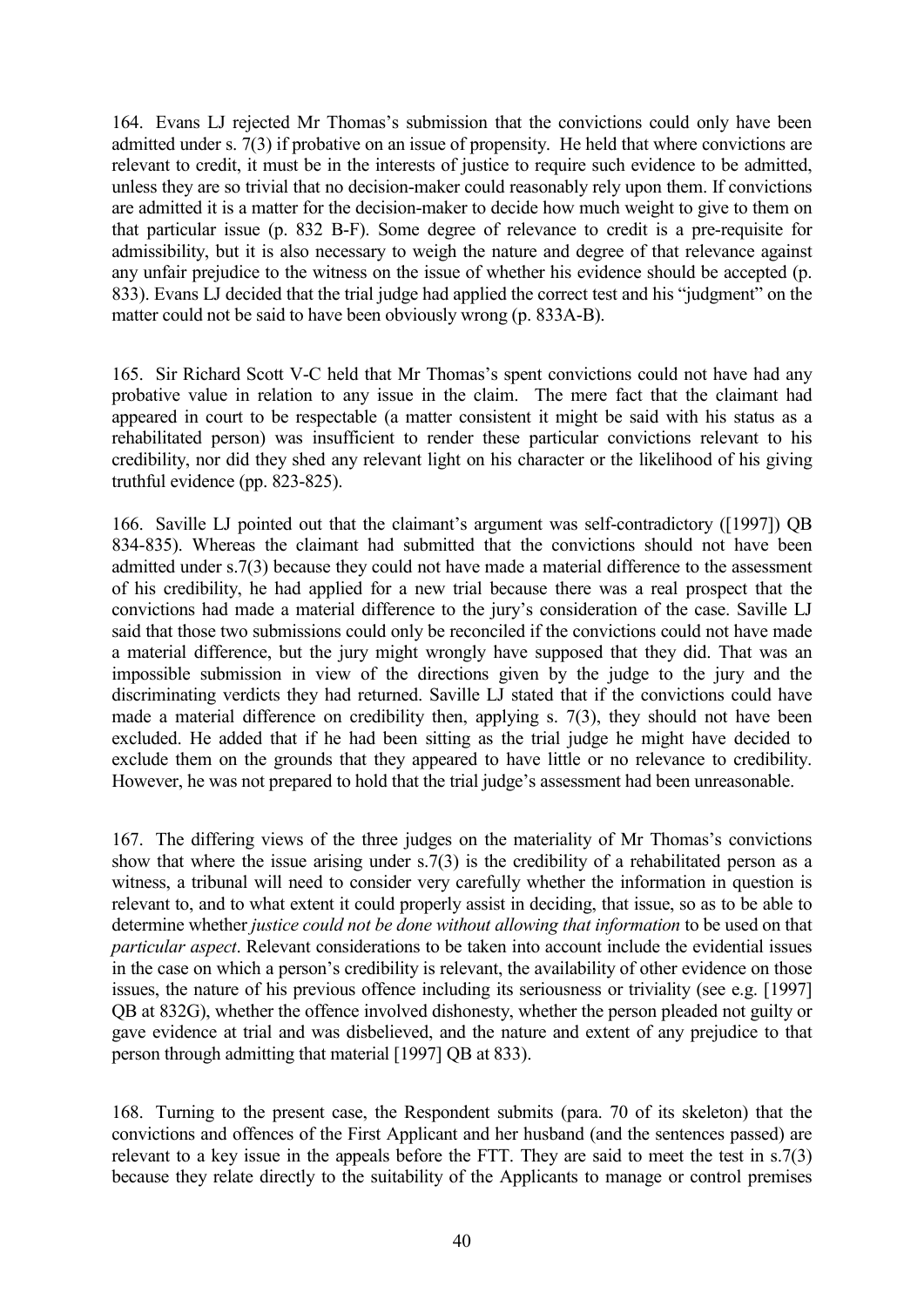which are licensable under Parts 2 or 3 of the 2004 Act, "the fit and proper person test". The conduct underlying the convictions involves the sort of activity which the legislation is designed to avoid in the public interest. The convictions show that this behaviour was recent. The fine of £40,000 imposed on the First Applicant shows how serious her offending was and her husband's conviction arises from the same factual matrix.

169. It is unnecessary for us to say whether we accept these points. That is not our function in dealing with the application before us. Rather we have reached the clear conclusion that these matters are relevant to the justice test in s.7(3) as explained in *Dickinson* and are properly arguable under that provision. We are unable to say that that test could not reasonably be satisfied. None of the tests in rule 9(3) are met. Accordingly, at this stage we should not strike out the matters identified in the Applicants' application which go beyond "conduct". They should be left to the FTT to address in response to any application by the Respondent under  $s.7(3)$ .

170. In summary, we accept that before the FTT the burden would be on the Respondent to justify reliance upon s.7(3), applying the test set out in that provision and as explained in *Dickinson*. The Respondent would have to define the relevance of the material upon which it seeks to rely in order to satisfy that test, supplying sufficient information for that purpose. Plainly, the Applicants should have a proper opportunity to respond to any such application. Given the issues currently before us, we presently consider that it must be a matter for the FTT to decide at what stage it would determine any application under s.7(3). We do not think it would be appropriate for us now to say that any issue under s.7(3) would have to be dealt with as a preliminary issue. Section 7(3) begins with the words "if *at any stage of the proceedings* before a judicial authority …" (our emphasis). Furthermore, the judicial authority will want to be able to take into account all relevant considerations. Notwithstanding the observations of the Deputy Judge in *YA* at [45] to [48], we do not think it appropriate for us at this stage to go any further into procedural requirements than we have done.

# *Implications of the Housing and Planning Act 2016*

171. Mr Findlay drew our attention to certain provisions of the 2016 Act which allow spent convictions to be taken into account. Part 2 introduced a code for dealing with "rogue landlords" (see s.13).

172. Chapter 2 introduced a code for the making of "banning orders". Section 15(1) enables a local housing authority to apply to the FTT for an order under s. 14(1) banning a person from letting housing, or engaging in letting agency or property management work, in England where that person has committed a "banning order offence" as defined in regulation (s.14(3)). Such offences include contraventions of ss.72, 95 and 238 of the 2004 Act. Within 6 months of a relevant conviction and before making an application under s.15(1), the authority must notify the person of its intention to make such an application and allow him to make representations  $(s.55(3)$  to  $(6)$ ). Thereafter there is no time limit for the making of the application. By s.16 (4) when deciding whether to make a banning order, the FTT must consider (inter alia) the seriousness of the offence for which the person has been convicted, any previous convictions for a banning order offence, and whether he has ever been included in the "rogue landlord" database (see below). A banning order must last at least 12 months (s.17(2)). So it follows that where a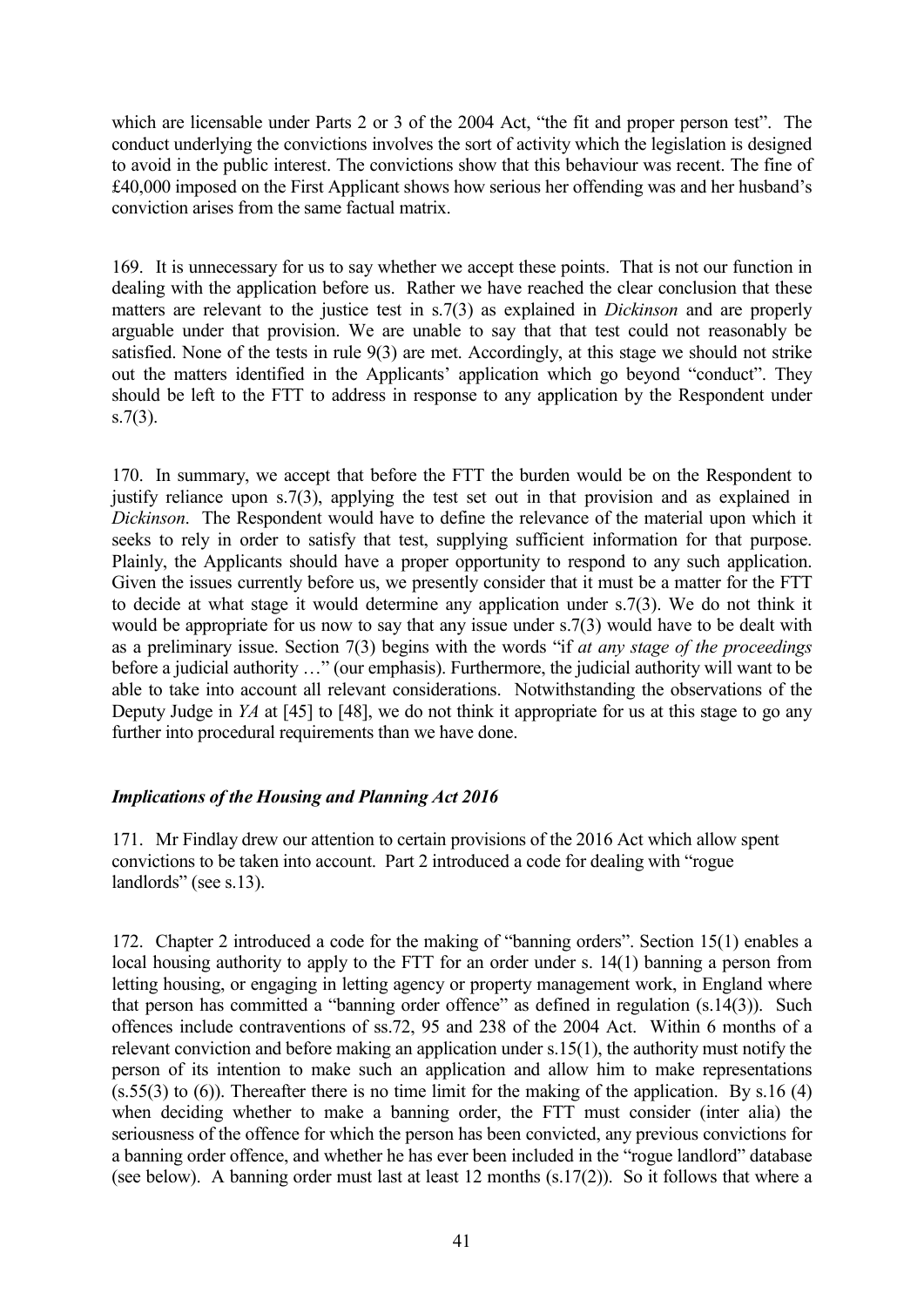person is sentenced to a fine (and so becomes a rehabilitated person after 12 months) the conviction will become "spent" before the order expires.

173. A person against whom a banning order is made may apply to the FTT under s.20(1) for the order to be revoked or varied. If the order was made on the basis of one or more convictions "that have become spent" the FTT is given a discretionary power to vary or revoke the order (s.20(4)). The tribunal is not *obliged* to take such action because the relevant conviction has become spent. On one view, the 2016 Act assumes that the FTT will have regard to the conviction (and related matters), notwithstanding the fact that it has become spent under the 1974 Act.

174. Chapter 3 of Part 2 of the 2016 Act provides for the establishment of a "rogue landlord" database. By s.30(1) where a person has been convicted of a banning order offence and the offence was committed at a time when he was a residential landlord or a property agent, the local housing authority may include him in the database maintained under s.28. Before making such an entry, the authority must, within 6 months of the relevant conviction, give the person at least 21 days' notice of its intention to make that entry (s.31). An entry must last for at least 2 years (s.31(2)(b)). There is no time limit for making the entry once the notice has been served and there is no requirement that the conviction should not have become spent before the entry is made. The person served may within the notice period appeal to the FTT under s.32 against the decision to make the entry or the length of time for which it is to last. If an appeal is brought the proposed entry cannot be made in the database until the appeal is finally disposed of (s.31(5)). The entry must confirm (inter alia) details of any banning order offences of which the person has been convicted (s.33(2)). A person sentenced to a fine may have become rehabilitated by the time any appeal is determined and yet an entry may be made by reference to a spent conviction. An entry may last beyond the relevant rehabilitation period.

175. A person included in the database under s.30 (not s.29 - see below) may apply to the local authority for removal of his entry from the database or for that entry to be varied (s.36(1)). If the entry was made on the basis of a conviction that has become spent, the authority is given a discretionary power to vary or remove the entry (s.36(4)).

176. Where a banning order is made against a person, the local housing authority *must* make an entry in the database in respect of that person for the duration of the order. Unless a successful application is made under s.20 to revoke a banning order, that entry will subsist beyond the rehabilitation period for an offence punished by the imposition of a fine.

177. We do not consider that the Respondent's analysis of the interaction between the "rogue landlord" code and the 1974 Act assists us to resolve the points of construction and the application to strike out with which we have to deal. The 2016 Act does not address the important distinction between on the one hand a conviction, offence or sentence, and on the other conduct upon which an offence or conviction is based. Furthermore, s.7(1)(d) provides that s.4(1) does not affect "the operation of any enactment by virtue of which, in consequence of any conviction, a person is subject, otherwise than by way of sentence, to any disqualification,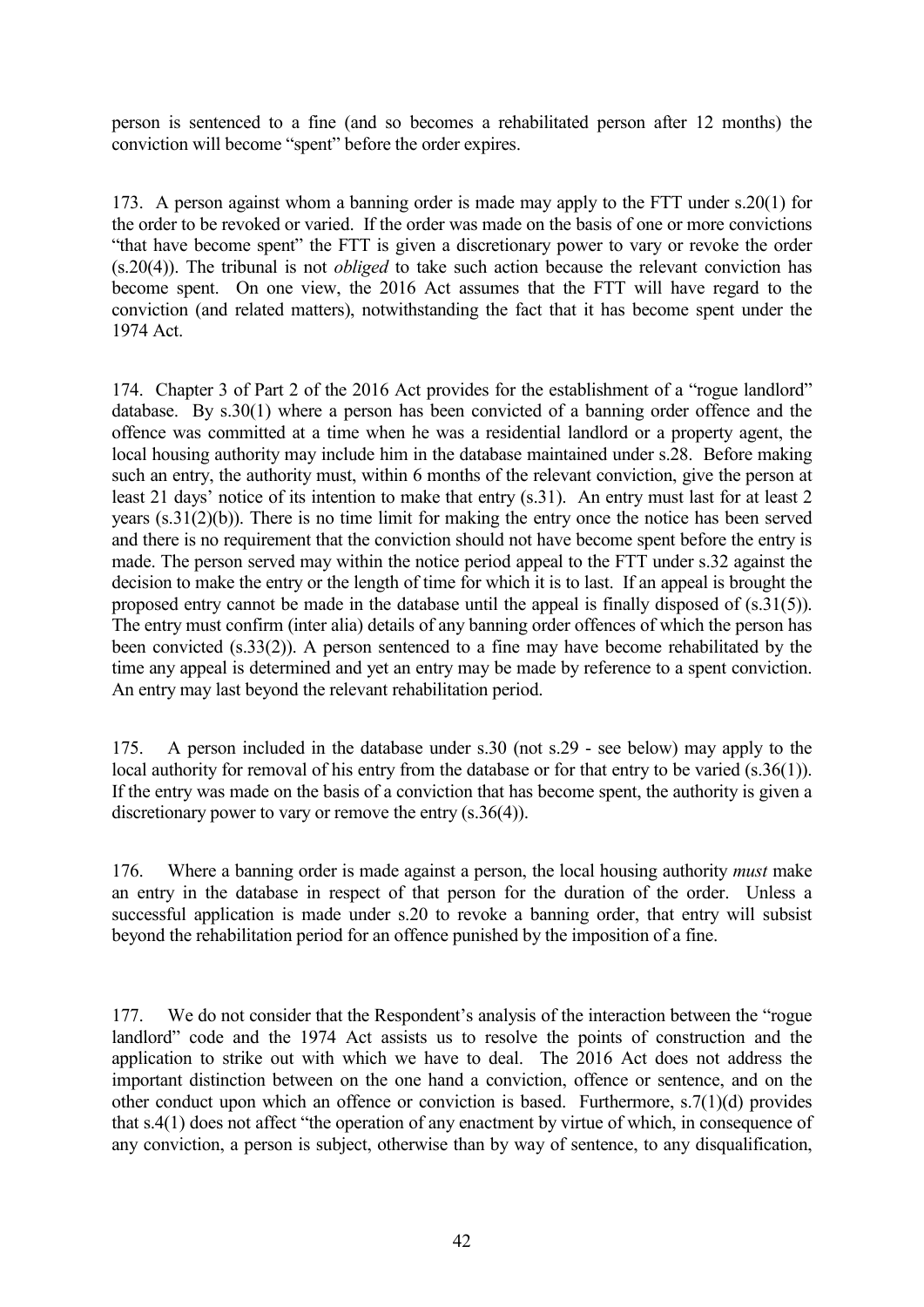disability, prohibition or other penalty the period of which extends beyond the rehabilitation period applicable in accordance with section 6 above to the conviction."

## *Human Rights Act 1998*

178. The Respondent cited the decision of the High Court in *NT1 v Google llc* [2019] QB 344 which concerned in part a claim relating to publication of spent convictions on the internet. Warby J regarded the right to rehabilitation created by s.4 of the 1974 Act as an aspect of privacy law. He stated that where a conviction becomes spent the right under Article 8 to respect for family and private life might become engaged by any use of or disclosure about the crime, conviction or sentence. But that right may come into conflict with other rights, notably the rights to freedom of information and freedom of expression under Article 10. Accordingly, the judge held that s.4 of the 1974 Act must be read down as expressing a legal policy or principle  $(166(1))$ . In that respect, it appears that both the parties and the court had particularly in mind the first protection in s.4(1) of the 1974 Act [17] and [163].

179. The Respondent relied upon the statement by Warby J that, in the context of human rights law, the exceptions to s.4(1) for which Parliament had legislated could not necessarily be treated as exhaustive of the circumstances in which information about a spent conviction might be disclosed [166(1)]. However, the Respondent did not develop that point by identifying and justifying any specific exception for the licensing regime in the 2004 Act.

180. For their part the Applicants did not advance any submissions based upon the Human Rights Act in support of their application to strike out. They were content that their application should stand or fall solely upon the construction of the 1974 Act itself. Accordingly, we have not gained any assistance from *NT1* and the 1998 Act has not affected our construction of the 1974 Act.

# *Conclusions*

- 181. We summarise our conclusions on the issues between the parties as follows:-
	- (i) On a proper construction of the 1974 Act the FTT may receive and take into account in its determination of the Applicant's appeal, evidence or submissions dealing with relevant conduct of a rehabilitated person, including conduct which has been treated under the criminal law as an offence and resulted in a conviction which is now spent;
	- (ii) The correct legal test to be applied to an application by the Respondent to the FTT under s. 7(3) of the 1974 Act to rely upon the convictions, offences or sentences of the Applicants is that laid down in the provision itself, as explained by the Court of Appeal in *Dickinson v Yates* (unreported, 27 November 1986) (see [150] to [157] above). There is no justification for this Tribunal to strike out material falling